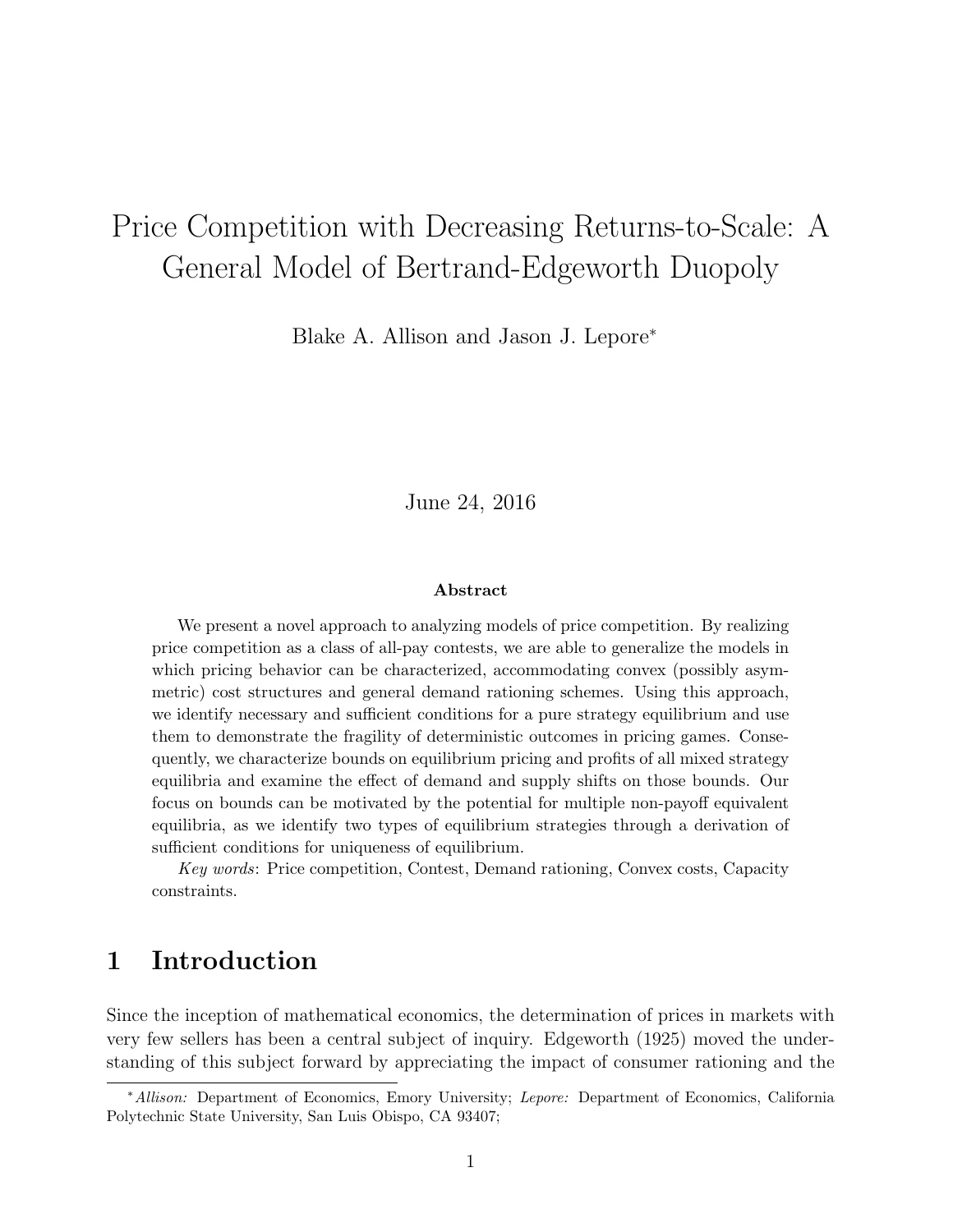prominence of price indeterminacy, or pricing cycles, in duopoly with decreasing returns to scale.<sup>[1](#page-1-0)</sup> His predictions are in stark contrast to the deterministic outcomes associated with the game theoretic models employed by much of the modern literature on oligopoly theory. In this paper, we build upon the literature that studies Bertrand-Edgeworth (BE) games and formalize a duopoly model allowing for general (possibly asymmetric) production technologies and demand rationing. Using this model, we provide a complete characterization of the pure strategy equilibria of the BE game, classifying all such equilibria as Bertrand (marginal cost pricing) or Cournot (market clearing pricing). We further derive precise conditions under which equilibrium pricing is deterministic. In particular, our results highlight the fragility of pure strategy equilibria in BE games, as we demonstrate that they require either binding capacity constraints, discontinuities in marginal costs, or symmetric constant marginal costs. Even with these characteristics, the equilibrium will not be deterministic unless the capacity constraints fall within a particular range or the discontinuities occur at very precise levels of production. These results suggest that further investigation of mixed strategy pricing is needed. To that effect, we present a characterization of the mixed strategy equilibria of the BE game. As a novel approach to analyzing games of price competition, we convert the BE game into a new form of an all-pay contest. This allows for greater ease of analysis, which we take advantage of in order to examine the effects of changes to demand and supply (costs or capacities) on equilibrium pricing and profits.

The model we employ generalizes all but a select few models in the literature, allowing for convex costs of production and virtually unrestricted demand.<sup>[2](#page-1-1)</sup> In order to conduct our analysis, we identify some of the abstract properties of the BE game with those of traditional all-pay contests. In the BE game, firms place bids in the form of a price in an attempt to win the larger share of the demand, which goes to the firm with the highest bid (lowest price). There are two fundamental distinctions between the BE game and the traditional all-pay contest. First, the payoff of the losing player (the firm with the highest price) depends on the price of the winner through the rationing of residual demand, while traditionally the losing player's payoff depends only on her committed bid. Second, the payoff of the losing player is non-monotonic in her bid, as a reduction in price increases the quantity demanded, possibly raising profits, while an increased bid in traditional contests merely commits the loser to a greater loss. To begin to tackle these complications, we do not analyze the game in its natural form, but rather convert the payoffs into their corresponding contest structure. We then build upon the techniques developed by Siegel (2009, 2010) to characterize the equilibria of this new type of contest. Our results may thus be viewed as a contribution both to the literature on oligopoly pricing and to the literature on contests.

Following Siegel (2009), our basic approach is to bound the equilibrium bids (prices) and payoffs (profits) of the players in the contest. Unlike the outcome of Siegel's model, the bounds on each firm's equilibrium price depends not on its own profit function, but on

<span id="page-1-0"></span><sup>1</sup>Vives (1986, 1993) both provide excellent context for Edgeworth's contribution to oligopoly.

<span id="page-1-1"></span><sup>2</sup>We require only that the monopoly profit be strictly increasing up to its unique maximizer.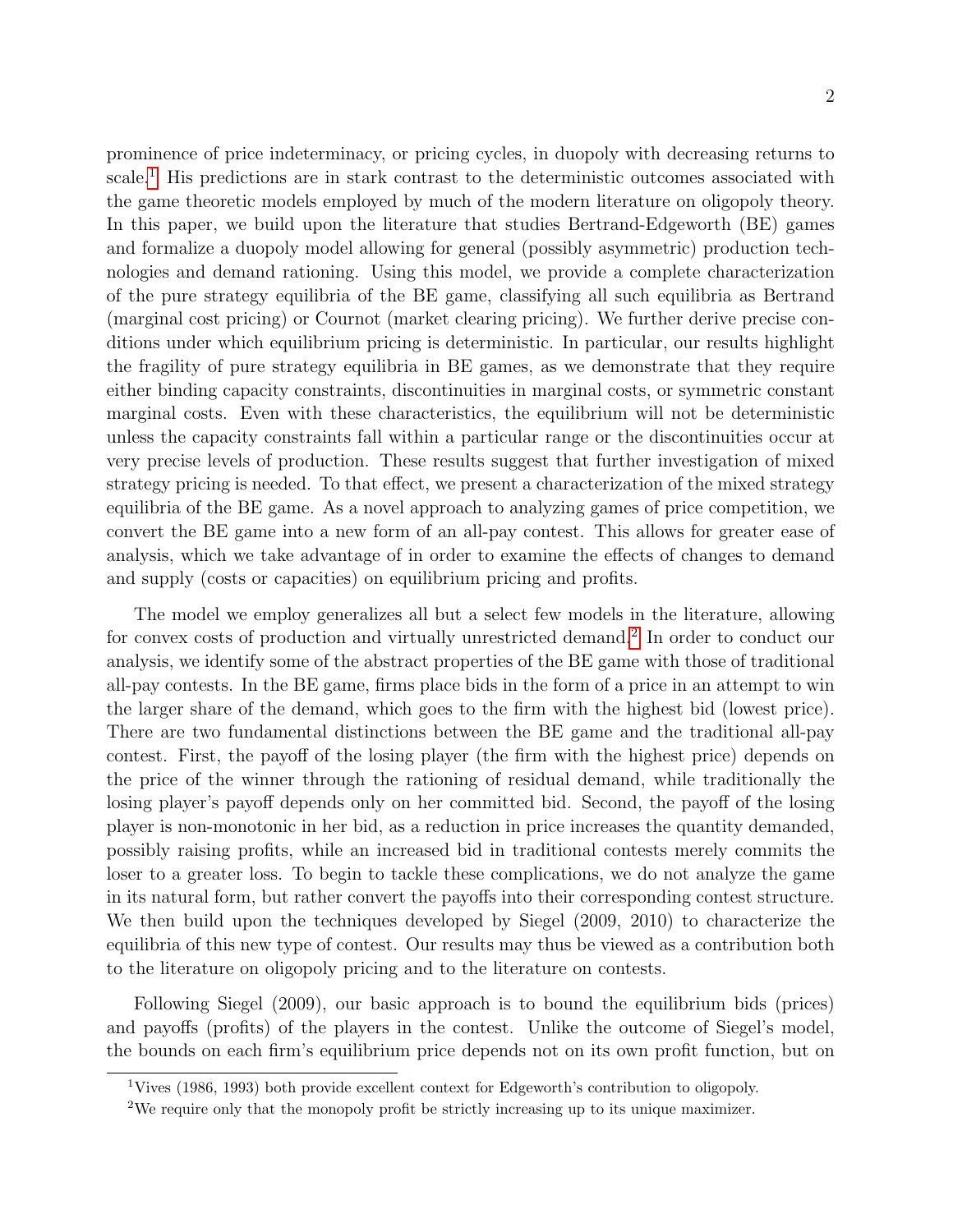that of its competitor. Furthermore, the lower and upper bounds on the equilibrium profits do not coincide, as it is in general possible for there to exist multiple non-payoff equivalent equilibria. We are able to derive multiple conditions under which the equilibrium is unique, however, this requires strong restrictions on the structure of the game. Nevertheless, in doing so, we are able to better understand the types equilibrium strategies when there is such multiplicity. Given this potential for multiple types of equilibria, it is not possible to demonstrate local comparative statics, as most results can be violated by "switching" equilibrium types. Instead, we examine the impacts of demand and supply shifts on the bounds of equilibrium prices and profits. These shifts can accommodate changes in preferences, rationing, cost, or capacity. We are able to demonstrate that an increase in either market demand or residual demand (through changes to the rationing rule) will weakly increase the bounds on the lowest equilibrium price along with the bounds on profits, however, through example we show that the upper bound on pricing may be reduced. An increase in a firm's supply weakly decreases the bounds on the lowest equilibrium price along with the bounds on the other firm's profits. While a general prediction cannot be made for the bounds on the profit of the firm with the supply increase, we are able to identify two countervailing effects: a direct effect through which lower costs or higher capacities enhances profitability, and a competitive effect through which those changes increase the level of competition, driving down prices and profits. We use multiple examples to show that either of these effects may dominate. In particular, we show that the competitive effect can dominate when only one firm's costs are reduced, and thus a firm may be hurt by reducing its own costs. This has important implications for innovation, the adoption and sharing of technology, as well as the evaluation of efficiency gains from firm mergers.

While the origins of the BE model can be traced back to Edgeworth, his basic insights were first formalized into a game theoretic model by Shubik (1959).<sup>[3](#page-2-0)</sup> Shubik focused on understanding the range of pricing in mixed strategy equilibrium and the character of pure strategy equilibria when they exist. Our paper thus builds directly upon Shubik's work, providing much more general answers to his seminal questions. Since Shubik's formalization, an extensive literature studying BE games has been formed. Within the models of this literature, firms possess constant marginal costs and demand is rationed according to either the efficient or proportional rationing rule.<sup>[4](#page-2-1),[5](#page-2-2)</sup> This class of Bertrand-Edgeworth games

<span id="page-2-0"></span> ${}^{3}$ Before Shubik (1959), Shapley (1957) published an abstract with a description of results derived from a game theoretic model of pricing. Other early seminal contributions to BE competition were made by Beckman (1965), Shapley and Shubik (1969), and Levitan and Shubik (1972).

<span id="page-2-1"></span><sup>&</sup>lt;sup>4</sup>The efficient rationing rule specifies that the highest value consumers are served by the low price firm while low value consumers are rationed. The proportional rule specifies that a uniform distribution of the consumers are served by the low price firm, resulting in a larger residual demand than the efficient rule.

<span id="page-2-2"></span><sup>&</sup>lt;sup>5</sup>Almost all of the BE literature assumes that the firms have symmetric, constant marginal cost up to capacity. Deneckere and Kovenock (1996) and Allen et al. (2000) are the notable exceptions. These papers focus on the interesting case in which firms have constant marginal costs that are asymmetric. Additionally, the bulk of this literature further restricts demand to be such that a firm's monopoly profit is concave in its price. Our analysis is based on the considerably weaker assumption that a firm's monopoly profit is single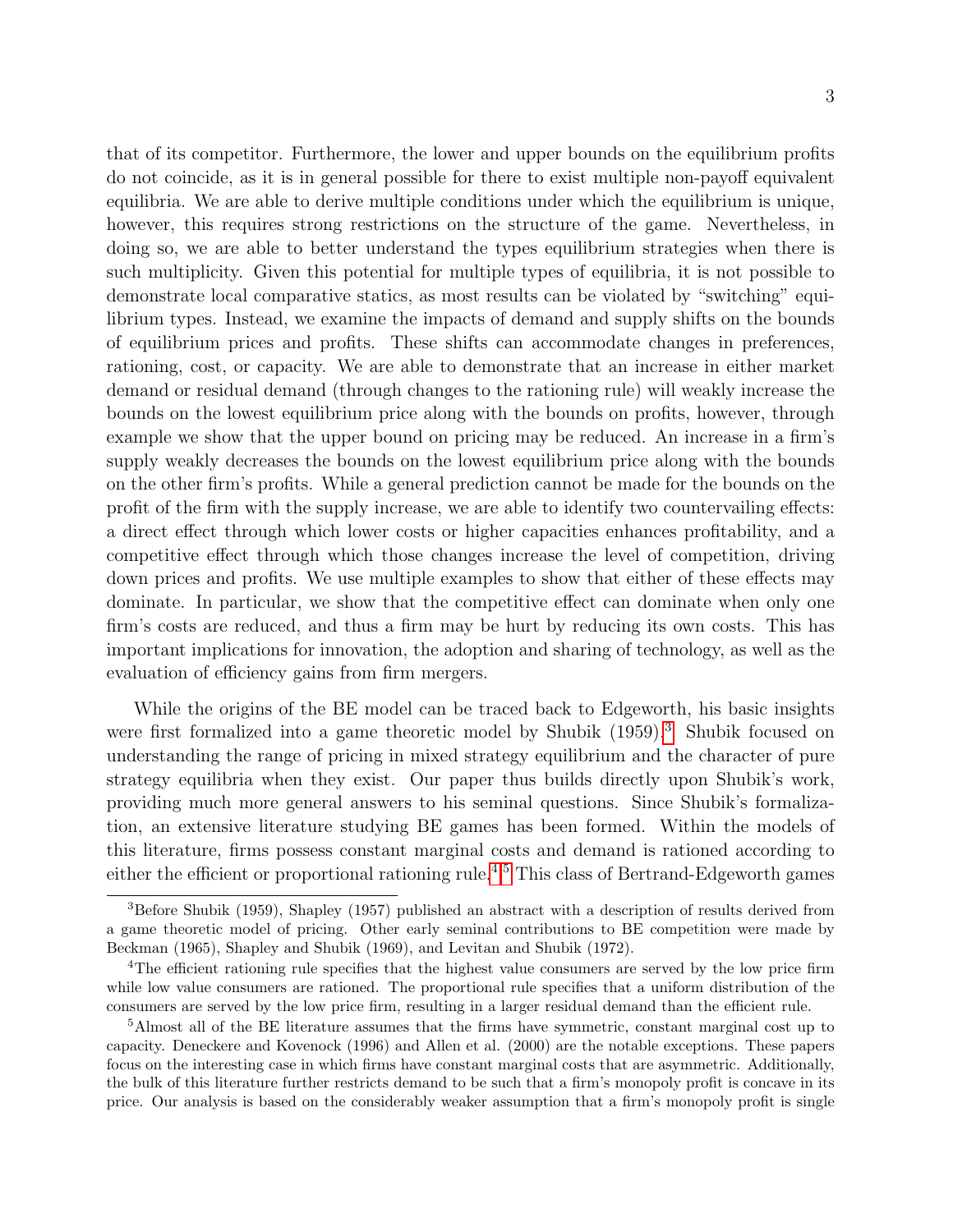4

has been used to understand fundamental issues in price determination, including duopoly pricing and capacity investment [Levitan and Shubik (1972), Kreps and Scheinkman (1983), Osborne and Pitchik (1986), Davidson and Deneckere (1986), Allen and Hellwig (1993), Deneckere and Kovenock (1996), Lepore (2009)], sequential pricing [Deneckere and Kovenock (1992), Allen (1993), Allen et al. (2000)], large markets [Allen and Hellwig (1986), Vives (1986), Dixon (1992)], oligopoly [Hirata (2009), De Francesco and Salvadori (2010)], and uncertainty [Reynolds and Wilson (2000), Lepore (2008, 2012), de Frutos and Fabra (2011)]. A consequence of the assumptions made thus far in the literature is that the models fail to accommodate industries in which sales occur prior to production, as the argument that having an inventory of goods leads to approximately constant marginal cost does not apply.

Despite the pertinence of factors such as general production technologies and demand rationing, only incremental progress has been made including these features in a theoretical model. Dixon (1992) considers a model of BE oligopoly with strictly convex costs, deriving conditions for the existence of pure strategy equilibrium.<sup>[6](#page-3-0)</sup> The most closely related treatment is Yoshida (2006), which characterizes equilibrium pricing in symmetric duopoly with convex cost and efficient rationing.[7](#page-3-1) Progress with the analysis of general models with convex costs has been hindered by theoretical problems with existence of equilibrium (pure or mixed) in this setting. However, we utilize recent advances in the literature on existence of equilibrium in discontinuous games by Bagh (2010) and Allison and Lepore (2014) that allow for the straightforward verification of existence of equilibrium in vast generalizations of BE oligopoly.

In Section 2 we present the model and introduce key notation. In order to establish the bounds on equilibrium prices and payoffs, we define the following preliminary objects. First define the *critical judo price* as the highest price either firm can set to guarantee that the other firm would rather maximize its residual profit than undercut. This terminology is based on the sequential pricing model of judo economics in Gelman and Salop (1983).[8](#page-3-2) The second important price we define is the *critical safe price*, which is the maximum price that either firm can set such that the other firm would earn its max-min profit if it were to undercut.

These two critical prices also relate to our characterization of pure strategy equilibrium. A pure strategy equilibria exists if and only if the critical judo and critical safe price are equal and this price maximizes residual profit for both firms. The results on pure strategy equilibrium are shown in Section 3.

peaked in its price.

<span id="page-3-0"></span><sup>&</sup>lt;sup>6</sup>Hoernig (2007) provides a thorough treatment of price competition with general cost structure and sharing rules for the classical Bertrand model with no consumer rationing.

<span id="page-3-1"></span><sup>7</sup>Yoshida (2002) provides a similar treatment to Yoshida (2006) for a model with linear demand anquadradic cost.

<span id="page-3-2"></span><sup>8</sup>Gelman and Salop (1983) show that, in a two period sequential game, a single potential entrant can use capacity restriction and judo pricing to induce an unconstrained monopolist to allow entry. The concept of judo economics has been used as a basis to understand the equilibrium of Bertrand-Edgeworth duopoly by Deneckere and Kovenock (1992) and Lepore (2009).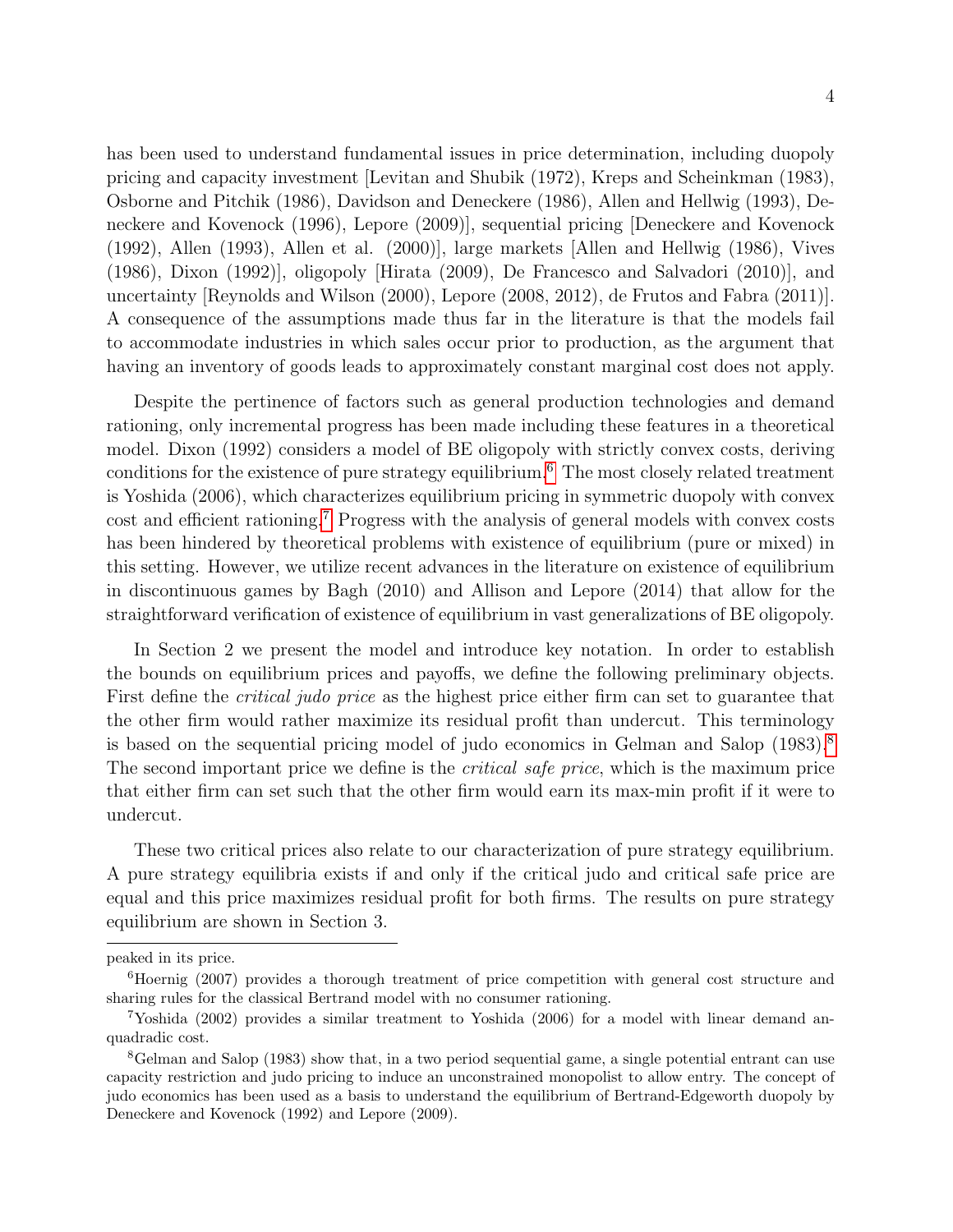In Section 4 we present the general results on mixed strategy equilibria. The primary characterization of the mixed strategy equilibria of the BE game is that lowest equilibrium price will fall between the critical safe price and critical judo price, and consequently, the expected profits of each firm in all equilibria are bounded between its monopoly profit at the critical safe price and the critical judo price. This payoff characterization does not rely on uniqueness of equilibrium and applies to all equilibria.<sup>[9](#page-4-0)</sup> In the process of establishing the payoff bounds we provide abstract bounds for the range of pricing in all equilibria in the spirit of Shubik (1959). We also provide a light characterization of equilibrium strategies by demonstrating that they must be atomless up to a particular price in the support.

We explore the impact of shifts in market demand, residual demand rationing, and costs in Section 5.

Section 6 covers two special cases of the model that have a unique equilibrium. In the case of identical firms, under concavity assumptions, we are able to prove that the equilibrium is unique. In analyzing the uniqueness of equilibrium in this setting, we are able to clearly identify the two types of equilibria in the general model: one in which firms mix continuously over the support of the equilibrium and another in which the firms have gaps in the supports of their equilibrium strategies. These two equilibrium types can result in different expected payoffs. This is the prohibitive factor for uniqueness in the general game and limits standard comparative statics directly on expected profits. This lends some intuition as to why our general characterization only provides bounds on the equilibrium pricing and profits. The second special case we consider is one in which each firm's residual profit is independent of the other firm's price, which generalizes the BE game with constant marginal cost and efficient demand rationing. In this case, we provide a closed form solution for the unique equilibrium strategies.

We conclude with a discussion in Section 7. The proofs of existence of equilibrium and some technical lemmas are located in the Appendix.

### 2 The Model

Consider a homogeneous product industry with two firms  $i = 1, 2$ . We will use j to refer to the firm other than i. The firms simultaneously and independently announce prices. We denote by  $p_i$  the price of firm i and by p the vector of both firms' prices. Since p is the vector of prices  $(p_1, p_2)$ , we will use x to unambiguously denote a single price when it is not associated with a particular firm. Each firm  $i$  has a continuous, nondecreasing, weakly convex cost of production  $c_i : \mathbb{R}_+ \to \mathbb{R}_+$  with  $c_i(0) = 0$ . The market demand  $D : \mathbb{R}_+ \to \mathbb{R}_+$ is continuous and nonincreasing.

<span id="page-4-0"></span><sup>9</sup>Technically, all pure strategy equilibria satisfy this characterization, however, such an approach is not needed, as our direct characterization of such outcomes provides far more information.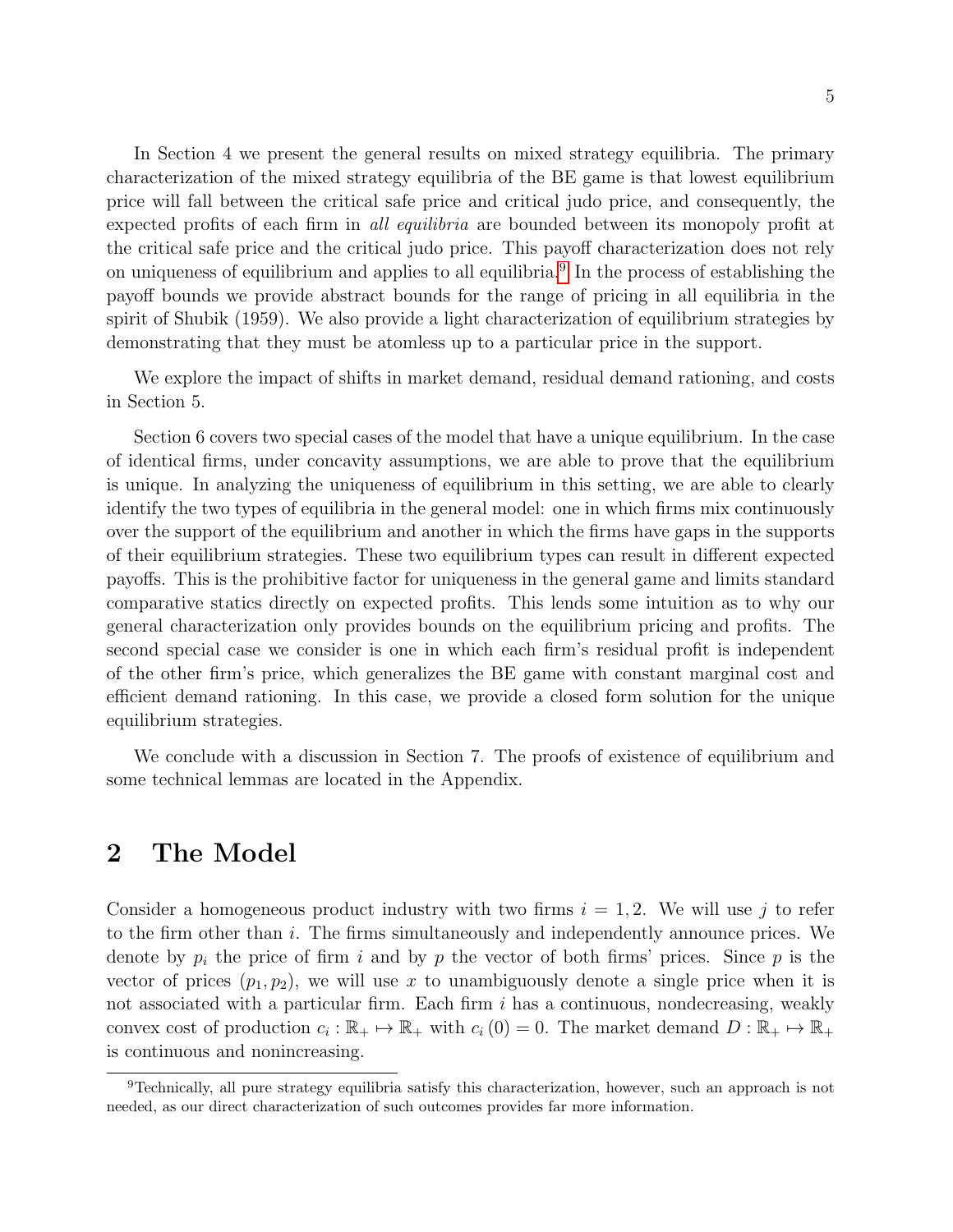Each firm i has a capacity  $k_i$  that serves as an upper bound on the quantity that can be produced. Thus, the production problem faced by firm  $i$  at a price  $p_i$  is

$$
\max_{z \in [0,k_i]} \pi_i (p_i, z) = p_i z - c_i (z).
$$

Let  $s_i(p_i)$  denote the largest quantity that solves this optimization problem.<sup>[10](#page-5-0)</sup> The quantity  $s_i(p_i)$  may be referred to as firm is supply, the maximum quantity that it is willing to produce at any given price. Inherently,  $s_i \leq k_i$ , so the supply functions account for the capacity constraints. It will be useful to note that the assumptions on  $c_i$  imply that  $s_i(p_i)$  is nondecreasing and upper semicontinuous, and that  $\pi_i(p_i, z)$  is strictly increasing in z for all  $z \in [0, \liminf_{x \to p_i} s_i(x)]$ . This further implies that each  $s_i$  is continuous from the right.

If  $p_i < p_j$ , the demand served by firm i is  $Q_i(p_i) = \min \{D(p_i), s_i(p_i)\}\.$  We make minimal assumptions as to which portion of the demand is served by firm i when  $p_i < p_j$ , only that there is a continuous function  $\lambda_i: \{(p_i, p_j) \in \mathbb{R}_+^2 : p_i \leq p_j\} \to [0, 1]$  which denotes the share of firm i's quantity that satiates firm j's demand.<sup>[11](#page-5-1)</sup> Note that the function  $\lambda_i$  may depend on which firm  $i$  is the low price firm, allowing for the possibility of asymmetric rationing. The residual demand served by firm  $j$  is

$$
Q_j^r(p) = \min \{ \max \{ D(p_j) - Q_i(p_i) \lambda_i(p), 0 \}, s_j(p_i) \}.
$$

This general framework is consistent with the assumption that consumers prefer lower prices, and so the high price firm may sell a positive quantity only if the low price firm exhausts its supply. To highlight the role that  $\lambda_i$  plays in determining the rationing rule, consider two choice for the functions  $\lambda_i$  given by  $\lambda_i^e(p) = 1$  and  $\lambda_i^p$  $i^p(p) = D(p_j)/D(p_i)$ . The rationing rule under  $\lambda_i^e$  is the well known efficient rule, whereas the rule under  $\lambda_i^p$  $_i^p$  is the proportional rationing rule.

We define two different indirect profit functions for a firm based on whether the firm has the lower price or higher price. The *front-side profit* of the firm i with a lower price than firm  $j$  is

$$
\varphi_i(p_i) = p_i Q_i (p_i) - c_i (Q_i (p_i)).
$$

On the other hand, the *residual profit* of the firm i with a higher price than firm j is

$$
\psi_i(p) = p_i Q_i^r(p) - c_i (Q_i^r(p)).
$$

The residual profit  $\psi_i$  is undefined for prices such that  $p_i < p_j$  since consumers would not shop at firm  $j$  before firm  $i$ , and thus firm  $i$  could not receive its residual profit.

<span id="page-5-0"></span><sup>&</sup>lt;sup>10</sup>This specification of  $s_i(p_i)$  follows from Dixon (1987), Maskin (1986), Bagh (2010) and Allison and Lepore (2014).

<span id="page-5-1"></span><sup>&</sup>lt;sup>11</sup>A simple way to understand the purpose of  $\lambda_i$  is to consider the case in which a continuum of consumers have unit demand. In this case,  $\lambda_i$  specifies the fraction of the consumers served by firm i that have willingness to pay of at least  $p_i$ .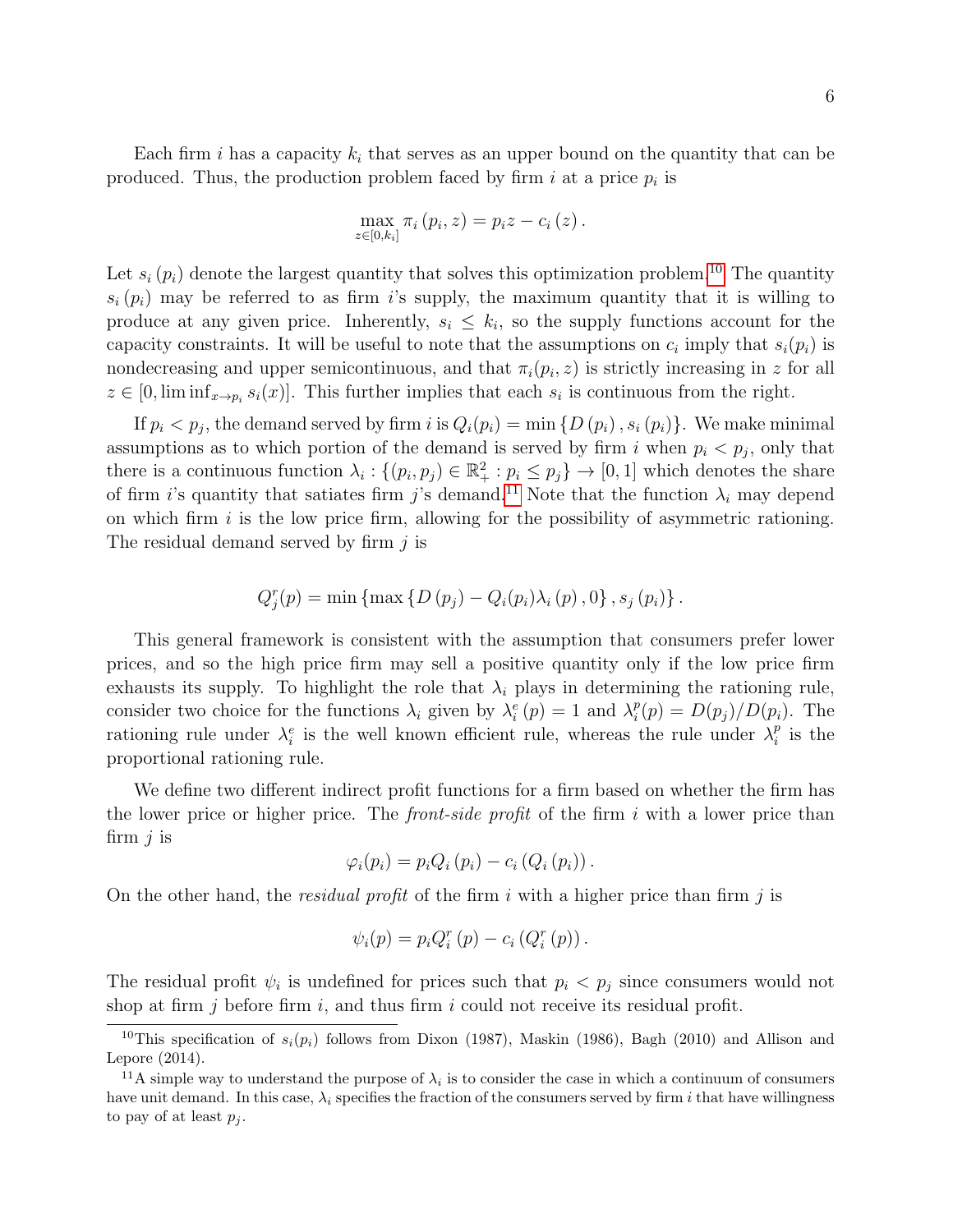Based on our specifications above,  $\varphi_i$  and  $\psi_i$  are continuous in  $p_i$  and lower semicontinuous in  $p_j$ . We make the following assumptions about the profit functions  $\varphi_i$  and  $\psi_i$ .

**Assumption 1**  $\varphi_i$  has a unique maximizer  $\widehat{p}_i$  with  $\varphi_i(\widehat{p}_i) > 0.12$  $\varphi_i(\widehat{p}_i) > 0.12$   $\varphi_i$  is strictly increasing at any price  $p_i \leq \widehat{p}_i$  and that  $\varphi_i(p_i) > 0$ . any price  $p_i < \widehat{p}_i$  such that  $\varphi_i(p_i) > 0$ .

This assumption on the front-side profit is weaker than assuming strict quasiconcavity of  $\varphi_i$  as it does not restrict behavior at prices  $p_i > \widehat{p}_i$ .

Assumption 2 For any  $p_i \geq 0$ ,  $\psi_i(p_i, p_j)$  is nonincreasing in  $p_j$ . For any  $p_j \geq 0$ ,  $\psi_i(\widehat{p}_i, p_j) \geq \psi_i(\widehat{p}_i, p_j)$  $\psi_i(p'_i, p_j)$  for all  $p'_i \geq \widehat{p}_i$ .

Based on the construction of  $Q_i^r(p)$ ,  $\varphi_i(p_i) \geq \psi_i(p_i, p_j)$  for all  $p_i \geq p_j$ . The following assumption is important for our characterization.

**Assumption 3** There exists a price  $\rho \geq 0$  such that for each firms i,

$$
\varphi_i(x) > \psi_i(x, x) \quad \text{for all } x \in (\underline{\rho}, \widehat{p}_i],
$$
  

$$
\varphi_i(x') = \psi_i(x', x') \quad \text{for all } x' \le \rho.
$$

Note that given Assumption 3, Assumption 1 implies that  $\varphi_i$  is positive and strictly increasing on  $(\rho, \widehat{p}_1]$ .

**Remark 1** If each firm's supply function  $s_i$  is continuous, then the existence of such a price  $\rho$  follows from the structure of the demand rationing assumptions and is defined by

$$
\rho = \sup\{x : s_1(x) + s_2(x) = D(x)\}.
$$

To understand why this is the case, note that if both firms set the same price  $x$ , then each  $\lambda_i(x,x) = 1$ . When  $x \leq \rho$ , it must be that  $s_1(x) + s_2(x) \leq D(x)$ , so there is sufficient demand to satiate total supply, regardless of which firm receives the residual profit, and so both the residual and front-side profit must be identical for each firm. When  $x > \rho$ , it must be that  $s_1(x) + s_2(x) > D(x)$ , and so there is insufficient demand to satiate total supply. As such, either firm's residual profit must be strictly lower than their front-side profit since they would be selling less than their optimal quantity. Note that if the profit at this restricted quantity is identical to the profit at the optimal quantity, then marginal cost must be constant, which induces a discontinuity in the supply function, and so cannot fit into this case. By making Assumption 3, we allow for cost functions that are either kinked or flat at some points (marginal cost discontinuous or constant) without inhibiting our ability to characterize the equilibria.

<span id="page-6-0"></span><sup>&</sup>lt;sup>12</sup>Although we have omitted the capacities from our notation, it should be apparent that  $\hat{p}_i$  can vary based on firm i's capacity.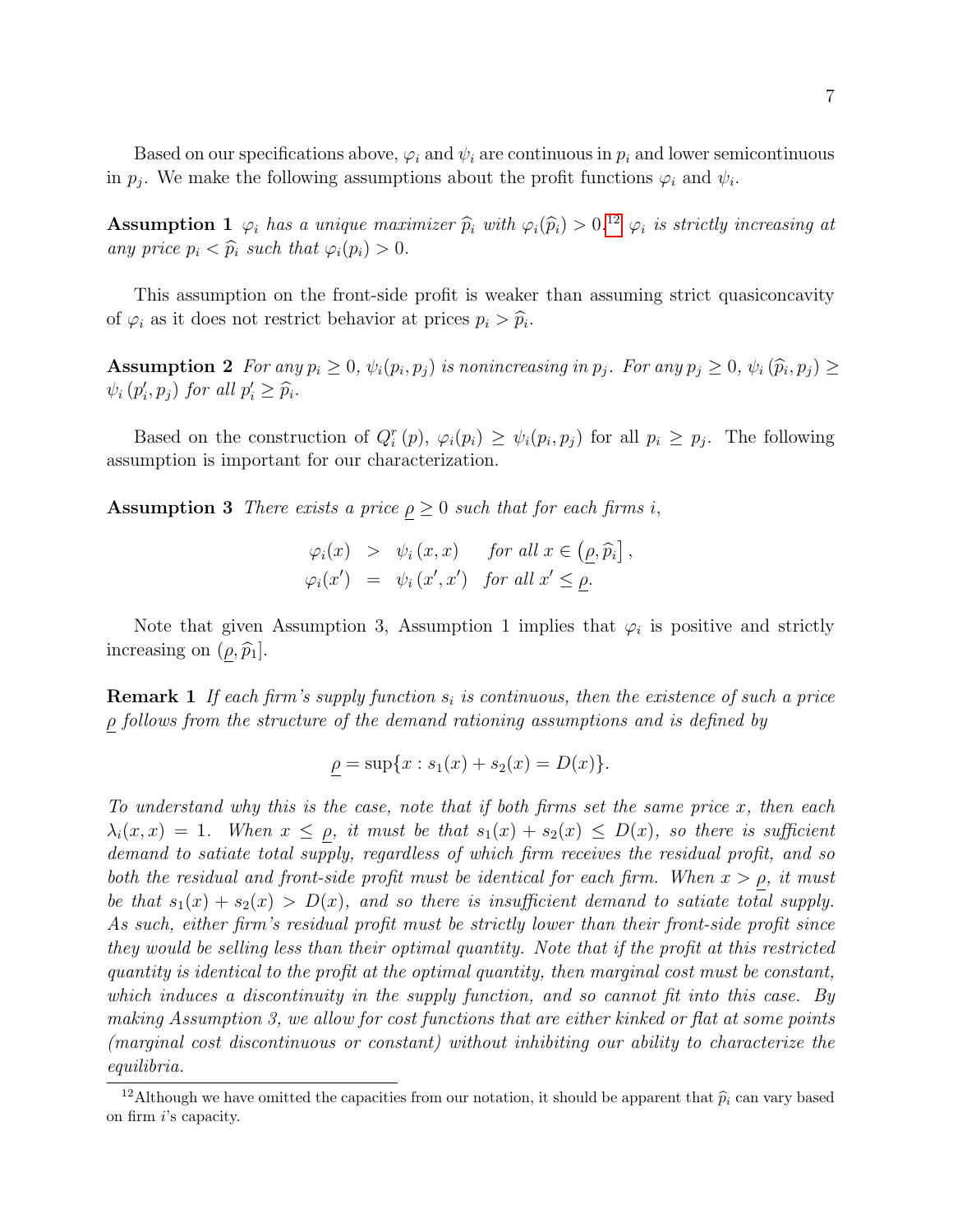Remark 2 Assumption 3 accommodates the standard case of symmetric constant marginal cost up to capacity with prices restricted to be weakly greater than marginal cost. On the other hand, Assumption 3 does not accommodate the case of asymmetric constant marginal costs. In the case that firms have asymmetric constant marginal costs the conditions we use to show existence are violated. This highlights the remarkable contribution of Deneckere and Kovenock (1996) and the constructive method used to show existence in a pricing game with the efficient rationing and asymmetric constant marginal cost.

Lastly, we make the following assumption to rule out the possibility of a natural monopoly.

Assumption 4 For each i and j,  $\varphi_i(\widehat{p}_j) > 0$ .

Each firm  $i$ 's profit is specified as follows

$$
u_i(p) = \begin{cases} \varphi_i(p_i) & p_i < p_j \\ \alpha_i(p)\varphi_i(p_i) + (1 - \alpha_i(p))\psi_i(p) & p_i = p_j \\ \psi_i(p) & p_i > p_j \end{cases}
$$

where  $\alpha_i(p) \in [0,1]$  and  $\alpha_1(p) + \alpha_2(p) \in (0,2)$ . If we instead assume that  $\alpha_1 + \alpha_2 = 1$ , then this restricts attention to sharing rules that assign one firm its front-side profit and the other its residual profit, with some randomization over the assignment. By permitting the sum of the shares to be greater than one, we allow for any sharing of demand at ties, which can naturally result in each firm receiving a (non-stochastic) profit strictly between its front-side and residual profits. While this could also be accommodated by putting the sharing rule directly on the demand, placing the sharing rule on the profits does not impact the results and actually provides notational parsimony to the equilibrium characterization that greatly enhances the clarity of the exposition.

Note that for each firm i, any price  $p_i > \hat{p}_i$  is always strictly dominated by  $p'_i = \hat{p}_i$ . Given<br>unritional 2, it follows that a price of  $p_i = a$  strictly dominates all prices  $x_i \leq a$ . We thus Assumptions 1-3, it follows that a price of  $p_i = \rho$  strictly dominates all prices  $x < \rho$ . We thus restrict prices to the domain  $[\rho, \hat{p}_1] \times [\rho, \hat{p}_2]$ . The continuity of  $\psi_i$  in  $p_i$  and the compactness of its domain input that the residual profit function has a largest maximizer  $\tilde{\mathfrak{m}}(n) \leq \hat{\mathfrak{m}}$ . We of its domain imply that the residual profit function has a largest maximizer  $\tilde{p}_i(p_j) \leq \hat{p}_i$ . We donote the set of maximizers of  $\psi$ , at any  $p_i$  by  $\tilde{P}(p_i)$ . denote the set of maximizers of  $\psi_i$  at any  $p_j$  by  $\tilde{P}_i(p_j)$ .

Denote the maximized residual profit by  $\widetilde{\psi}_i(p_j)$ , that is,

$$
\widetilde{\psi}_i(p_j) = \max_{p_i \geq p_j} \psi_i(p_i, p_j).
$$

Define  $\bar{r}_j$  to be firm j's judo price, the highest price that firm j can set to guarantee that firm  $i$  would rather maximize its residual profit than undercut. Formally,

$$
\overline{r}_j = \sup\{p_j \in [\underline{\rho}, \widehat{p}_j] | \varphi_i(p_j) \leq \psi_i(p_j)\}.
$$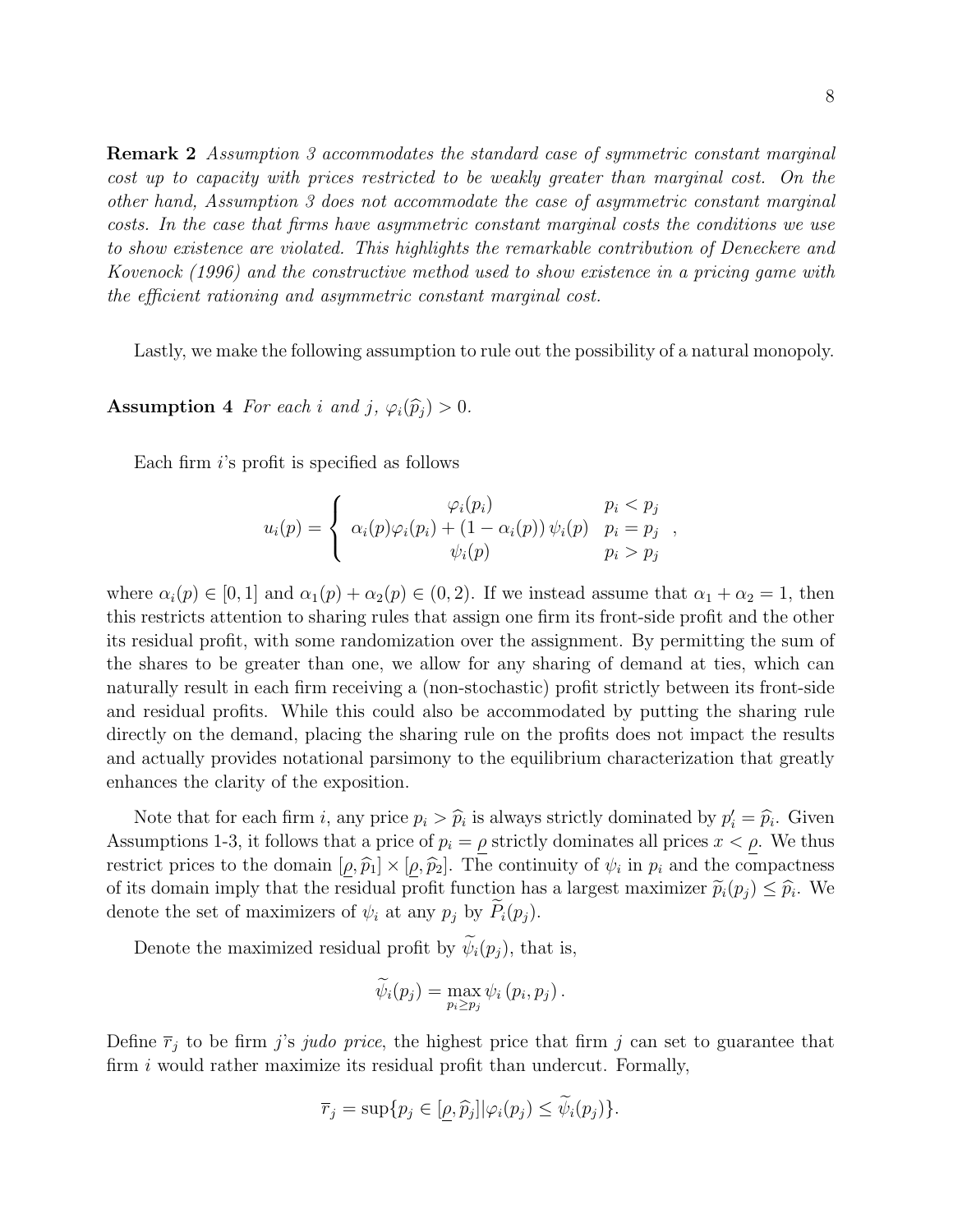Define  $\underline{r}_j$  to be firm j's *safe price*, the highest price such that the front-side profit of firm  $i$  equals the highest profit that firm  $i$  can guarantee itself. Formally,

$$
\underline{r}_j = \sup\{p_j \in [\underline{\rho}, \widehat{p}_j] | \varphi_i(p_j) \le \underline{u}_i\},\
$$

where  $\underline{u}_i = \sup_{p_i} \inf_{p_j} u_i(p_i, p_j) = \max_{x \in [\underline{\rho}, \widehat{p}_j]} \psi_i(x, x)$ .

Define the larger of the two firms' judo prices to be critical judo price, denoted by  $\bar{r} = \max \bar{r_i}$ . Similarly, define the larger of the two firms' safe prices to be the *critical safe* price, denoted by  $\underline{r} = \max \underline{r_i}$ . Based on their definitions, the judo price is always weakly greater than the safe price, that is,  $\bar{r} \geq \bar{r}$ .

Define firm j's judo profit to be the front-side profit of firm j at the critical judo price, denoted by  $\overline{\varphi}_j \equiv \varphi_j(\overline{r})$ . Similarly, define firm j's safe profit to be the front-side profit of firm j at the critical safe price,  $\underline{\varphi}_j \equiv \varphi_j(\underline{r}).$ 

For equilibrium strategies  $\mu = (\mu_1, \mu_2)$ , we use  $\underline{x}_i$  and  $\overline{x}_i$  to denote the infimum and supremum of the support of firm is strategy, respectively. We will use  $\underline{x}$  to denote the minimum of  $\underline{x}_1$  and  $\underline{x}_2$ , and  $\overline{x}$  to denote the maximum of  $\overline{x}_1$  and  $\overline{x}_2$ .<sup>[13](#page-8-0)</sup> Further, we define  $F_i$  to be the distribution function (CDF) of firm i's mixed strategies on  $[\underline{x}, \overline{x}]$ , with  $F =$  $(F_1, F_2)$ . Lastly, we will use  $M_i(x)$  to denote be the probability that firm i gets the frontside profit when playing the price x in any fixed equilibrium, so that  $M_i(x) = \mu_i(\underline{x},x) +$  $\alpha_i(x, x) \mu_i({x})$ .<sup>[14](#page-8-1)</sup>

### 3 Pure Strategy Equilibria

Our first objective is to understand when price indeterminacy is resolved by equilibrium play. To that end, we present necessary and sufficient conditions for the existence of a (symmetric) pure strategy equilibrium. Under a mild restriction, our conditions become necessary and sufficient for this to be the unique equilibrium. When our conditions fail to hold, all equilibria of the pricing game must be in mixed strategies. We additionally classify all pure strategy equilibria as either Bertrand (akin to marginal cost pricing) or Cournot (a market clearing price). As it turns out, the pure strategy equilibrium requires either capacity constraints, kinked cost functions, or a kinked demand function, and so a smooth game with strictly convex costs will never have pure strategy pricing.

The key aspect that permits a pure strategy equilibrium is that both firms have the same highest price that makes them indifferent between receiving the front-side and residual profits

<span id="page-8-0"></span><sup>&</sup>lt;sup>13</sup>Here the bounds  $x_i$  and  $\bar{x}_i$  are inherently dependent on the equilibrium strategies, though we suppress notation indicating this for clarity as there is no ambiguity as to which strategies they correspond to.

<span id="page-8-1"></span><sup>&</sup>lt;sup>14</sup>While  $\alpha_i$  need not represent the probability of receiving the front-side profit, it is convenient to use that interpretation here.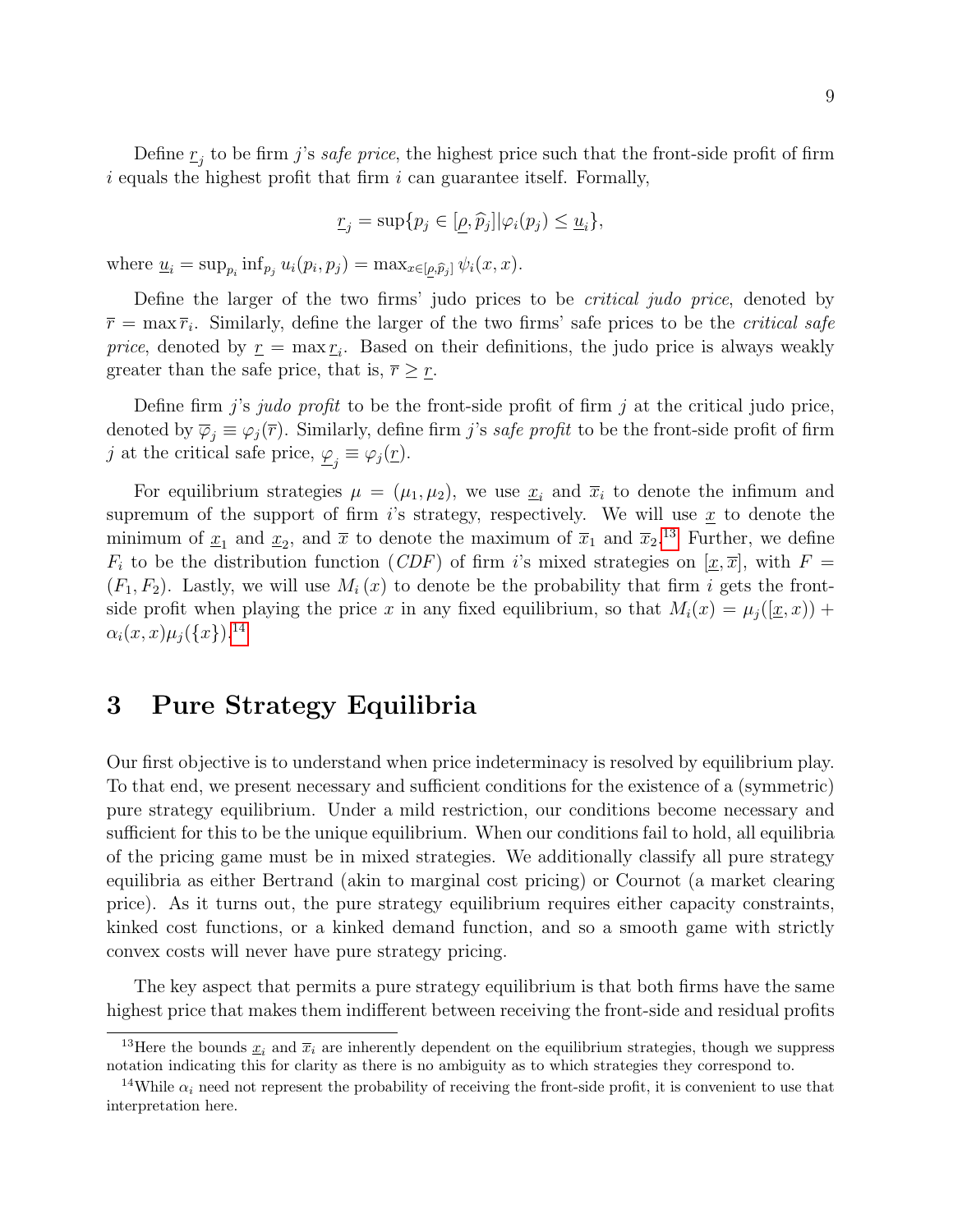and this price is a maximizer of the residual profit for both firms. The following proposition demonstrates that this is both necessary and sufficient for the existence of a pure strategy Nash equilibrium.

<span id="page-9-0"></span>**Proposition 1** In any pure strategy equilibrium, both firms must set a price of  $\rho$ . This pricing profile is an equilibrium if and only if  $\rho \in \widetilde{P}_i(\rho)$  for each firm i.

Intuitively, it is easy to understand why both firms setting a price of  $\rho$  is the only possible pure strategy equilibrium. If both firms set a price higher than  $\rho$ , then each firm's front-side profit is higher than their respective residual profit. Since both firms cannot receive their front-side profit with certainty, at least one firm has incentive to undercut. Further, no firm would ever set a lower price, as it is possible to increase its price without adjusting its quantity. Therefore, since the front-side profit at a price of  $\rho$  is equal to the residual profit, then  $\rho$  being a residual maximizer for both firms is necessary and sufficient for neither firm to possess a profitable deviation to a higher price.

Before we prove Proposition [1,](#page-9-0) we first prove the following lemma that is instrumental in many of the proofs of this paper. The lemma establishes that relevant ties  $(p_1 = p_2 > \rho)$ occur with probability zero in all equilibria of the BE game.<sup>[15](#page-9-1)</sup> That is, all equilibria are atomless at pricing ties above the price such that front-side profit equal its residual profit.

<span id="page-9-2"></span>**Lemma 1** All equilibria are atomless at any  $p_1 = p_2 > \rho$ . Consequently, the equilibrium strategies and payoffs are unaffected by the choice of sharing rule  $\alpha$ .

**Proof of Lemma [1.](#page-9-2)** We first show that all equilibria are atomless at any price profile with  $p_1 = p_2 > \rho$ . Let  $x > \rho$  and suppose that there is an equilibrium  $\mu$  such that  $\mu({(x, x)} > 0$ . By assumption, there is some firm i such that  $\alpha_i(x, x) < 1$ . Let  $\varepsilon > 0$  and consider a sequence of deviations by firm  $i$  to  $\tilde{\mu}_i^n$  defined by

$$
\widetilde{\mu}_i^n(E) = \begin{cases}\n\mu_i(E \cup \{x\}) & \text{if } x - \delta_n \in E \\
\mu_i(E \setminus \{x\}) & \text{otherwise}\n\end{cases}
$$

where each  $\delta_n$  is chosen so that  $0 < \delta_n < 1/n$  and  $\mu_j(\{x - \delta_n\}) = 0$ . That is,  $\tilde{\mu}_i^n$  is the measure created from  $\mu_i$  by shifting all mass from the price x to the price  $x - \delta_n$ . Then note that

$$
\int u_i(p)d\widetilde{\mu}_i^n \times \mu_j = \int u_i(p)d\mu + \mu_i(\lbrace x \rbrace) \int (u_i(x - \delta_n, p_j) - u_i(x, p_j)) d\mu_j.
$$

We will show that  $\lim_{n} \int (u_i(x - \delta_n, p_j) - u_i(x, p_j)) d\mu_j > 0$  for sufficiently large n, which will guarantee a profitable deviation for firm i, violating  $\mu_i$  as an equilibrium strategy. Note

<span id="page-9-1"></span><sup>&</sup>lt;sup>15</sup>Ties at a price  $x \le \rho$  are irrelevant since each firm's front-side profit is identical to its residual profit.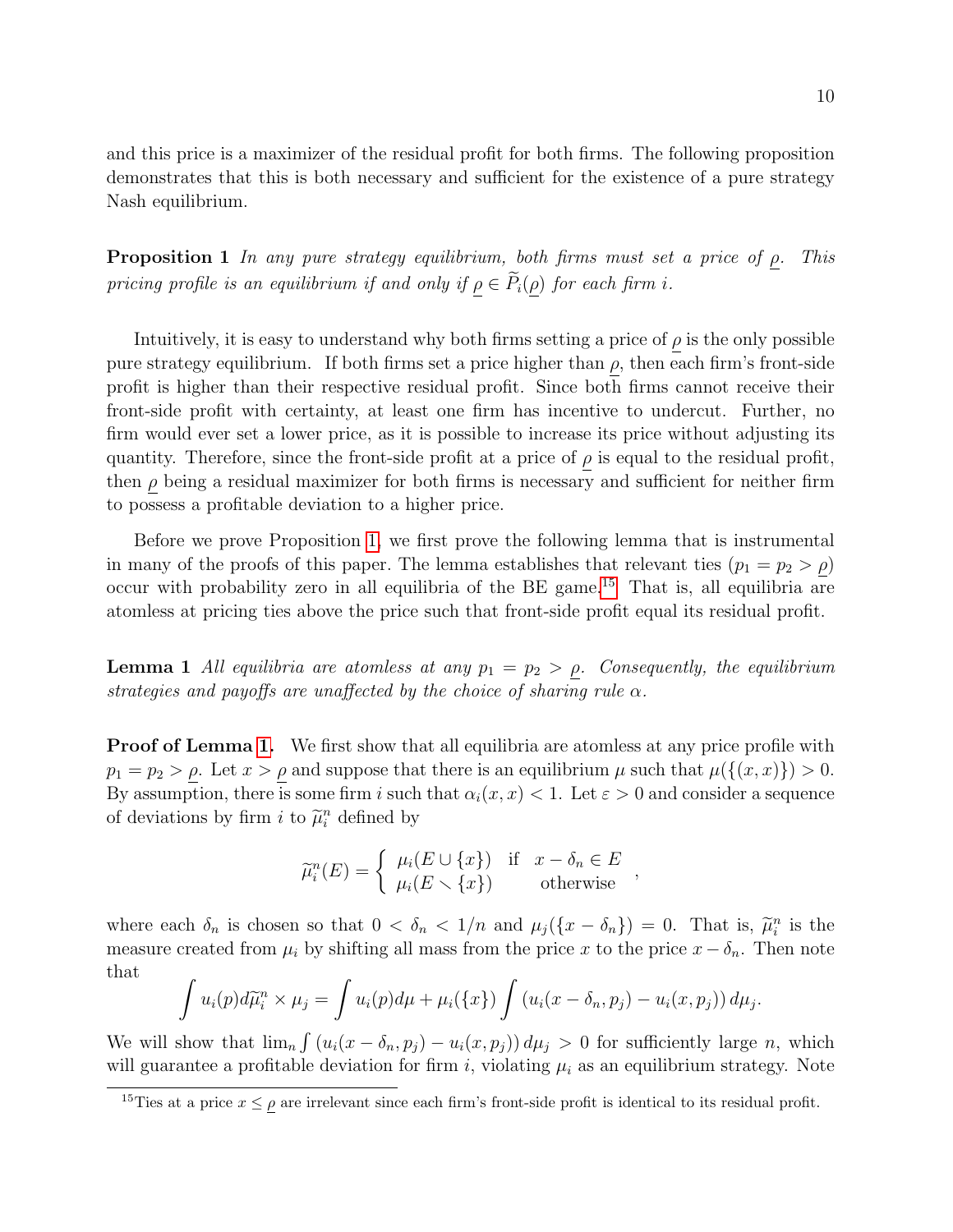that

$$
u_i(x - \delta_n, p_j) - u_i(x, p_j) = \begin{cases} \psi_i(x - \delta_n, p_j) - \psi_j(x, p_j) & \text{if } p_j < x - \delta_n \\ \varphi_i(x - \delta_n) - \psi_j(x, p_j) & \text{if } x - \delta_n \le p_j < x \\ \varphi_i(x - \delta_n) - \alpha_i(x, x)\varphi_i(x) & \text{if } p_j = x \\ +(1 - \alpha_i(x, x))\psi_i(x, p_j) & \text{if } p_j > x \end{cases}
$$

It follows that the pointwise limit as  $n \to \infty$  is

$$
\lim_{n} (u_i(x - \delta_n, p_j) - u_i(x, p_j)) = \begin{cases} 0 & \text{if } p_j < x \\ (1 - \alpha_i(x, x)) (\varphi_i(x) - \psi_i(x, p_j)) & \text{if } p_j = x \\ 0 & \text{if } p_j > x \end{cases}.
$$

Thus, since  $|u_i| \leq \varphi_i(\widehat{p}_i)$ , then by the Lebesgue dominated convergence theorem,

$$
\lim_{n} \int (u_i(x - \delta_n, p_j) - u_i(x, p_j)) d\mu_j = \int \lim_{n} (u_i(x - \delta_n, p_j) - u_i(x, p_j)) d\mu_j
$$
  
=  $\mu_j(\{x\})(1 - \alpha_i(x, x)) (\varphi_i(x) - \psi_i(x, p_j)).$ 

By assumption,  $\mu_j({x}) > 0$ , and since  $x > \rho$ , then  $\varphi_i(x) > \psi_i(x, x)$ . Therefore, since  $\alpha_i(x, x) < 1$ ,  $\mu_i^n$  is a profitable deviation for firm i for sufficiently large n, violating  $\mu$  as an equilibrium. We conclude that  $\mu$  does not have mass at x.

Next we show that the equilibrium is invariant to the choice of  $\alpha$ . Let  $\mu$  be an equilibrium given the sharing rule  $\alpha$  with expected profits  $\pi = (\pi_1, \pi_2)$  and consider another sharing rule  $\alpha'$ . Let  $u_i(x, \mu_j)$  denote firm i's expected payoff when choosing a price x given  $\alpha$  and  $u'_i(x, \mu_j)$ the corresponding payoff given  $\alpha'$ . To show that  $\mu$  is an equilibrium for the game with sharing rule  $\alpha'$ , it will suffice to show that for each player i, (i)  $u'_i(x, \mu_j) = \pi_i \mu_i$ -almost everywhere and (ii)  $u'_i(x, \mu_j) \leq \pi_i$  for all prices x.

(i) Note that the sharing rule does not influence the payoffs at any price  $x$  such that  $\mu_j(\{x\}) = 0$ , and so  $u_i(x, \mu_j) = u'_i(x, \mu_j)$  at all such prices. Further, at all prices  $x \leq \rho$ ,  $u_i(x,\mu_j) = \varphi_i(x) = u'_i(x,\mu_j)$ . The first part of this lemma demonstrates that  $\mu_i({x}) = 0$ for all x such that  $\mu_i({x}) > 0$ . Since  $\mu_i$  has at most countably many atoms, then  $\mu_i({x :}$  $\mu_j({x}) > 0$ ) = 0. It follows that  $u'_i(x, \mu_j) = \pi \mu_i$ -almost everywhere.

(ii) As we have shown in part (i),  $u_i(x, \mu_j) = u'_i(x, \mu_j)$  except possibly at prices  $x > \rho$ such that  $\mu_j({x}) > 0$ . Consider any such price x and let  ${x^k}$  be a sequence such that  $x^k \to x, x^k < x$  for all k, and  $\mu_j(\lbrace x^k \rbrace) = 0$  for all k. Then note that the continuity of  $\varphi_i$  and  $\psi_i$  in  $p_i$  imply that  $\lim_k u'_i(x^k, \mu_j) \ge u'_i(x, \mu_j)$ . Since  $\mu_j({x^k}) = 0$  for all k, then  $u_i(x^k, \mu_j) = u'_i(x^k, \mu_j)$  for all k. If  $u'_i(x, \mu_j) > \pi_i$ , then  $u_i(x^k, \mu_j) > \pi_i$  for sufficiently large k, violating  $\mu_i$  as an equilibrium strategy with the sharing rule  $\alpha$ . Therefore,  $u'_i(x, \mu_j) \leq \pi_i$  for all  $x$ .

We conclude that  $\mu$  is an equilibrium given the sharing rule  $\alpha'$ .

.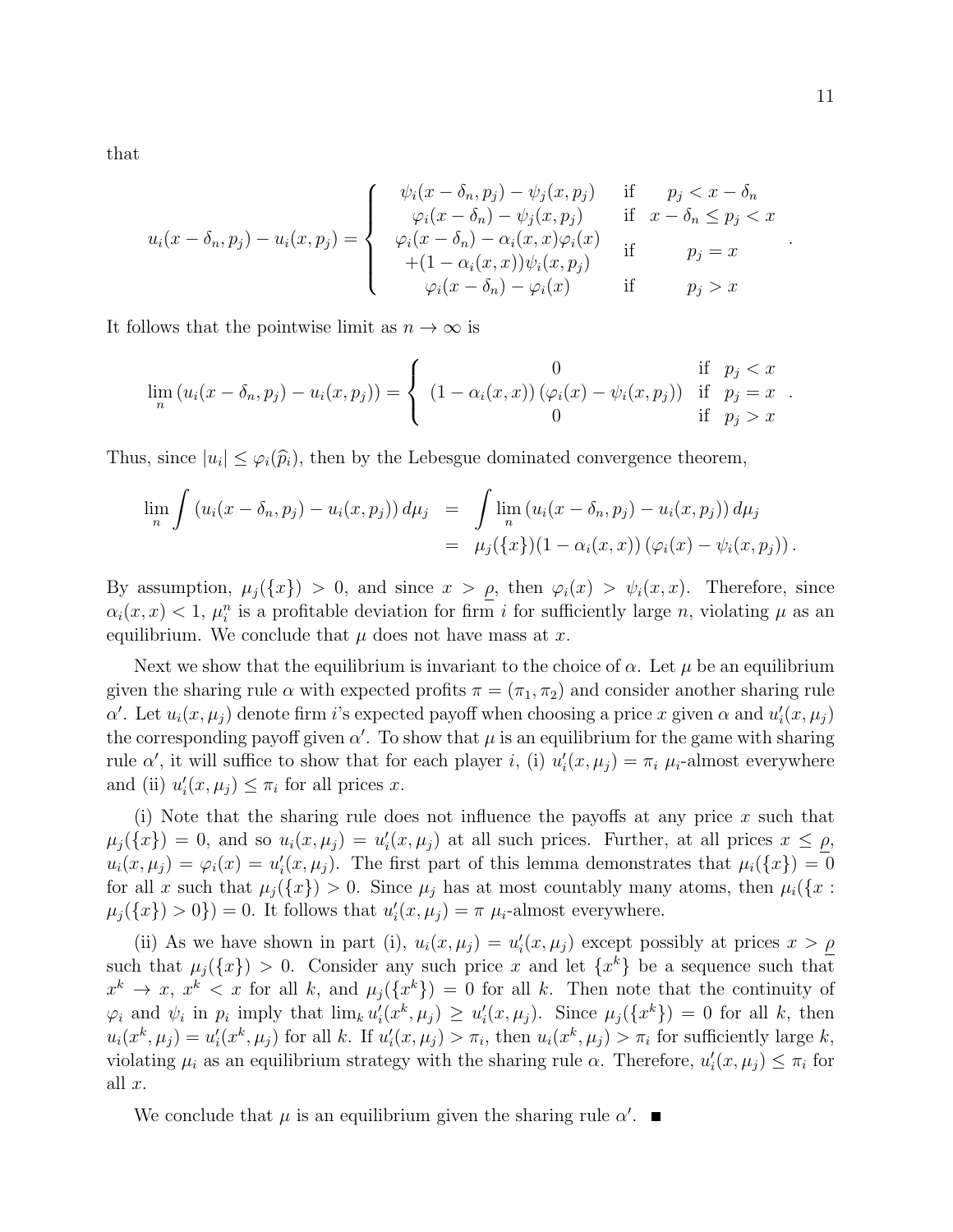We now proceed to the proof of Proposition [1.](#page-9-0)

**Proof of Proposition [1.](#page-9-0)** To begin the proof we argue that any pure strategy equilibrium must be symmetric. Suppose to the contrary that there is an asymmetric equilibrium with  $p_i^* \lt p_j^*$ . This means firm i gets  $\varphi_i(p_i^*)$  with certainty. There are two cases to consider: (i)  $p_i^* < \hat{p}_i$  and (ii)  $p_i^* = \hat{p}_i$ . We may ignore the case in which  $p_i^* > \hat{p}_i$  since firm i would trivially be hetter of with a price of  $\hat{p}_i$ . In each (i) playing  $p_i' \in (p_i^*, p_i^*)$  is strictly better for firm i be better off with a price of  $\hat{p}_i$ . In case (i), playing  $p'_i \in (p_i^*, p_j^*)$  is strictly better for firm is since it would earn a profit of  $\varphi_i(p_i') > \varphi_i(p_i^*)$  with certainty. In case (ii), there must be no residual demand for firm j at  $p_j^*$ . If there were any residual demand remaining at  $\hat{p}_i$ , then<br>by the continuity of D, firm i could increase its price elightly, cell the came quantity and by the continuity of  $D$ , firm i could increase its price slightly, sell the same quantity and make strictly greater profit than at  $\hat{p}_i$ , violating  $\hat{p}_i$  as it's front-side profit maximizer. Since there is no regidual demand for firm is it must be that firm is because profit. Thus, since there is no residual demand for firm  $j$ , it must be that firm  $j$  has zero profit. Thus, since Assumption 4 guarantees that  $\varphi_i(\hat{p}_i) > 0$ , firm j would be better off charging some price  $p'_j < \hat{p}_i$  in order to guarantee a positive profit.

Next we show that any symmetric strategy profile  $(x^*, x^*) \neq (\rho, \rho)$  cannot be an equilibrium. Let  $(x^*, x^*)$  be an equilibrium. It follows immediately from Lemma [1](#page-9-2) that  $x^* \leq \rho$ . Suppose that  $x^* < \rho$ , yielding a profit of  $\varphi_i(x^*) = \psi_i(x^*, x^*)$  for each firm i. Then note that by playing  $p_i = \rho$ , firm i earns a profit of  $\psi_i(p_i, x^*) \ge \psi_i(p_i, p_i) = \varphi_i(p_i) > \varphi_i(x^*)$ . We conclude that  $x^* = \rho$ .

It remains to be shown that  $(\rho, \rho)$  is an equilibrium if and only if  $\rho \in P_i(\rho)$  for each firm *i*. Note that if  $\underline{\rho} \notin \overline{P_i(\underline{\rho})}$ , then there exists a  $p_i > \underline{\rho}$  such that  $\psi_i(p_i, \underline{\rho}) > \psi_i(\underline{\rho}, \underline{\rho}) = u_i(\underline{\rho}, \underline{\rho})$ . It follows that if  $(\rho, \rho)$  is an equilibrium, then  $\rho \in \tilde{P}_i(\rho)$  for each firm i. Further, if  $\rho \in \tilde{P}_i(\rho)$ for each firm i, then for all prices  $p_i > \rho, \psi_i(p_i, \rho) < \psi_i(\rho, \rho)$ , and so neither firm can increase its profits by increasing it's price. Since  $\varphi_i$  is strictly increasing, neither firm can increase it's profits by reducing it's price. Therefore, if  $\rho \in P_i(\rho)$  for each firm i, then  $(\rho, \rho)$ is an equilibrium.

Proposition [1](#page-9-0) is important in that it specifies the exact circumstances that Edgeworth's concerns about price indeterminacy can be alleviated. But in this general setting, existence of a pure strategy equilibrium does not guarantee uniqueness of this equilibrium. Since  $\rho$  is uniquely defined, it is the only pure strategy equilibrium candidate, however, it may be that another mixed strategy equilibrium concurrently exists. The following proposition demonstrates that no other equilibrium in pure or mixed strategies may exist as long as  $\rho$  is the only residual maximizer for each firm when the other sets a price of  $\rho$ .

<span id="page-11-0"></span>**Proposition 2** Suppose that a pure strategy equilibrium exists. If  $\rho$  is the unique maximizer of  $\psi_i(p_i, \rho)$  for each firm i, then both firms pricing at  $\rho$  is the unique equilibrium of the BE game.

**Proof of Proposition [2.](#page-11-0)** Assume that a pure strategy equilibrium exists. As argued in the previous proof, any price  $x < \rho$  is strictly dominated, so we need only consider equilibria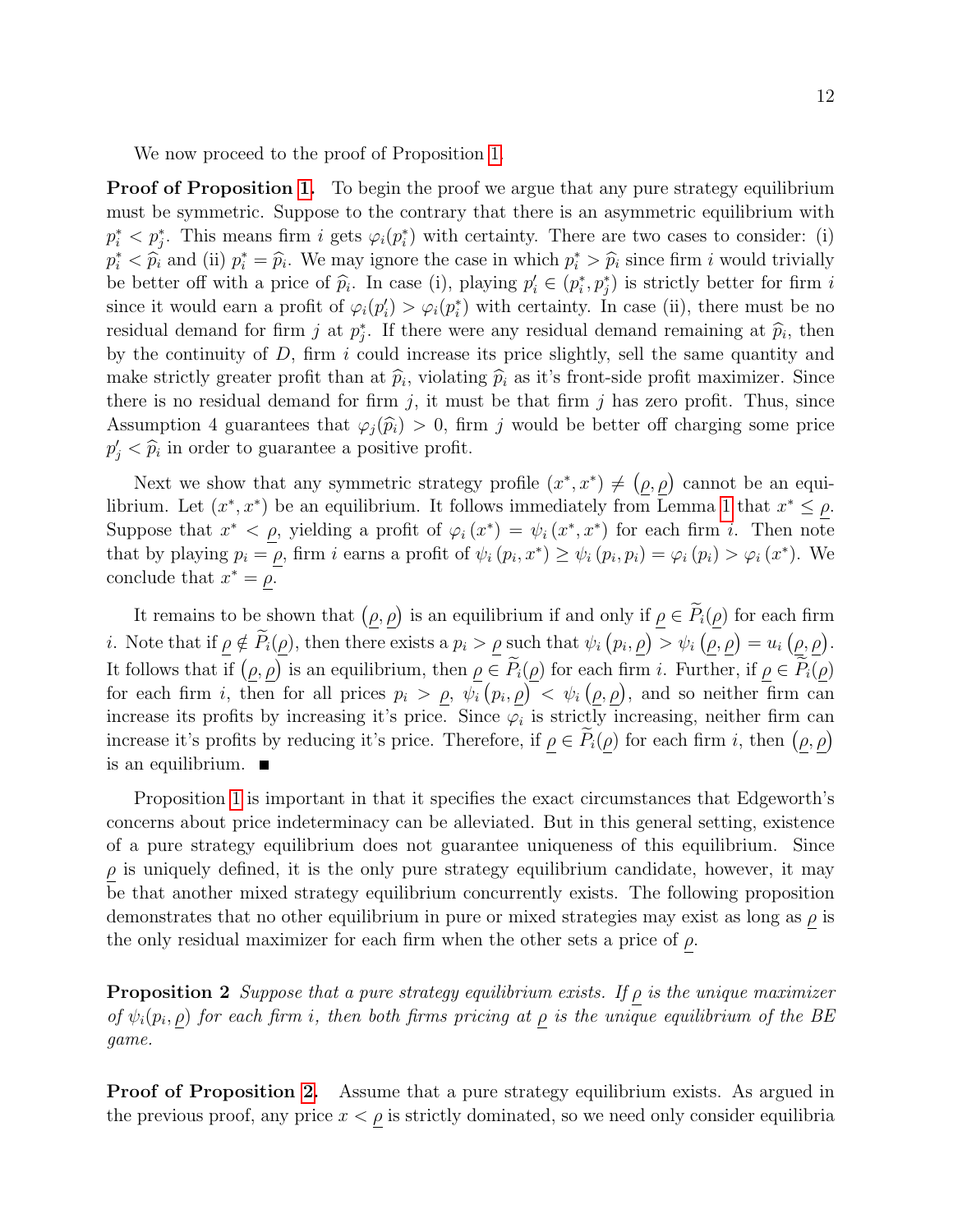in which prices  $x' > \rho$  are chosen with positive probability. Suppose that there exists an equilibrium in which the support of some firm i's strategy is such that  $\overline{x}_i > \rho$ . Using Lemma [1,](#page-9-2) we may without loss of generality assume that  $\overline{x}_i \geq \overline{x}_j$  and that firm j's strategy does not have an atom at  $\bar{x}_i$ . Then note that when choosing a price at or near  $\bar{x}_i$ , firm i earns a profit of approximately  $\int \psi_i (\overline{x}_i, p_j) d\mu_j$ . By assumption,

$$
\int \psi_i\left(\overline{x}_i, p_j\right) d\mu_j \leq \psi_i\left(\overline{x}_i, \underline{\rho}\right)
$$

.

If  $\rho = \max \overline{P_i(\rho)}$  for each firm i, then  $\psi_i(\overline{x}_i, \rho) < \psi_i(\rho, \rho) = \varphi_i(\rho)$ . This contradicts prices at or near  $\overline{x}_i$  as equilibrium strategies.

Remark 3 Based on Proposition [2,](#page-11-0) it is evident that in a model such that both firms have unique residual profit maximizers, non-degenerate mixed strategy and pure strategy equilibrium cannot coexist for the same parameters. Thus, in this environment, the necessary and sufficient condition for existence of pure strategy equilibrium also guarantees its uniqueness. In getting back to Edgeworth's theme of price indeterminacy, Proposition [2](#page-11-0) provides precise conditions for determinant prices in this class of BE game.

Propositions [1](#page-9-0) and [2](#page-11-0) provide the basic character of all pure strategy equilibria of the BE game. We turn now to strengthening this characterization by investigating the nature of  $\rho$ and classifying all pure strategy equilibria of this game as one of two distinct types. The first type of pricing requires a price equals marginal cost condition a la Bertrand pricing. The second type of equilibrium requires supply to equal demand with prices above marginal cost a la Cournot pricing. These types are defined formally as follows.

- Type  $B: D(\rho) \leq \min s_i(\rho)$ ,
- Type C:  $D(\rho) = s_1(\rho) + s_2(\rho)$ .

<span id="page-12-0"></span>In the following proposition we show that all pure strategy equilibria must be of Type B or C.

**Proposition 3** All pure strategy equilibria are such that either  $D(\rho) \leq \min s_i(\rho)$  or  $D(\rho) =$  $s_1(\rho) + s_2(\rho)$ .

**Proof of Proposition [3.](#page-12-0)** Assume that there is a pure strategy equilibrium. Suppose to the contrary that either (i)  $D(\rho) > s_1(\rho) + s_2(\rho)$ , or (ii)  $D(\rho) < s_1(\rho) + s_2(\rho)$  and  $D(\rho) > s_i(\rho)$ .

(i) Suppose first that  $D(\rho) > s_1(\rho) + s_2(\rho)$ . By continuity of D and right-continuity of each  $s_i$ , it follows that  $D(x) > s_1(x) + s_2(x)$  for some  $x > \rho$ . Thus, it must be that  $Q_1^r(x,x) = s_1(x)$ , and so  $\psi_i(x,x) = \varphi_i(x)$ , contradicting Assumption 3 that  $\psi_i(x,x) < \varphi_i(x)$ for all  $x > \rho$ .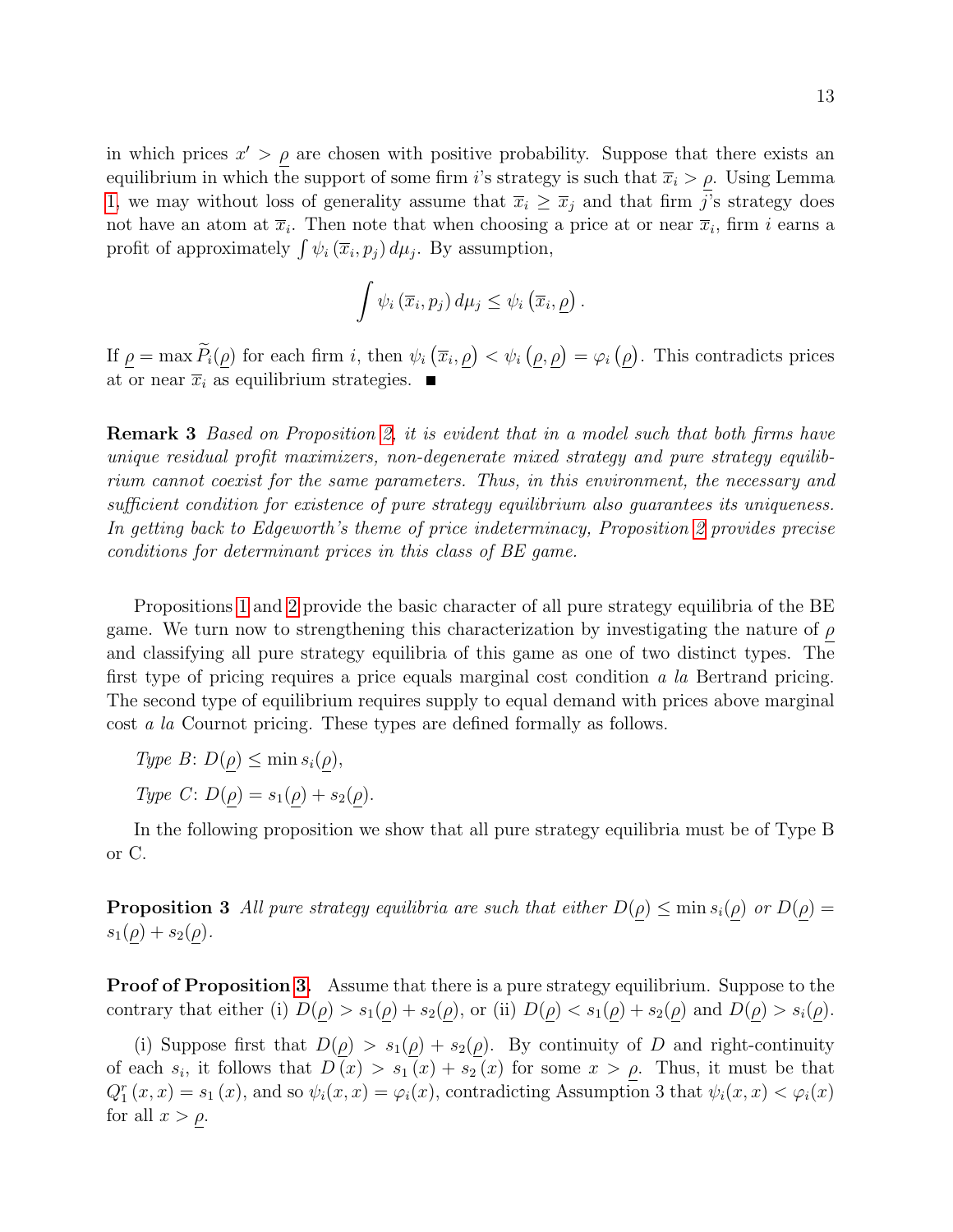(ii) Suppose next that  $D(\underline{\rho}) < s_1(\underline{\rho}) + s_2(\underline{\rho})$  and  $D(\underline{\rho}) > s_i(\underline{\rho})$ . In this case,  $Q_i(\underline{\rho}) =$  $s_i(\underline{\rho}) > D(\underline{\rho}) - s_j(\underline{\rho}) \ge Q_i^r(\underline{\rho}, \underline{\rho})$ . Thus,  $\varphi_i(\underline{\rho}) > \psi_i(\underline{\rho}, \underline{\rho})$ , contradicting Assumption 3.

As mentioned previously, Type B pricing has the flavor of Bertrand pricing and Type C has the flavor of Cournot. Now we address two special cases where this pricing is exactly that of Bertrand or Cournot.

Consider the special case in which each firm has a strictly convex cost function  $c_i$ . The following proposition demonstrates that in this case, there is no possibility of Bertrand pricing in equilibrium.

<span id="page-13-0"></span>**Proposition 4** If each firm has strictly convex cost  $c_i$ , then the only possible pure strategy pricing equilibria are Type C.

**Proof of Proposition [4.](#page-13-0)** Let each  $c_i$  be strictly convex and suppose to the contrary that there is a pure strategy equilibrium with  $D(\rho) \leq \min s_i(\rho)$ . It follows that there is no residual demand if one firm sets a price of  $\rho$  and the other sets a price  $x > \rho$ . Thus,  $\psi_i(\rho, \rho) = 0$  for both firms i. By definition of  $\rho$ ,  $\varphi_i(\rho) = \psi_i(\rho, \rho)$ , and so it must be that  $\varphi_i(\rho) = 0$  for each firm *i*. Since the costs are strictly convex, then it must further be that  $s_i(\rho) = 0$  for each firm i, else  $\varphi_i(\rho) > 0$ . Again by definition of  $\rho$ , it must be that  $D(x) < s_1(x) + s_2(x)$  for all  $x > \rho$ , and since each  $s_i$  is upper semicontinuous, then we may conclude that  $D(\rho) = 0$ . This implies that  $\varphi_i(x) = 0$  for all prices x, contradicting Assumption 4.

Consider a specification of the game with constant marginal cost  $a \geq 0$ . The following proposition shows that in this case, all pure strategy equilibria of Type B must be the classical Bertrand marginal cost pricing  $x^* = \underline{a}$  and all Type C equilibria must be market clearing pricing up to capacity as in Cournot  $D(x^*) = k_1 + k_2$ .

<span id="page-13-1"></span>**Proposition 5** If each firm has a constant marginal cost  $a \geq 0$ , then all Type B equilibria are such that  $\rho = \underline{a}$  and all Type C equilibria are such that  $D(\rho) = k_1 + k_2$ .

**Proof of Proposition [5.](#page-13-1)** Suppose that is  $\rho > a$  and  $D(\rho) \leq \min k_i$ . At  $\rho$  the front-side profit is  $D(\rho)(\rho - \underline{a}) > 0$  and the residual profit is zero, contradicting the definition of  $\rho$ . The second part of the lemma is immediate, since  $s_i(p_i) = k_i$  for all  $p_i \geq \underline{a}$ .

Proposition [5](#page-13-1) is significant in that it establishes that, regardless of the rationing scheme, all pure strategy equilibria are either classical Bertrand marginal cost pricing or market clearing Cournot pricing in the constant marginal cost setting.

Thus far, our general approach has allowed us to identify when a pure strategy equilibrium exists as well as the character of such an equilibrium. Without explicit reference to the underlying structure of the model, one might infer that pure strategy pricing should emerge in the absence of capacity constraints, provided that costs are sufficiently convex. By adding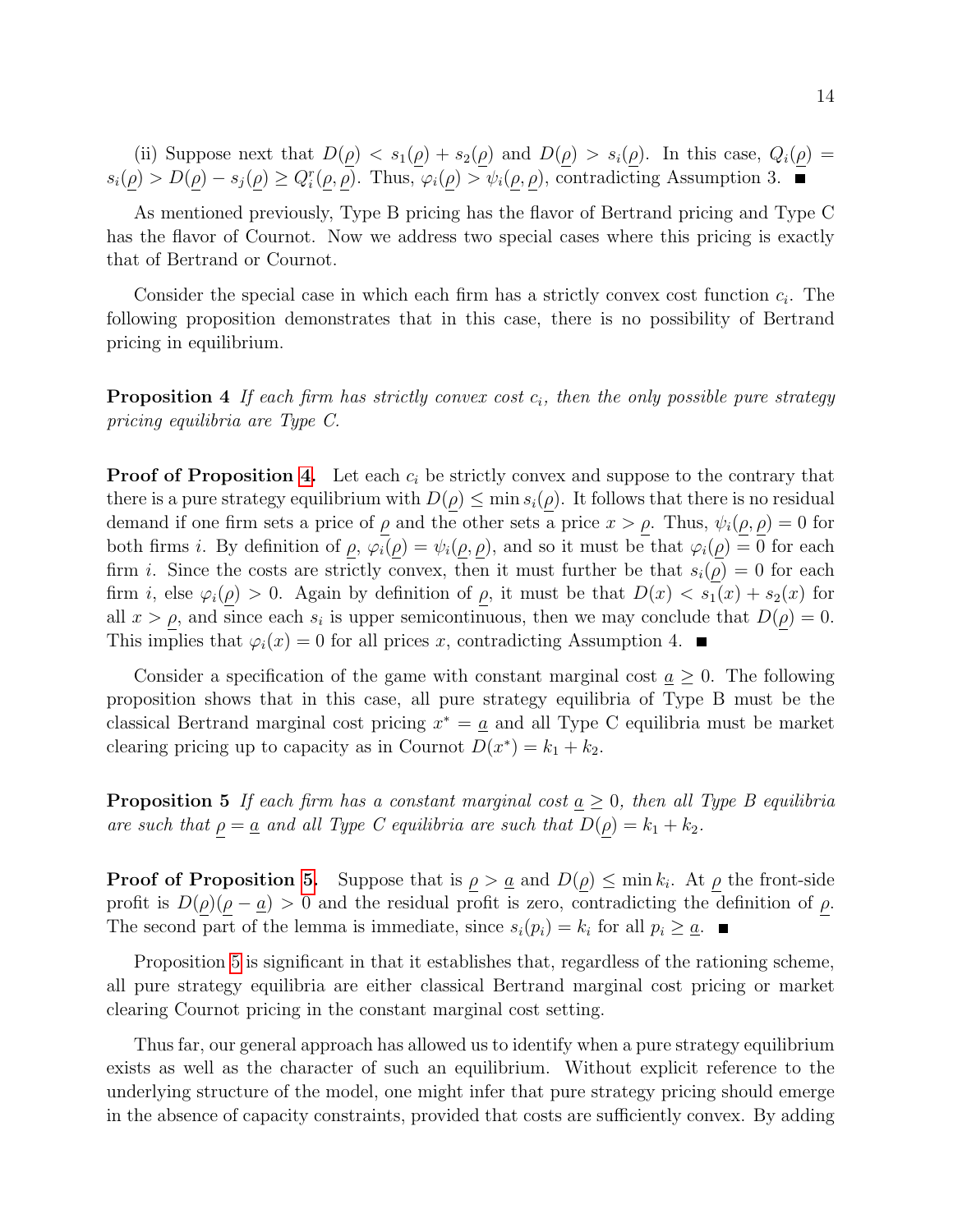standard differentiability assumptions, we are able to show that the existence of a pure strategy equilibrium is remarkably fragile. The following proposition demonstrates that, when the components of the model are smooth, then firms must be capacity constrained for a pure strategy equilibrium to exist.

<span id="page-14-0"></span>**Proposition 6** Suppose that  $c_i$ , D, and  $\lambda_i$  are differentiable for each firm i. Then in any Type C equilibrium,  $s_i(\rho) \geq k_i$  for each firm i. Consequently, if costs are strictly convex, then a pure strategy equilibrium cannot exist in the absence of capacity constraints.

**Proof of Proposition [6.](#page-14-0)** Suppose that  $s_i(\rho) < k_i$  and that a pure strategy equilibrium exists. Then note that  $s_i(\underline{\rho})$  is defined by  $c'_i(s_i(\underline{\rho})) = \underline{\rho}$ . Note that in any Type C equilibrium,  $Q_i^R(\rho, \rho) = s_i(\rho)$ . By Proposition [1,](#page-9-0) in any Type C equilibrium, it must be that  $\rho$  is a maximizer of  $\psi_i(p_i, \underline{\rho}) = Q_i^R(p_i, \underline{\rho}) p_i - c_i(Q_i^R(p_i, \underline{\rho}))$ . Differentiating this with respect to  $p_i$ yields

$$
\frac{\partial}{\partial p_i}\psi_i(p_i,\underline{\rho}) = Q_i^R(p_i,\underline{\rho}) + (p_i - c_i'(Q_i^R(p_i,\underline{\rho})) \frac{\partial}{\partial p_i} Q_i^R(p_i,\underline{\rho}),
$$

where  $c'_i$  denotes the derivative of  $c_i$ . Using the condition that  $Q_i^R(\rho, \rho) = s_i(\rho)$ , note that

$$
\frac{\partial}{\partial p_i} \psi_i(\underline{\rho}, \underline{\rho}) = Q_i^R(\underline{\rho}, \underline{\rho}) + (\underline{\rho} - c_i'(s_i(\underline{\rho})) \frac{\partial}{\partial p_i} Q_i^R(\underline{\rho}, \underline{\rho}) \n= Q_i^R(\underline{\rho}, \underline{\rho}).
$$

Thus, a marginal increase in price will increase the profit of firm i. The second result follows from the fact that  $k_i = \infty$  when firms are not capacity constrained and since Proposition [4](#page-13-0) guarantees that any equilibrium must be Type C.  $\blacksquare$ 

This proposition demonstrates the fragility of pure strategy equilibria in the BE game. While still possible, they require either a Bertrand equilibrium with (constant) marginal cost pricing or the presence of capacity constraints. By allowing for kinks in the cost functions, as we do in the general case, it is possible to obtain a pure strategy equilibrium without capacity constraints. Note that kinks in the cost function correspond to jumps in the marginal cost of production. If the price is such that the cost function is kinked at a firm's supply, then the firm is unwilling to increase its production any further since the price is less than the marginal cost of additional production. The firm is also unwilling to reduce production since the price exceeds the marginal cost of reducing production.

### 4 Mixed Strategy Equilibria

Given that pure strategy equilibria will often fail to exist, it is natural to explore the character of the more plausible mixed strategy equilibria of the model. In this section we characterize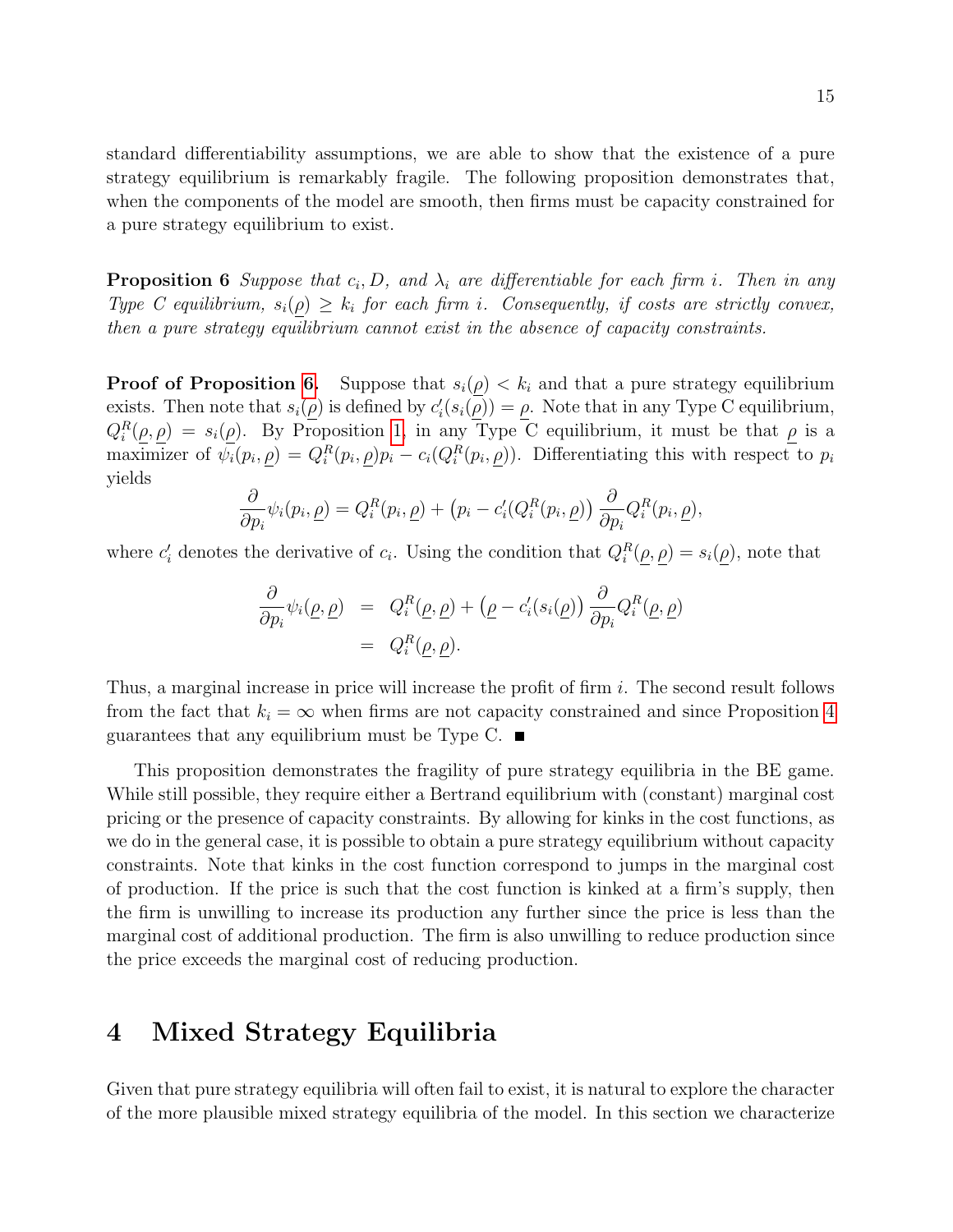the bounds on equilibrium expected profits. Because of the general structure of each firm's residual profit, there can be multiple non-payoff equivalent equilibria and, consequently, we do not provide a precise characterization of equilibrium payoffs. We begin by dealing with the problem of existence of equilibrium.

<span id="page-15-2"></span>Proposition 7 A mixed strategy equilibrium of the BE game exists.

If the supply functions  $s_i$  are continuous, then existence of equilibrium for the BE duopoly follows directly from Proposition 2 in Allison and Lepore (2014). A generalization of this proposition is presented in the Appendix that applies to the case in which the supply functions are not continuous.

Now we state the primary characterization of the mixed strategy equilibria of the BE game, that the expected profits of all equilibria lie between the safe profit and the judo profit. Let  $u_i^*$  denote firm *i*'s equilibrium expected profit.

<span id="page-15-0"></span>**Proposition 8** All equilibria are such that  $u_i^* \in [\underline{\varphi}_i, \overline{\varphi}_i].$ 

The proof of the Proposition [8](#page-15-0) is based on Lemma [1](#page-9-2) and the following two lemmas that provide character to all equilibria in order to establish the bounds on equilibrium expected payoffs. The first of these establishes a key property of any equilibrium, that the infimum of the support of each firm's strategy is identical.

<span id="page-15-1"></span>Lemma 2 In any equilibrium, the infimum of the support of each firm's strategy is identical. That is,  $\underline{x}_1 = \underline{x}_2 = \underline{x}$ . If  $\underline{x} > \rho$ , then neither firm's equilibrium strategy may have an atom at x.

An important implication of Lemma [2](#page-15-1) is that in equilibrium each firm selects prices arbitrarily close to  $\underline{x}$  with positive probability, receiving its front-side profit with probability arbitrarily close to one. Consequently, each firm i's expected profit in equilibrium is thus  $u_i^* = \varphi_i(\underline{x}).$ 

**Proof of Lemma [2.](#page-15-1)** We begin by proving that in any equilibrium, both firms must choose prices that approach or are equal to  $\underline{x}$  with positive probability. That is for both firms i,  $M_i(x) < 1$  for all  $x > \underline{x}$ . Suppose to the contrary that given the equilibrium  $\mu, \underline{x}_j > \underline{x}_i$  for some firm *i*. If firm *i* chooses a price  $x < \underline{x}_j$ , then  $M_i(x) = 1$  and it will receive a payoff of  $\varphi_i(x)$ . If  $\underline{x}_i < \widehat{p}_i$ , then by Assumption 1, firm i's profit is strictly increasing on  $[\underline{x}_i, \widehat{p}_i]$ .<br>Since  $\underline{x}_i$  is in the support of firm i's esuilibrium strategy it must be that  $\underline{x}_i = \widehat{x}_i$  and tha Since  $\underline{x}_i$  is in the support of firm *i*'s equilibrium strategy, it must be that  $\underline{x}_i = \widehat{p}_i$  and that  $\mu(x) = 1$ . As argued in the proof of Proposition 1, firm *i* must some a profit of zero. This  $\mu_i(\underline{x}_i) = 1$ . As argued in the proof of Proposition [1,](#page-9-0) firm j must earn a profit of zero. This contradicts Assumption 4, as firm j could choose a price arbitrarily close to  $\underline{x}_i$  and guarantee itself a profit arbitrarily close to  $\varphi_j(\underline{x}_i) > 0$ . We conclude that  $\underline{x}_i = \underline{x}_j$ .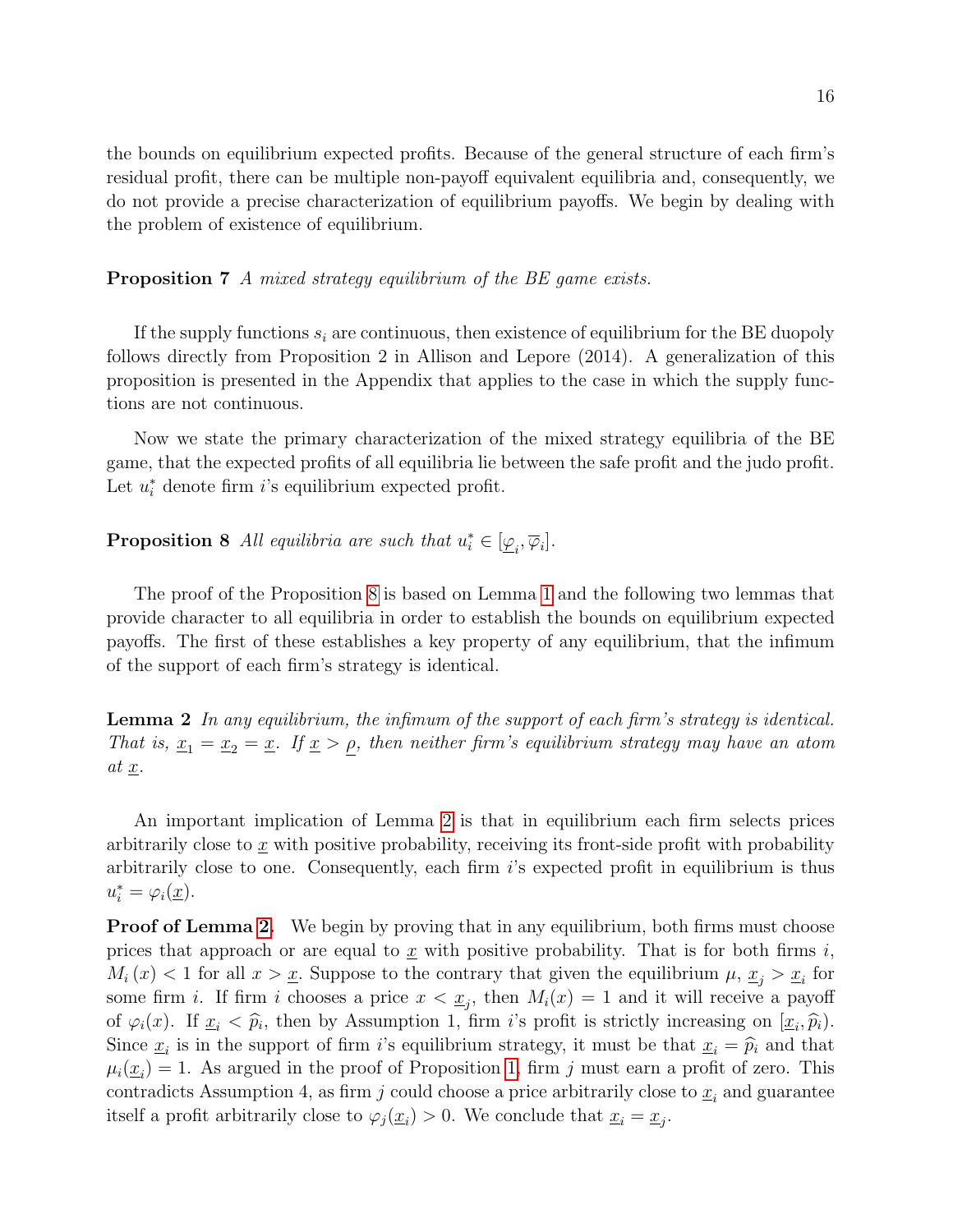Next we show that neither firm can have an atom at an  $\underline{x} > \rho$ . Suppose to the contrary that firm j has an atom  $\mu_j(\{\underline{x}\}) > 0$  at  $\underline{x}$  and we will show a contradiction. From Lemma [1,](#page-9-2) we know that  $\mu_i(\{\underline{x}\}) = 0$ , however, as we have just shown,  $\underline{x}_i = \underline{x}$ . Thus,  $\mu_i((\underline{x}, \underline{x} + \delta)) > 0$ for all  $\delta > 0$ . It is sufficient to show that there is some  $x' < \underline{x}$  and neighborhood  $(\underline{x}, \underline{x} + \delta)$ such that  $\int u_i(x', p_j) d\mu_j > \int u_i(x, p_j) d\mu_j$  for all  $x \in (\underline{x}, \underline{x} + \delta)$ .

Let  $\varepsilon > 0$  be such that  $\varepsilon < (1/3)\mu_j(\{\underline{x}\}) (\varphi_i(\underline{x}) - \psi_i(\underline{x}, \underline{x}))$ . Since  $\varphi_i$  is continuous on  $[0, \hat{p}_i]$ , it must also be uniformly continuous. Let  $\delta > 0$  be such that (i) if  $|x - x'| < \delta$ , then  $|\varphi_i(x) - \varphi_i(x')| < \varepsilon$  and (ii) if  $|x - \underline{x}| < \delta$ , then  $|\psi_i(x, \underline{x}) - \psi_i(\underline{x}, \underline{x})| < \varepsilon$ . Then consider the price  $x' = \underline{x} - (1/4)\delta$  and neighborhood  $(\underline{x}, \underline{x} + (1/2)\delta)$ . Then note that for all  $x \in (\underline{x}, \underline{x} + \delta)$ ,

$$
u_i(x', p_j) - u_i(x, p_j) = \begin{cases} \varphi_i(x') - \psi_i(x, p_j) & \text{if } p_j < x \\ \varphi_i(x') - [\alpha_i(x, x)\varphi_i(x) + (1 - \alpha_i(x, x))\psi_i(x, p_j)] & \text{if } p_j = x \\ \varphi_i(x') - \varphi_i(x) & \text{if } p_j > x \end{cases}
$$
  

$$
\geq \begin{cases} \varphi_i(x') - \psi_j(x, x) & \text{if } p_j < x \\ \varphi_i(x') - \varphi_i(x) & \text{if } p_j \geq x \end{cases}
$$
  

$$
= \begin{cases} \varphi_i(x') - \varphi_i(x) & \text{if } p_j \geq x \\ + \psi_i(\underline{x}, \underline{x}) - \psi_i(x, \underline{x}) + \psi_i(x, \underline{x}) - \psi_i(x, x) & \text{if } p_j < x \\ \varphi_i(x') - \varphi_i(x) & \text{if } p_j \geq x \end{cases}
$$

Then, since  $\max\{|x'-x|, |x-x|, |x-\underline{x}|\} < \delta$ , it follows that  $\min\{\varphi_i(x') - \varphi_i(\underline{x}), \varphi_i(x') - \delta\}$  $\varphi_i(x), \psi_i(\underline{x}, \underline{x}) - \psi_i(x, \underline{x})$ } > −ε. Moreover,  $\psi_i(x, \underline{x}) - \psi_i(x, x) \ge 0$  since  $\psi_i$  is weakly decreasing in  $p_j$ . Thus, for all  $x \in (\underline{x}, \underline{x} + \delta)$ ,

$$
u_i(x', p_j) - u_i(x, p_j) > \begin{cases} \varphi_i(\underline{x}) - \psi_i(\underline{x}, \underline{x}) - 2\varepsilon & \text{if } p_j < x \\ -\varepsilon & \text{if } p_j \ge x \end{cases}
$$

It follows that for all such  $x$ ,

$$
\int \left(u_i(x',p_j) - u_i(x,p_j)\right) d\mu_j > \int_{[\underline{x},x)} \left(\varphi_i(\underline{x}) - \psi_i(\underline{x},\underline{x}) - 2\varepsilon\right) d\mu_j - \int_{[x,\overline{x}]} \varepsilon d\mu_j.
$$

As  $\varepsilon$  was chosen so that such that  $2\varepsilon < \varphi_i(\underline{x}) - \psi_i(\underline{x}, \underline{x})$ , it follows that

$$
\int (u_i(x', p_j) - u_i(x, p_j)) d\mu_j > \mu_j(\{\underline{x}\}) (\varphi_i(\underline{x}) - \psi_i(\underline{x}, \underline{x}) - 2\varepsilon) - \varepsilon
$$
  
> 
$$
\mu_j(\{\underline{x}\}) (\varphi_i(\underline{x}) - \psi_i(\underline{x}, \underline{x})) - 3\varepsilon.
$$

Thus, given our assumption on  $\varepsilon$ ,  $\int (u_i(x', p_j) - u_i(x, p_j)) d\mu_j > 0$ , and so x' is a profitable deviation from all  $x \in (\underline{x}, \underline{x} + \delta)$ . Thus,  $(\underline{x}, \underline{x} + \delta)$  contains no best responses for firm i, violating  $\mu_i$  as an equilibrium strategy. We conclude that neither firm may have an atom at  $\underline{x}$  if  $\underline{x} > \rho$ .

We are now able to prove that the lower bound of any equilibrium must lie between the

.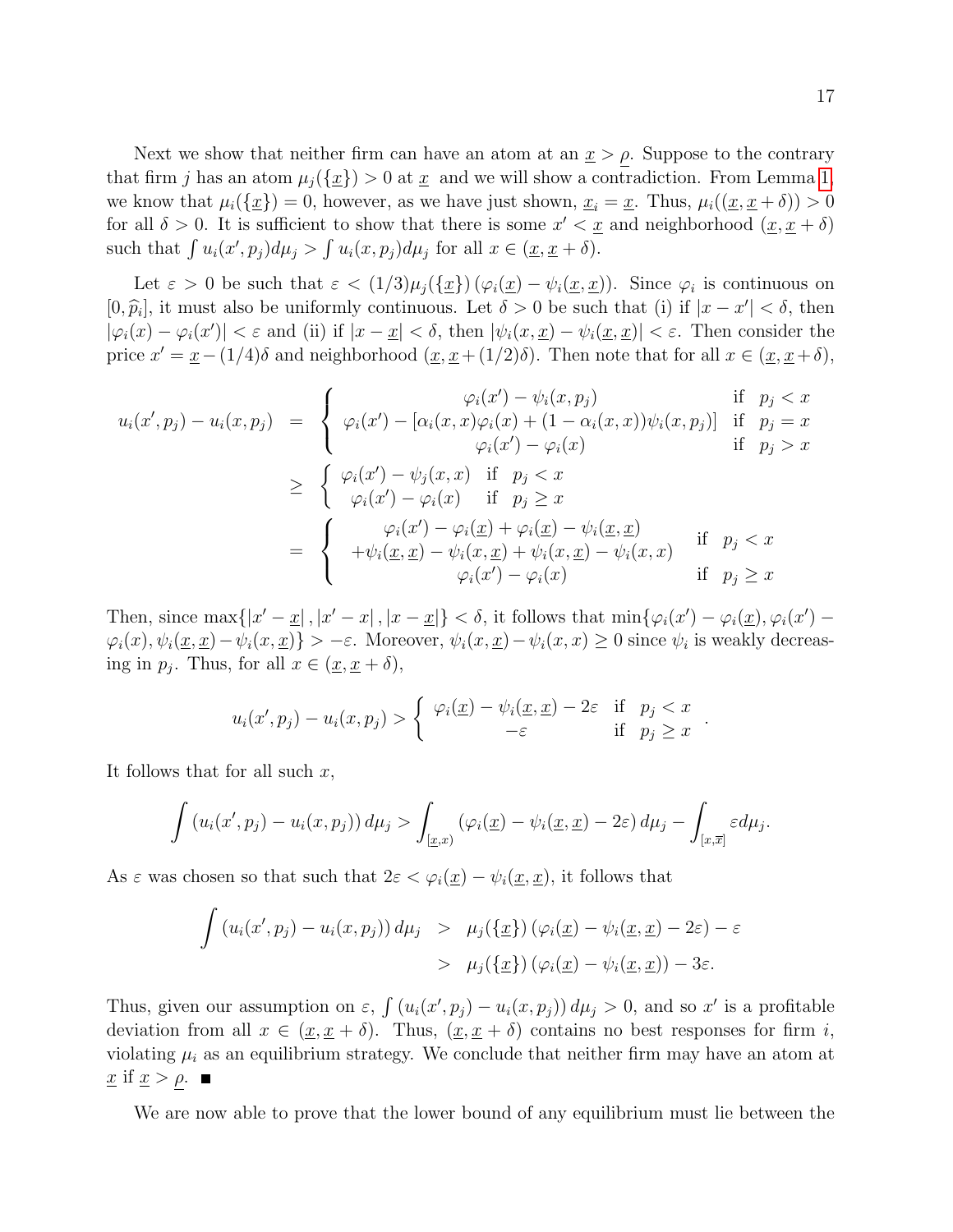<span id="page-17-0"></span>critical safe price and the critical judo price.

**Lemma 3** The lower bound of equilibrium pricing x is such that  $\underline{r} \leq \underline{x} \leq \overline{r}$ .

**Proof of Lemma [3.](#page-17-0)** Let  $\mu$  be an equilibrium. First, we argue that  $x \leq \overline{r}$ . Suppose to the contrary that  $\underline{x} > \overline{r}$ . This means that  $\varphi_i(\underline{x}) > \psi_i(\underline{x})$  for each firm i, and so  $\underline{x} > \rho$ . Without loss of generality, let firm i be such that that  $\bar{x}$  is in the support of  $\mu_i$  and  $\mu_j(\{\bar{x}\}) = 0$ . Choose  $\{x_i^k\}$  in the support of  $\mu_i$  such that  $x_i^k \to \overline{x}$ , then note that

$$
\lim_{k \to \infty} \int_{\underline{x}}^{\overline{x}} u_i(x_i^k, p_j) d\mu_j = \int_{\underline{x}}^{\overline{x}} \psi_i(\overline{x}, p_j) d\mu_j
$$
\n
$$
\leq \int_{\underline{x}}^{\overline{x}} \widetilde{\psi}_i(p_j) d\mu_j
$$
\n
$$
\leq \widetilde{\psi}_i(\underline{x})
$$
\n
$$
< \varphi_i(\underline{x})
$$
\n
$$
= u_i^*.
$$

This contradicts  $\mu_i$  as an equilibrium strategy. We conclude that  $\underline{x} \leq \overline{r}$ .

Second, we argue that  $\underline{x} \geq \underline{r}$ . Suppose to the contrary that  $\underline{x} < \underline{r}$ . Let player j be such that  $r_j = r$ . By definition of  $r_j$ , it must be that  $u_i \ge \varphi_i(r)$ . Further, since  $\varphi_i$  is strictly increasing on  $[\rho, \hat{p}_i]$  and  $\underline{x} \geq \rho$ , it follows that  $\varphi_i(\underline{x}) < \underline{\varphi_i}(\underline{r})$ . The previous lemma<br>implies that  $e^* = \varphi_i(\underline{x})$ . Since firm  $i$  can guarantee itself a profit aphitrarily close to  $\psi_i$ , this implies that  $u_i^* = \varphi_i(\underline{x})$ . Since firm i can guarantee itself a profit arbitrarily close to  $\underline{u}_i$ , this contradicts  $\mu_i$  as an equilibrium strategy. We conclude that  $\underline{x} \geq \underline{r}$ .

**Proof of Proposition [8.](#page-15-0)** It follows from Lemma [2](#page-15-1) that each firm i's equilibrium expected profit is  $u_i^* = \varphi_i(\underline{x})$ . The statement of the proposition thus follows from Lemma [3](#page-17-0) and the facts that  $\varphi_i$  is strictly increasing on  $[\underline{\rho}, \widehat{p}_i]$  and that  $\underline{\rho} \leq \underline{r}$ .

These payoff bounds provide a solid foundation for understanding the properties of the equilibria of BE games in a general setting. While the literature on BE games has in some cases been able to provide precise payoff predictions, the bounds presented here apply to a much larger class of games than previously studied. The proposition gives precise predictions of the equilibrium profits when the judo price and safe price coincide  $(r = \overline{r})$ . It is worth pointing out that this condition still generalizes previously studied settings with symmetric constant marginal cost and the efficient rationing in which precise predictions are possible.

In order to demonstrate some additional character of equilibrium strategies and their supports, we need to formally define maximizers of the residual profit function conditional on the other firm's mixed strategy. Given a distribution of prices  $F_j$ , define the set of conditional residual maximizers  $P_i(F_j) \equiv \arg \max_x E_{F_j}[\psi_i(x, p_j)|p_j \leq x]$ . We use  $\underline{p}_i(F_j)$  and  $\overline{p}_i(F_j)$  to denote the smallest and largest conditional residual maximizer, respectively. That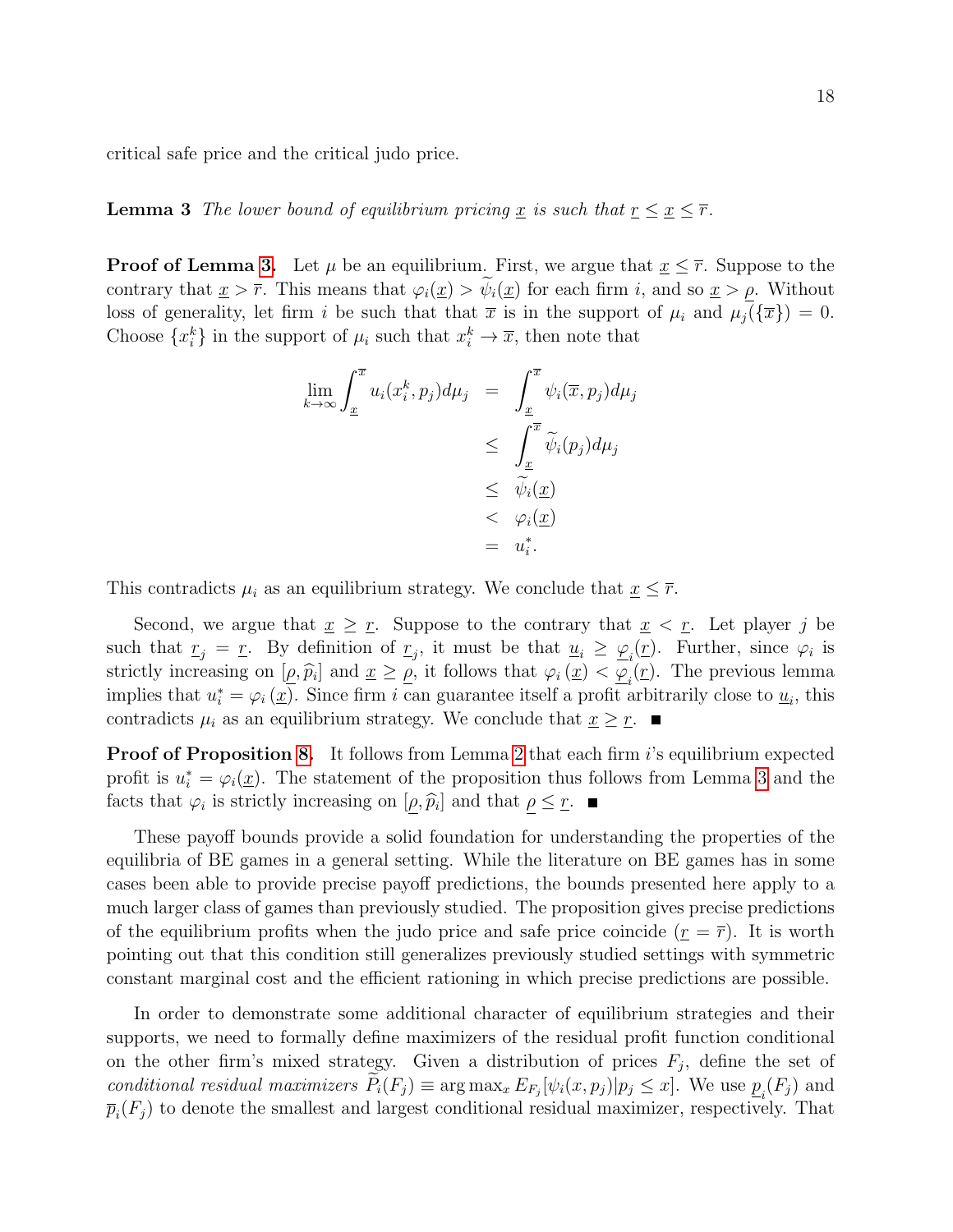is,  $\underline{p}_i(F_j) = \min P_i(F_j)$  and  $\overline{p}_i(F_j) = \sup P_i(F_j)$ , where the right continuity of  $F_j$  ensures that  $P_i(F_i)$  contains a minimal element, while it need not contain a maximal element. The following lemma demonstrate that the upper bound on pricing must lie between the smallest and largest of all firms' conditional residual maximizers.

<span id="page-18-0"></span>**Lemma 4** In any equilibrium  $F = (F_1, F_2)$ ,  $\min\{\underline{p}_1(F_2), \underline{p}_2(F_1)\} \leq \overline{x} \leq \max\{\overline{p}_1(F_2), \overline{p}_2(F_1)\}.$ 

**Proof of Lemma [4.](#page-18-0)** Suppose to the contrary that either  $\bar{x} < \min\{\underline{p}_1(F_2), \underline{p}_2(F_1)\}\$  or  $\overline{x} > \max{\{\overline{p}_1(F_2), \overline{p}_2(F_1)\}}$ . If  $\overline{x} = \rho$  the result is immediately satisfied. Else, from Lemma [1,](#page-9-2) at most one firm may have an atom at  $\bar{x}$  and so there is some firm i with an equilibrium expected profit of

$$
u_i = u_i(\overline{x}, F_j)
$$
  
=  $E_{F_j}[\psi_i(\overline{x}, p_j)|p_j \le \overline{x}].$ 

Thus  $\bar{x}$  is a best response for firm i. It follows from our supposition that  $\bar{x} \notin \tilde{P}_i(F_j)$ . Note that for any price  $x$ ,

$$
u_i(x, F_j) = M_i(x)\varphi_i(x) + \int_{[\underline{x},x]} \psi_i(x, p_j) dF_j
$$
  
\n
$$
\geq (1 - F_j(x))\varphi_i(x) + F_j(x)E_{F_j}[\psi_i(x, p_j)|p_j \leq x].
$$

By definition of  $P_i(F_j)$ ,  $E_{F_j}[\psi_i(x, p_j)|p_j \leq x] > E_{F_j}[\psi_i(\overline{x}, p_j)|p_j \leq \overline{x}]$  for all  $x \in P_i(F_j)$ . Thus, since  $\varphi_i(x) \ge \psi_i(x, p_j)$  for all  $p_j$ , then  $u_i(x, F_j) > u_i(\overline{x}, F_j)$  for all  $x \in P_i(F_j)$ . This contradicts  $\overline{x}$  as a best response. We conclude that  $\min\{\underline{p}_1(F_2), \underline{p}_2(F_1)\} \le \overline{x} \le \max\{\overline{p}_1(F_2), \overline{p}_2(F_1)\}.$ 

Remark 4 In contrast to the seminal work of Edgeworth (1925) and Shubik (1959), the generality of our specification introduces an additional level of pricing indeterminacy. The first level of indeterminacy, which Edgeworth and Shubik focus on, is based on the equilibrium being in non-degenerate mixed strategies. The second level of indeterminacy present in this framework is driven by the fact that there can be multiple non-payoff equivalent equilibria.

The preceding analysis of this section provides abstract bounds on range of pricing for all equilibria, which contains the range of total indeterminacy. Lemma [3](#page-17-0) directly states that the lower bound of all equilibria must lie between the critical safe price and critical judo price. As noted previously, all equilibria will have prices bounded below the maximum of the two firms monopoly price and based on Lemma [4](#page-18-0) the least upper bound on pricing must be weakly greater than the minimum of all residual maximizers across the firms. This provides abstract bounds on the range of pricing for all equilibria.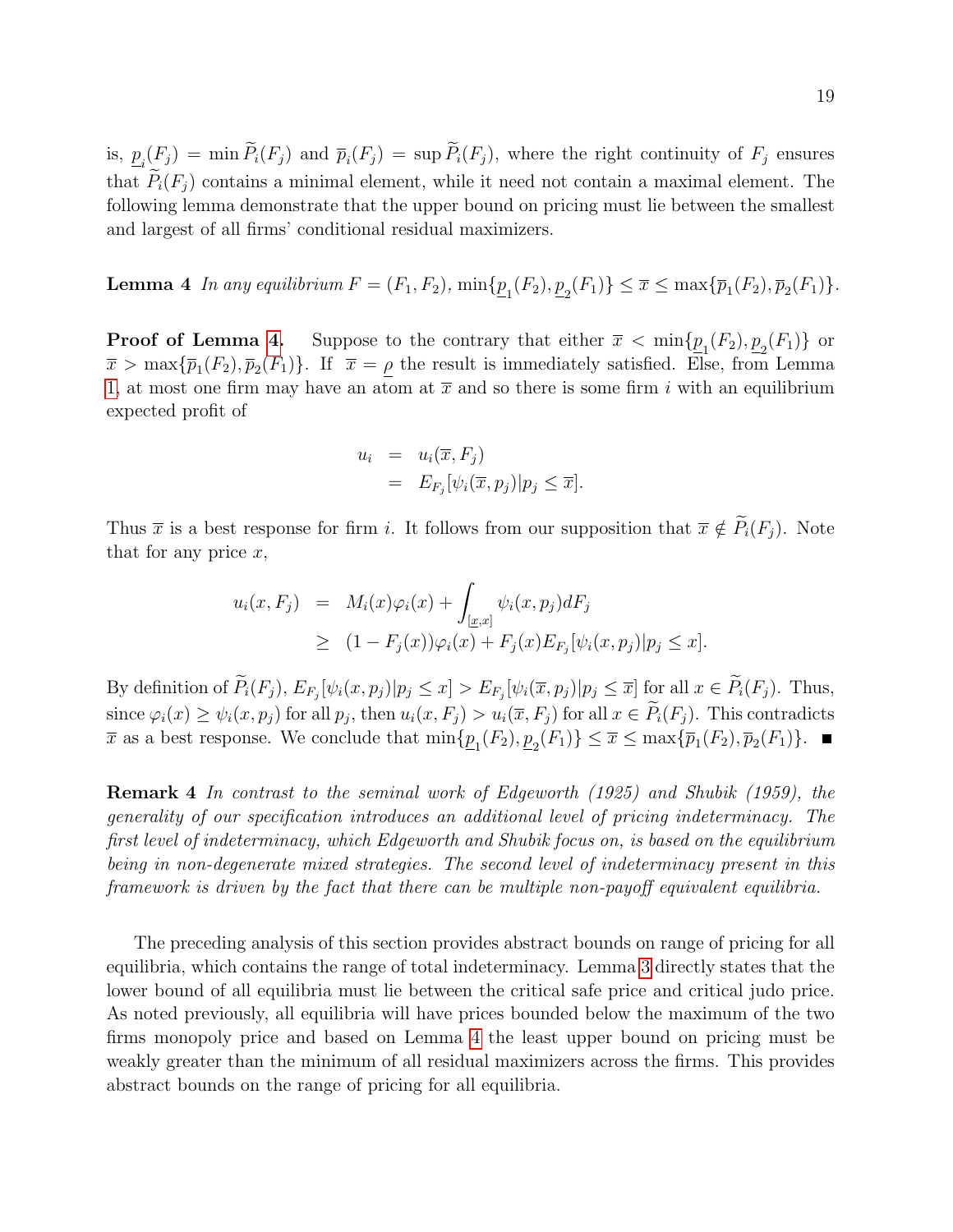### 5 Demand and Supply Shifts

As there is no means by which the mixed strategy equilibria of the general model can be directly computed, it is not possible to provide comparative statics directly on such equilibria. Even with full knowledge of the equilibrium strategies, such a task may be impossible if there are multiple equilibria, as the potential for switching between equilibria can disrupt any consistent comparative statics. Instead, we examine the effects of changes in supply, demand, and consumer rationing on the bounds on equilibrium prices and payoffs. It should be clear that, for small changes to these components, the actual equilibrium payoffs need not follow the bounds (though perhaps are likely to). However, for sufficiently large changes, when the new range of prices or profits does not intersect the old, we are able to precisely conclude how the actual equilibrium profits are effected.

We begin by examining the role of changes to the demand side of the market. Specifically, we consider an increase in demand  $(D \to D', D' > D)$  or a change in the rationing of consumers, whereby more consumers are rationed  $(\lambda \to \lambda', \lambda' < \lambda)$ . Given market demands D and D' and rationing rules  $\lambda = (\lambda_1, \lambda_2)$  and  $\lambda'$ , let  $\varphi = (\varphi_1, \varphi_2)$  and  $\varphi'$  denote the corresponding front-side profits and  $\psi = (\psi_1, \psi_2)$  and  $\psi'$  denote the corresponding residual profits.

<span id="page-19-0"></span>**Proposition 9** Suppose either that demand increases or that rationing becomes more generous, that is,  $D' > D$  or  $\lambda' < \lambda$  for  $p_1 \neq p_2$  and that  $\hat{p}'_i \geq \hat{p}_i$ . Then the critical judo and safe<br>prices weakly increase, that is  $\overline{p}' > \overline{p}$  and  $p' > p'$ . Consequently, the heurds on equilibrium prices weakly increase, that is,  $\bar{r}' \geq \bar{r}$  and  $r' \geq \bar{r}'$ . Consequently, the bounds on equilibrium expected profits weakly increase  $(\overline{\varphi}_i' \geq \overline{\varphi}_i)$ , and  $\underline{\varphi}_i'$  $\zeta_i' \geq \underline{\varphi}_i$ .

To understand the need for weak inequalities as relations on prices and expected profits in the proposition, it is useful to recall that the classical symmetric constant marginal cost Bertrand game fits within our general structure. Since the unique equilibrium in the classical Bertrand game is to price at marginal cost, the equilibrium prices and profit are unaffected by a demand or rationing shift.

**Proof of Proposition [9.](#page-19-0)** The result is trivial if  $\bar{r} = \rho$  since  $\rho' \geq \rho$ . Suppose that  $\overline{r} > \rho$  and without loss of generality assume that  $\overline{r}_i = \overline{r}$ . Then it must be the case that  $D(\overline{r}) > \max\{s_1(\overline{r}), s_2(\overline{r})\}.$  Since  $D' \geq D$ , it follows that  $D'(x) > \max\{s_1(x), s_2(x)\}\$  for all  $x \leq \overline{r}$ . Thus,  $Q_i(x) = Q'_i(x)$  and so  $\varphi_i(x) = \varphi'_i(x)$  for all  $x \leq \overline{r}$ . Since  $\lambda' \leq \lambda$ , then  $\psi'_i(x) \geq \psi_i(x)$  for all  $x \leq \overline{r}$ . Thus, for all  $x \leq \overline{r}$ , if  $\psi_i(x) \geq \varphi_i(x)$ , then  $\psi'_i(x) \geq \varphi'_i(x)$ , and since  $\psi_i(x) \geq \varphi_i(x)$  for all such x by the definition of  $\overline{r}$ , it follows immediately that

$$
\left\{p_i\in[\underline{\rho},\widehat{p}_i]|\varphi_j(p_i)\leq\widetilde{\psi}_j(p_i)\right\}\subset\left\{p_i\in[\underline{\rho},\max\{\widehat{p}_i,\widehat{p}_i'\}]\big|\varphi_j(p_i)\leq\widetilde{\psi}_j'(p_i)\right\}.
$$

This implies that

$$
\sup \left\{ p_i \in [\underline{\rho}, \max\{\widehat{p}_i, \widehat{p}_i'\}] | \varphi_j(p_i) \le \widetilde{\psi}'_j(p_i) \right\} \ge \overline{r}_i.
$$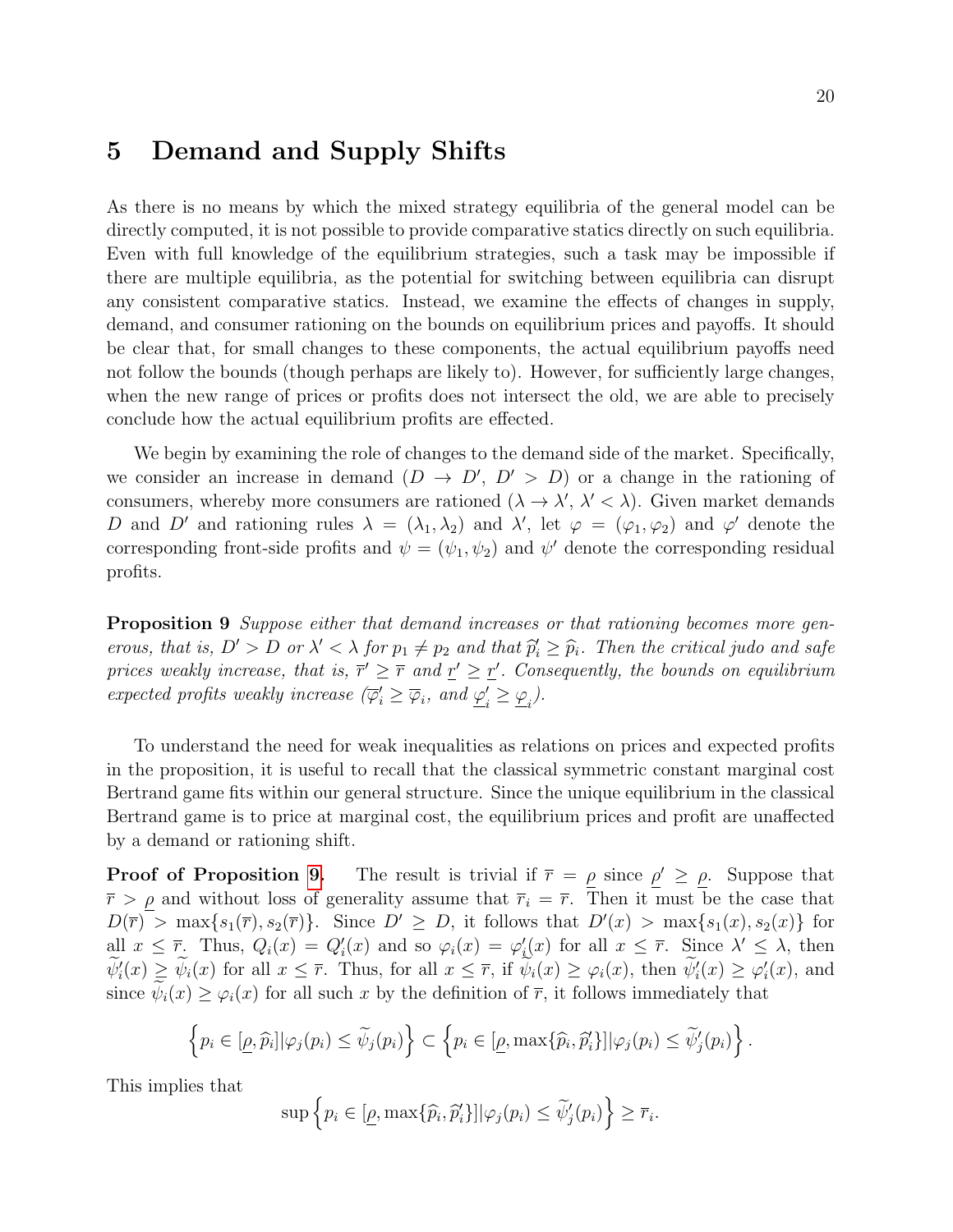From the assumption that  $\hat{p}'_i \geq \hat{p}_i$ , we conclude that  $\overline{r}'_i \geq \overline{r}_i$ .

Next, note that  $Q'_j(p_j) > Q_j(p_j)$  if and only if  $Q_j(p_j) = D(p_j)$ . Thus,  $D'(p_i)$  $\lambda'_{j}(p)Q'_{j}(p_{j}) \geq D(p_{i}) - \lambda_{j}(p)Q_{j}(p_{j}),$  and since  $Q_{i}^{r'}(p) = \min\{D'(p_{i}) - \lambda'_{j}(p)Q'_{j}(p_{j}), s_{i}(p_{i})\},$ then  $Q_i^{r'} \geq Q_i^r$ . Thus, given our assumptions on the profit function  $\pi_i(p_i, q_i)$ , it follows that  $\psi'_i \geq \psi_i$ . Therefore, since  $\underline{u}_i = \max_x \psi_i(x, x)$ , it follows immediately that  $\underline{u}'_i \geq \underline{u}_i$ . Repeating the steps from the first part of this proof, we obtain

$$
\left\{p_i \in [\underline{\rho}, \widehat{p}_i] | \varphi_j(p_i) \leq \underline{u}_j\right\} \subset \left\{p_i \in [\underline{\rho}, \max\{\widehat{p}_i, \widehat{p}_i'\}] | \varphi_j(p_i) \leq \underline{u}_j'\right\},\
$$

which implies that

$$
\sup \{ p_i \in [\underline{\rho}, \min\{\widehat{p}_i, \widehat{p}'_i\}] | \varphi_j(p_i) \le \underline{u}'_j \} \ge \underline{r}_i.
$$

The conclusion follows from the fact that  $\hat{p}'_i \geq \hat{p}_i$ .

Note that Proposition [9](#page-19-0) only provides a loose characterization on the lower bound of equilibrium pricing. This does not inform the full distribution of equilibrium prices or even the upper bound on pricing. The reason is that an increase in demand or similar change in rationing does not necessarily result in a monotonic shift in the equilibrium pricing distributions. Indeed, the following example demonstrates that the upper bound on equilibrium pricing may decrease after an increase in demand.

Consider a symmetric duopoly with constant marginal cost of production zero, capacities  $k \in (4, 12)$ , market demand  $D(x) = 12 - x$ , and efficient rationing. It is straightforward to verify that the upper bound of the equilibrium pricing is given by  $\bar{x} = (12 - k)/2$ . Consider a demand shift to

$$
D'(x) = \begin{cases} 12 - x + \varepsilon & \text{if } x > \overline{x} \\ 12 - \overline{x} - (2 + \varepsilon)(x - \overline{x}) + \varepsilon & \text{if } x \leq \overline{x} \end{cases}
$$

as depicted below.

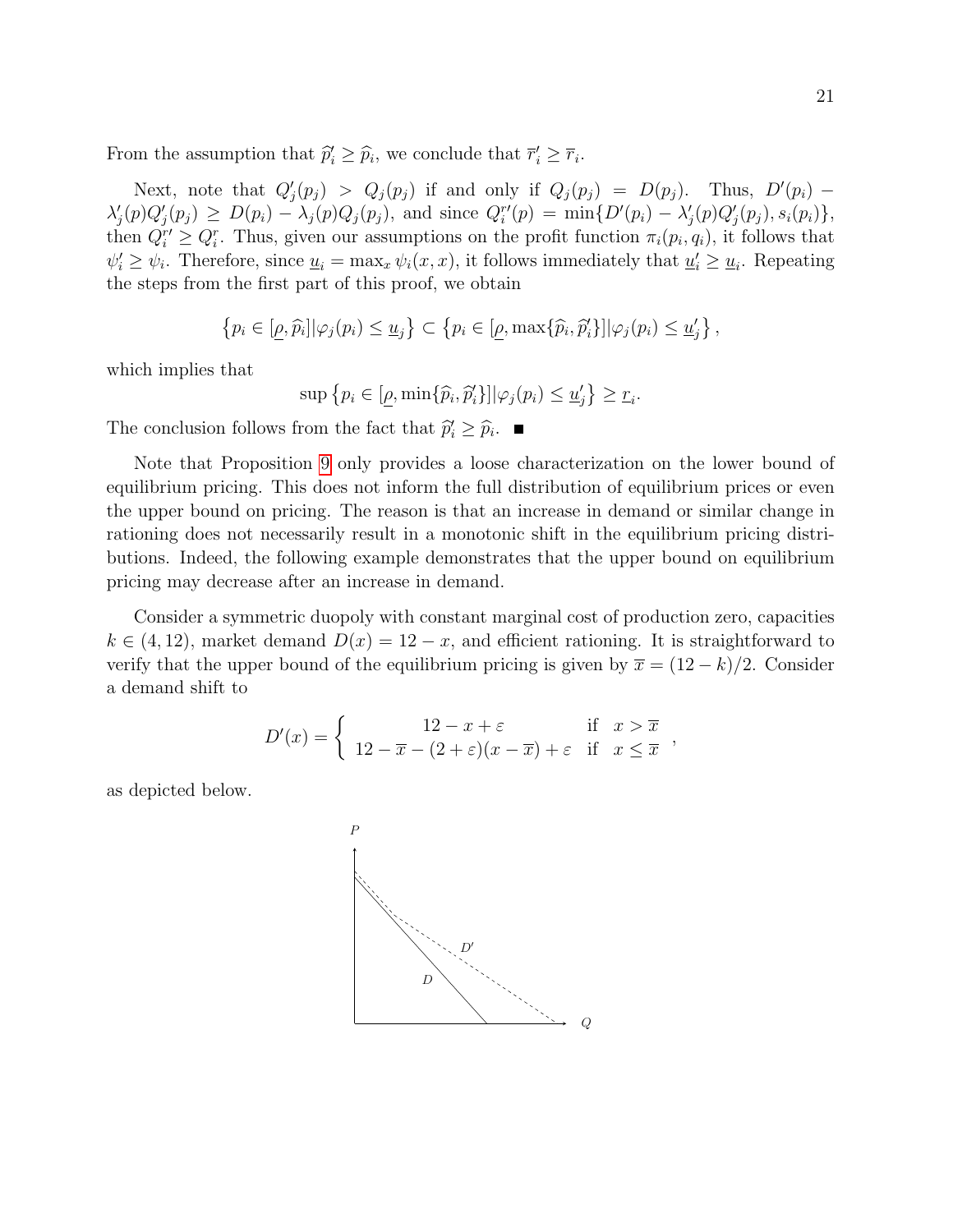It is again easy to verify that the new upper bound on equilibrium prices is given by

$$
\overline{x}' = \frac{12 - k + \varepsilon + \frac{12 - k}{2}\varepsilon}{2(1 + \varepsilon)},
$$

and it can be shown that  $\bar{x} > \bar{x}'$ .

This example demonstrates that a non-parallel shift in demand may warp the incentives of the firms so that the upper bound on pricing shifts in a different direction than the lower bound. In this case, the market effectively becomes more elastic, inducing a reduction in the highest prices set by firms in equilibrium. Such a shift does not necessarily have this impact on the upper bound of pricing, indeed if the demand were sufficiently elastic prior to the shift, the upper bound would still increase. This highlights the impracticality of generally characterizing the impact of arbitrary demand and rationing shifts on the whole distribution of pricing.

Now we turn our attention to understanding the impact of changes in production technology. We first show that an increase in a firm's supply, which could result from an increase in capacity or reduction in costs, will reduce its judo and safe prices and (weakly) reduce the profit of the other firm. We then demonstrate via example that a firm's profits may decrease with either a decrease in industry costs or in only its own cost.

Given supply functions  $s = (s_1, s_2)$  and  $s'$ , let  $\varphi = (\varphi_1, \varphi_2)$  and  $\varphi'$  denote the corresponding front-side profits and  $\psi = (\psi_1, \psi_2)$  and  $\psi'$  denote the corresponding residual profits.

<span id="page-21-0"></span>**Proposition 10** Suppose that firm i's supply increases so that  $s_i' > s_i$  for all prices  $x > \rho$ , where the new cost function  $c'_i$  is such that  $c'_i(q) - c_i(q)$  is weakly increasing. Then critical judo and safe prices weakly decrease, so that  $\overline{r}' \leq \overline{r}$  and  $\underline{r}' \leq \underline{r}$ . Consequently, the bounds on firm j's equilibrium expected profits weakly decrease  $(\overline{\varphi}_j' \le \overline{\varphi}_j)$ , and  $\underline{\varphi}_j'$  $'_{j} \leq \underline{\varphi}_{j}$ ).

**Proof of Proposition [10.](#page-21-0)** Suppose that  $s_i' > s_i$ . Recall that firm i's judo and safe prices are defined by

$$
\overline{r}_i = \sup \{ p_i \in [\underline{\rho}, \widehat{p}_i] | \varphi_j(p_i) \le \widetilde{\psi}_j(p_i) \} \text{ and}
$$
  

$$
\underline{r}_i = \sup \{ p_i \in [\underline{\rho}, \widehat{p}_i] | \varphi_j(p_i) \le \underline{u}_j \}.
$$

Note that  $\varphi'_j(p_i) = \varphi_j(p_i)$  for all prices since firm j's front-side profit does not depend on firm  $i$ 's supply. However, since firm  $j$ 's residual profit is decreasing in the quantity produced by firm *i*, then  $\psi_j(p_i, p_j) \geq \psi'_j(p_i, p_j)$  for all  $p_i \leq p_j$ . Consequently,  $\psi_j(p_i) \geq \psi'_j(p_i)$  and  $\underline{u}_j \ge \underline{u}'_j$  since  $\underline{u}_j = \max_{x \in [\underline{\rho}, \widehat{p}_j]} \psi_j(x, x)$ . It follows from the fact that  $\varphi_j$  is strictly increasing that

$$
\left\{ p_i \in [\underline{\rho}, \min\{\widehat{p}_i, \widehat{p}_i'\}] | \varphi_j(p_i) \le \widetilde{\psi}_j'(p_i) \right\} \subset \left\{ p_i \in [\underline{\rho}, \widehat{p}_i] | \varphi_j(p_i) \le \widetilde{\psi}_j(p_i) \right\} \text{ and}
$$
  

$$
\left\{ p_i \in [\underline{\rho}, \min\{\widehat{p}_i, \widehat{p}_i'\}] | \varphi_j(p_i) \le \underline{u}_j' \right\} \subset \left\{ p_i \in [\underline{\rho}, \widehat{p}_i] | \varphi_j(p_i) \le \underline{u}_j \right\}.
$$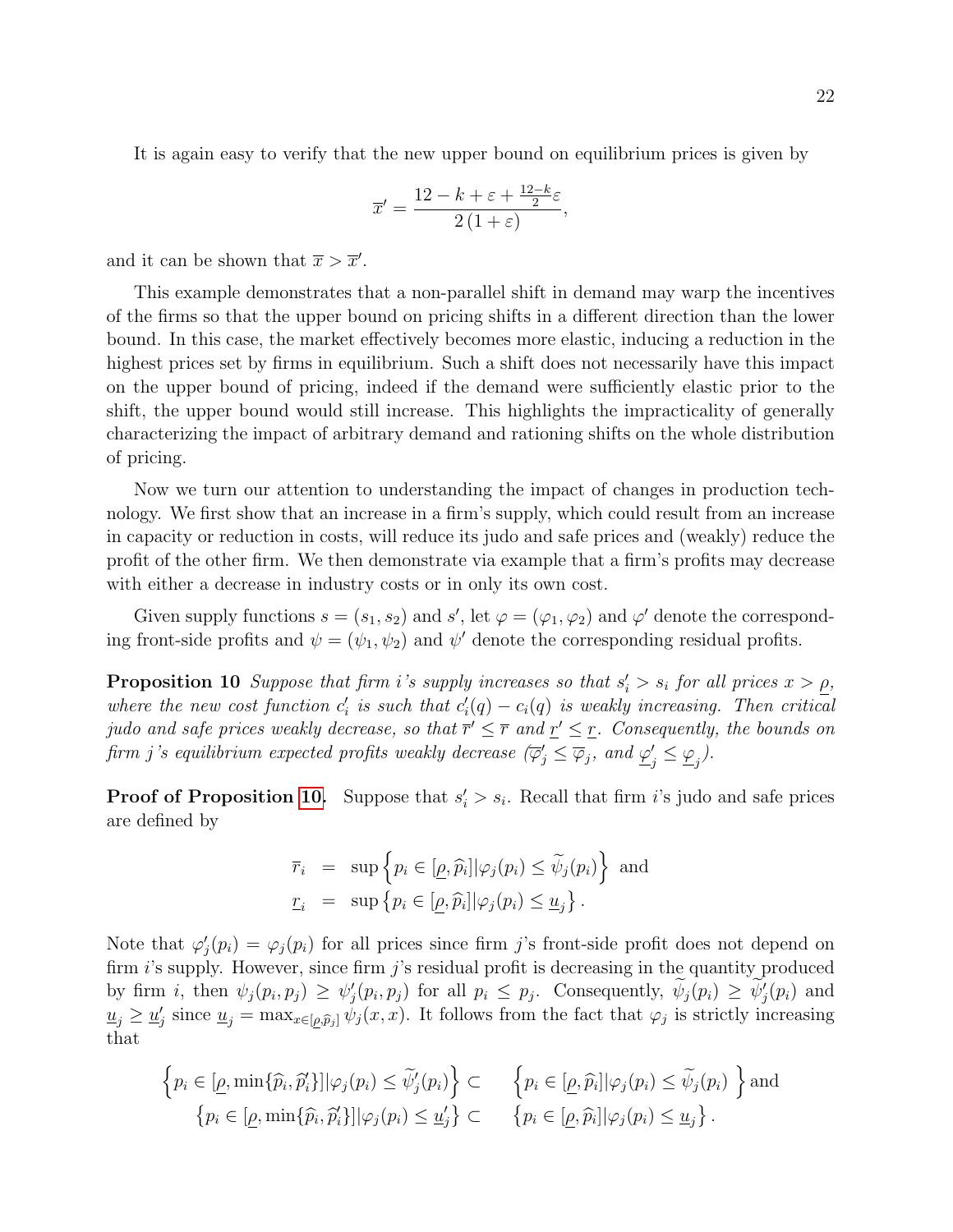This implies that

$$
\sup \left\{ p_i \in [\underline{\rho}, \min\{\widehat{p}_i, \widehat{p}_i'\}] | \varphi_j(p_i) \le \widetilde{\psi}_j'(p_i) \right\} < \overline{r}_i \text{ and}
$$

$$
\sup \left\{ p_i \in [\underline{\rho}, \min\{\widehat{p}_i, \widehat{p}_i'\}] | \varphi_j(p_i) \le \underline{u}_j' \right\} < \underline{r}_i.
$$

If  $\hat{p}_i' \leq \hat{p}_i$ , then  $\overline{r}_i' < \overline{r}_i$  and  $\underline{r}_i' < \underline{r}_i$ . Otherwise, it is sufficient to show that  $\overline{r}_i' \leq \hat{p}_i$ . Suppose<br>that  $\hat{z}_i' > \hat{z}_i$ . Note that  $D(\hat{z}_i) < \hat{z}_i(\hat{z}_i)$  and so it must be that that  $\hat{p}'_i > \hat{p}_i$ . Note that  $D(\hat{p}_i) \leq s_i(\hat{p}_i)$ , and so it must be that  $D(\hat{p}'_i) \leq s'_i(\hat{p}_i)$ . It therefore follows that  $\widetilde{\psi}_j(\widehat{p}_i) = \widetilde{\psi}'_j(\widehat{p}_i) = 0 < \varphi_j(\widehat{p}_i)$ , and thus,  $\max{\lbrace \overline{r}_i, \overline{r}'_i \rbrace} \leq \widehat{p}_i$ . We conclude that  $\overline{\psi}'_j(\overline{r}_i) = \overline{\psi}'_j(\widehat{r}_i) = 0$  $\overline{r}'_i \leq \overline{r}_i$  and  $\underline{r}'_i \leq \underline{r}_i$ .

Next consider firm *j*'s judo price. Let  $\tilde{p} \in \tilde{P}(\bar{r}_j)$  and  $\tilde{p}' \in \tilde{P}(\bar{r}'_j)$ . To demonstrate that

$$
\left\{p_j\in[\underline{\rho},\widehat{p}_j]|\varphi'_i(p_j)\leq\widetilde{\psi}'_i(p_j)\right\}\subset\left\{p_j\in[\underline{\rho},\widehat{p}_j]|\varphi_i(p_j)\leq\widetilde{\psi}_i(p_j)\right\},\,
$$

it will be sufficient to show that  $\psi'_i(p_j) - \varphi'_i(p_j) \leq \psi_i(p_j) - \varphi_i(p_j)$ , or equivalently, that  $\psi'_i(p_j) - \psi_i(p_j) \leq \varphi'_i(p_j) - \varphi_i(p_j).$ 

We will make use of the fact that  $Q_i(\overline{r}_j) \geq Q_i^r(\widetilde{p}, \overline{r}_j)$ . To see this, note that the continuity<br>condition of  $\overline{r}_j$ of  $\varphi_i$  and  $\psi_i$  in  $p_i$  and the lower semicontinuity of  $\psi_i$  in  $p_j$  imply that, by definition of  $\overline{r}_j$ ,  $\varphi_i(\overline{r}_j) \ge \psi_i(\widetilde{p}, \overline{r}_j)$ . If  $Q_i(\overline{r}_j) < Q_i^r(\widetilde{p}, \overline{r}_j)$ , then  $\pi_i(\widetilde{p}, Q_i^r(\widetilde{p}, \overline{r}_j)) \ge \pi_i(\widetilde{p}, Q_i(\overline{r}_j)) > \pi_i(\overline{r}_j, Q_i(\overline{r}_j))$ <br>since  $Q_i^r(\widetilde{z}, \overline{z}) < q_i(\widetilde{z})$  and  $\widetilde{z} > \overline{z}$ . Thus, it since  $Q_i^r(\tilde{p}, \overline{r}_j) \leq s_i(\tilde{p})$  and  $\tilde{p} > \overline{r}_j$ . Thus, it must be that  $Q_i(\overline{r}_j) \geq Q_i^r(\tilde{p}, \overline{r}_j)$ .

For notational convenience, in the remainder of the proof let  $q = Q_i(\bar{r}_j)$ ,  $\tilde{q} = Q_i^r(\tilde{p}, \bar{r}_j)$ ,<br> $Q'(\bar{r}')$ , and  $\tilde{q}' = Q_i^r(\tilde{r} - q_i)^r$ . Since a and  $q'$  are convert they are differentiable almost  $q' = Q'_i(\overline{r}'_j)$ , and  $\tilde{q}' = Q''_i(\tilde{p}', \overline{r}'_j)$ . Since  $c_i$  and  $c'_i$  are convex, they are differentiable almost everywhere and there exist functions  $\chi > \chi'$  such that  $c_i(Q) = \int_{[0,Q]} \chi(z) dz$  and  $c'_i(Q) =$  $\int_{[0,Q]} \chi'(z) dz$ . With this notation, note that

$$
\varphi'_{i}(p_{j}) - \varphi_{i}(p_{j}) = \pi'_{i}(p_{j}, q') - \pi_{i}(p_{j}, q)
$$
  
\n
$$
= \pi'_{i}(p_{j}, q') - \pi'_{i}(p_{j}, q) + \pi'_{i}(p_{j}, q) - \pi_{i}(p_{j}, q)
$$
  
\n
$$
\geq \pi'_{i}(p_{j}, q) - \pi_{i}(p_{j}, q)
$$
  
\n
$$
= c_{i}(q) - c'_{i}(q)
$$
  
\n
$$
= \int_{[0,q]} (\chi(z) - \chi'(z)) dz
$$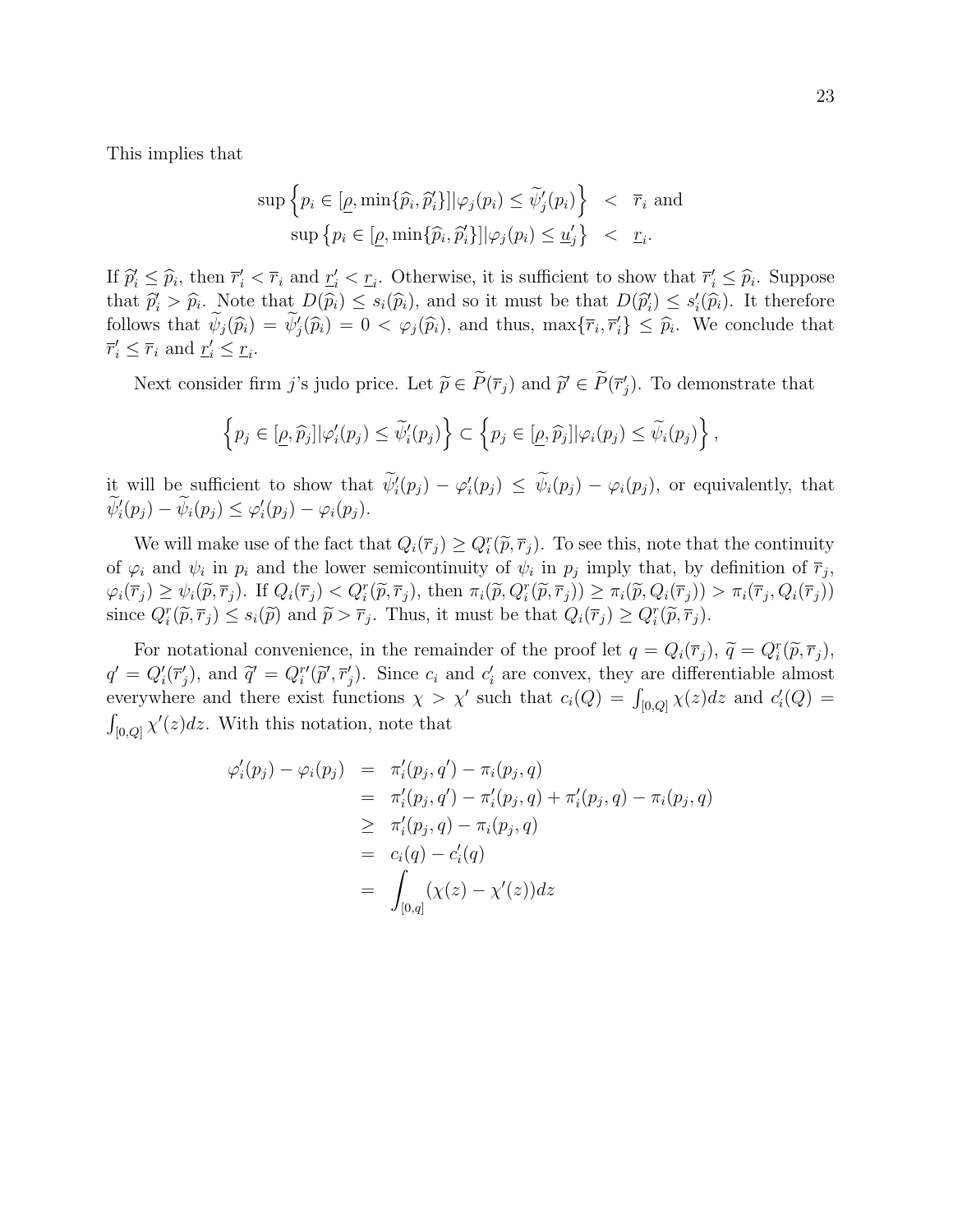$$
\begin{array}{rcl}\n\widetilde{\psi}'_i(p_j) - \widetilde{\psi}_i(p_j) & = & \psi'_i(\widetilde{p}', p_j) - \psi_i(\widetilde{p}, p_j) \\
& \leq & \psi'_i(\widetilde{p}', p_j) - \psi_i(\widetilde{p}', p_j) \\
& = & \pi'_i(\widetilde{p}', \widetilde{q}') - \pi_i(\widetilde{p}', \widetilde{q}) \\
& \leq & \pi'_i(\widetilde{p}', \widetilde{q}') - \pi_i(\widetilde{p}', \widetilde{q}') \\
& = & c_i(\widetilde{q}') - c'_i(\widetilde{q}') \\
& = & \int_{[0, \widetilde{q}']}\n\end{array}
$$

Thus, since  $q \geq \tilde{q}$ ,  $\varphi'_i(p_j) - \varphi_i(p_j) \geq \int_{[0,q]} (\chi(z) - \chi'(z)) dz \geq \int_{[0,\tilde{q}']} (\chi(z) - \chi'(z)) dz \geq \tilde{\psi}'_i(p_j) - \tilde{\chi}'(z)$  $\psi_i(p_i)$ . We may thus conclude that

$$
\left\{p_j\in[\underline{\rho},\widehat{p}_j]|\varphi'_i(p_j)\leq\widetilde{\psi}'_i(p_j)\right\}\subset\left\{p_j\in[\underline{\rho},\widehat{p}_j]|\varphi_i(p_j)\leq\widetilde{\psi}_i(p_j)\right\},\,
$$

and consequently that  $\overline{r}'_j \leq \overline{r}_j$ . Therefore  $\overline{r}' \leq \overline{r}$ .

Finally, consider firm j's safe price. Suppose to the contrary that  $r'_j > r_j$ . By construction,  $\varphi_i(\underline{r}_j) = \underline{u}_i$ . Thus for all  $x > \underline{r}_j$ ,  $Q_i^r(x, x) < Q_i(\underline{r}_j)$ , else  $\psi_i(x, x) > \varphi_i(\underline{r}_i)$ . It follows that  $s_i(x) > Q_i^r(x, x)$  for all  $x > r_j$ , and further, that  $s'_i(x) > Q_i^{r'}(x, x)$  for all  $x > r_j$ . This implies that  $Q_i^r(x, x) = Q_i^{r'}(x, x)$  for all  $x > r_j$ . Thus,  $\psi_i'(x, x) = \psi_i(x, x) + c_i(Q_i^r(x, x)) - c_i^r(Q_i(x, x))$ for all  $x > r_j$ .

Let  $x^n$  be a sequence of prices such that  $\psi'(x^n, x^n) \to \underline{u}'_i$ . Without loss of generality, we may choose this sequence so that  $\psi_i(x^n, x^n)$  converges. Note that for all n,

$$
\varphi'_i(\underline{r}'_j) - \varphi_i(\underline{r}'_j) \geq c_i(Q_i(\underline{r}_j)) - c'_i(Q_i(\underline{r}_j))
$$
  
\n
$$
\geq c_i(Q_i^r(x^n, x^n)) - c'_i(Q_i^r(x^n, x^n))
$$
  
\n
$$
= \psi'_i(x^n, x^n) - \psi_i(x^n, x^n).
$$

Thus,  $\varphi'_i(\underline{r}'_j) - \varphi_i(\underline{r}'_j) \geq \underline{u}'_i - \lim_n \psi_i(x^n, x^n) \geq \underline{u}'_i - \underline{u}_i$ . We may conclude that  $\varphi'_i(\underline{r}'_j) - \underline{u}'_i \geq$  $\varphi_i(\underline{r}_j') - \underline{u}_i$ . However, since  $\underline{r}_j' > \underline{r}_j$ , then by definition of  $\underline{r}_j$ ,  $\varphi_i(\underline{r}_j') > \underline{u}_i$ . It follows that  $\varphi'_i(\underline{r}'_j) > \underline{u}'_i$ , contradicting  $\underline{r}'_j$  as firm j's judo price. Consequently, we conclude that  $\underline{r}'_j \leq \underline{r}_j$ .

The final statement of the proposition follows from the fact that a decrease in firm i's judo and safe prices weakly reduces the critical judo and safe prices and that the front-side profit is strictly increasing.

Note that this proposition does not make any statements regarding the profits of the firm whose supply shifts. The reason is that the effect is ambiguous. That is, a technology increase for a firm does not necessarily imply an increase in equilibrium profits for that firm. The direction of the change in profits is instead determined by the nature of the shift as well as market conditions. Two extreme examples illustrate this point.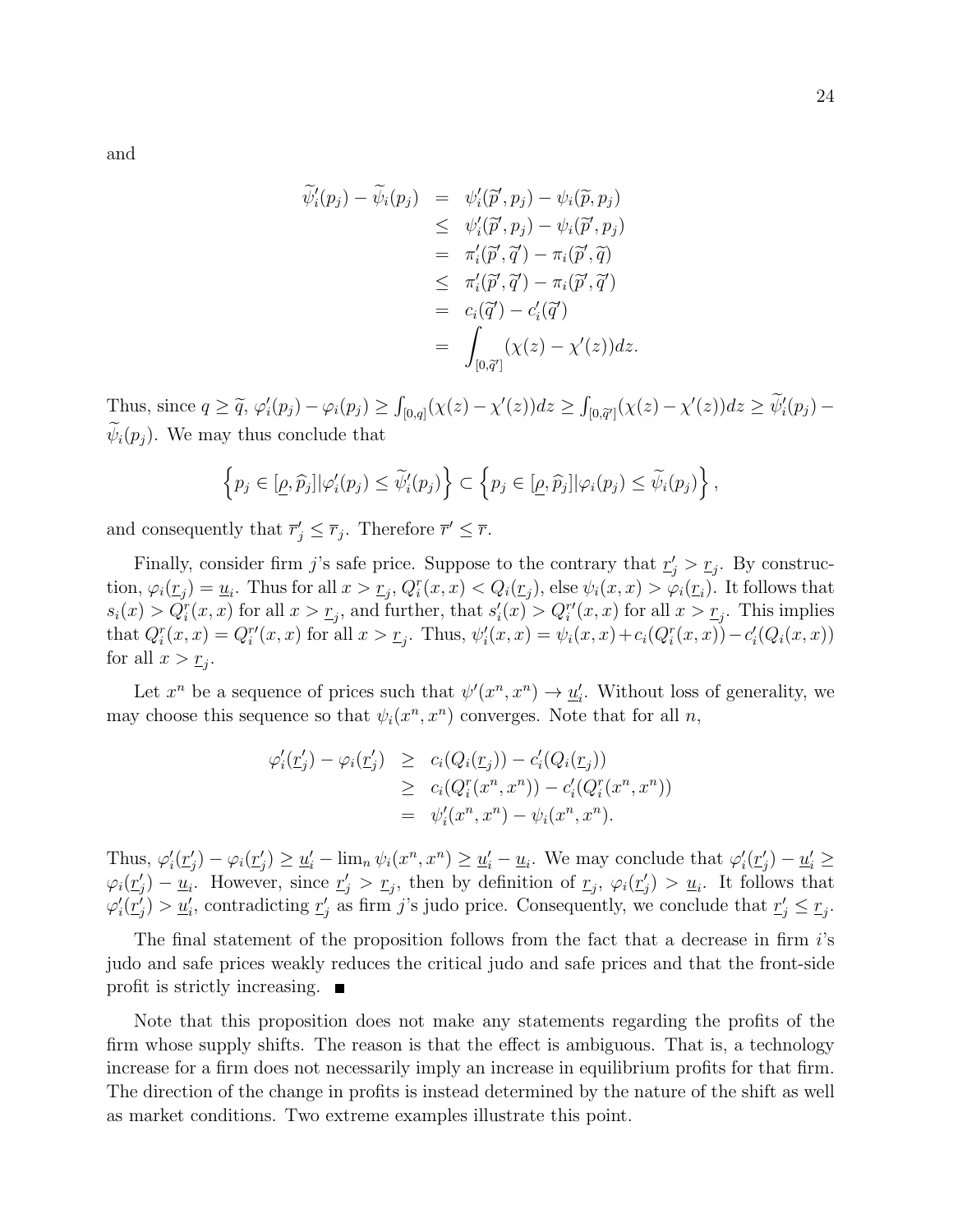Consider a duopoly in which identical firms have constant marginal cost and capacities equal to half the monopoly quantity. In such a setting, pure strategy pricing can be sustained with each firm earning half the monopoly profit. Now consider a technology shock that increases the capacity of both firms so that their capacity is nonbinding at any price. This technology increase actually lowers each firm's profit from something strictly positive to zero.

The previous example involved an industry-wide capacity shock, however, the same result may occur as a result of a cost reduction for a single firm. Consider a duopoly in which firm 1 has constant marginal cost  $c = 0$  while firm 2 has a strictly convex cost of production with supply  $s_2(x) > 0$  for all  $x > 0$  and  $s_2(0) = 0$ . Suppose that the firms are not capacity constrained. It follows that  $\rho = 0$ . Note that by choosing a price x arbitrarily close to zero, the right continuity of  $s_2$  guarantees that  $\psi_1(x, 0) > 0$ . Thus,  $p_1 = p_2 = 0$  cannot be an equilibrium and any equilibrium must be in mixed strategies. Therefore, it must be that firm 2 receives its front end profit in equilibrium with positive probability, in which case it earns positive profits. Consider a technology increase of firm 2 that reduces its cost to zero. Then the game becomes the classic Bertrand duopoly with zero profits. Thus, a reduction in one firm's cost may actually reduce its profits.

The key insight that these examples highlight is that there are countervailing effects associated with a change in technology. There is a primary cost effect or capacity effect that allows a firm to earn a higher profit margin or produce more at any given price, both of which increase the profits of that firm. Alternatively, there is a secondary competition effect, whereby the change in cost or capacity alters the strategic environment and incentivizes the other firm to price more competitively, driving the prices of both firms down and thereby reducing profits. Whether the net change in profits is positive or negative depends on the relative strength of these two effects.

### 6 Special Cases with Unique Equilibria

In this section we examine two special cases of the general model. We first consider a case with symmetric firms with strong concavity assumptions. The concavity assumptions are useful to eliminate the possibility of gaps in the support of mixed strategy equilibria. We find it interesting that concavity enables the proof of equilibrium uniqueness in this mixed strategy setting through an entirely different channel than it does in the canonical argument for unique pure strategy equilibrium in smooth games. Second, we consider a case in which the residual profits are independent of the lower price. In this case, we are able to derive a closed form solution for the unique equilibrium.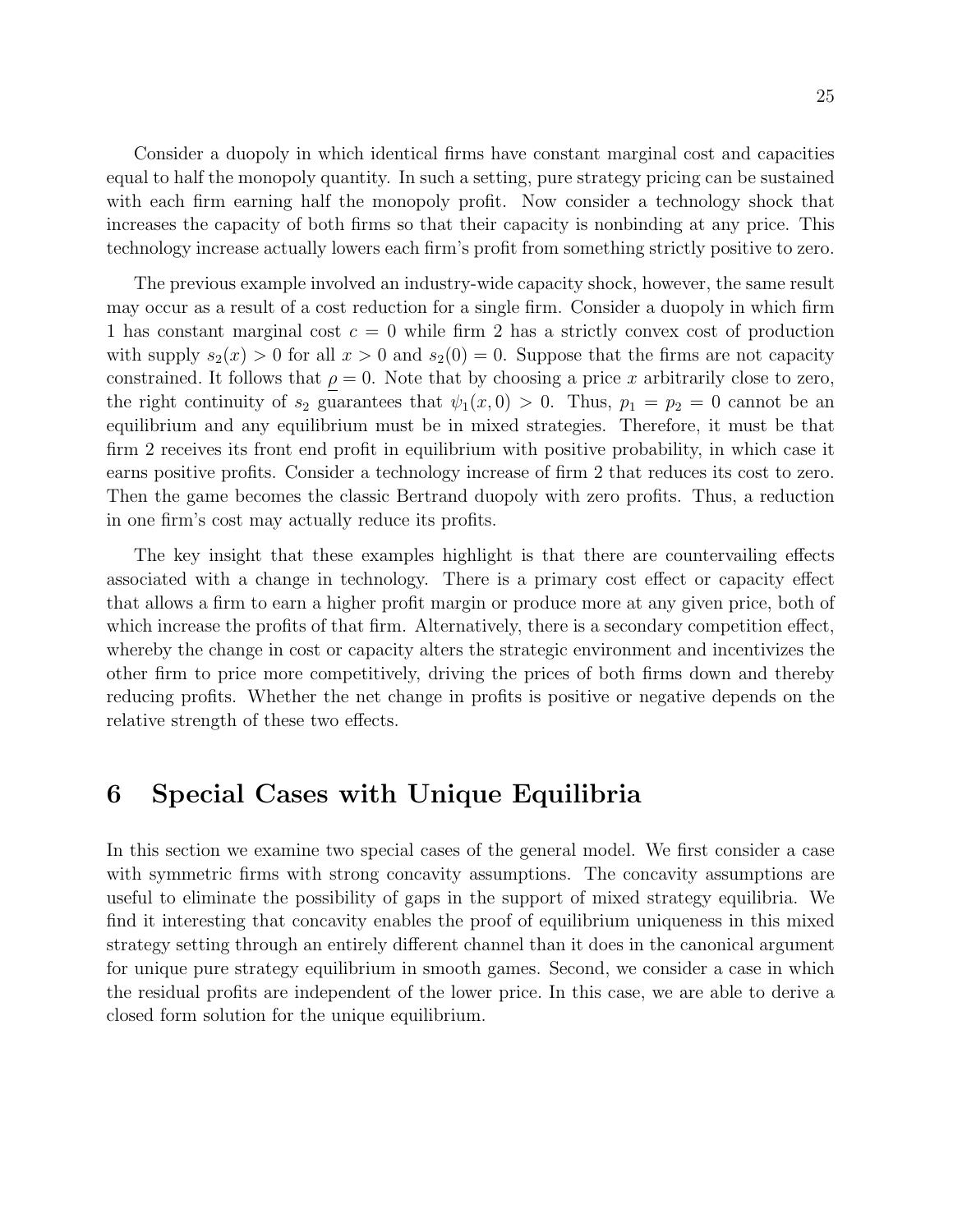#### 6.1 Symmetry and Uniqueness of Equilibrium

We demonstrate that there is a unique Nash equilibrium when firms are symmetric, the front-side profits are strictly concave, and the residual profits are weakly concave. Even under these restrictions, significant analysis is required to demonstrate uniqueness, and we are able to show that this technique does not generalize to the analysis of asymmetric firms. Nevertheless, this analysis does provide some insight into why it is not possible to abstractly derive a single expected payoff or provide comparative statics on the actual equilibrium payoffs. In particular, we are able to identify the possibility for multiple "types" of nonpayoff equivalent equilibria which may simultaneously exist when firms are not symmetric.

It is worthwhile to point out that the technical results of this section apply to the case in which firms are not identical. Only the final uniqueness results requires that firms be symmetric.

<span id="page-25-0"></span>The assumptions we require are as follows.

## **Assumption 5**  $\varphi_i$  is strictly concave on  $[\underline{\rho}, \widehat{p}_i].$

For any price x, let  $\omega_i(x) = \sup\{p_i : \psi_i(p_i, x) > 0\}$  denote the lowest price at which firm *i*'s residual profit is zero. Further define  $\overline{\omega}_i = \sup\{x \le x_i^m : \psi_i(x, x) > 0\}.$ 

<span id="page-25-1"></span>**Assumption 6**  $\psi_i(p_i, p_j)$  is concave in  $p_i$  on  $[p_j, \omega_i(p_j))$ .

The following proposition implies that in any equilibrium, each firm must mix in such a way that it might select any price between the lowest price set  $\underline{x}$  and the lesser of the two firms' highest price,  $\min{\{\overline{x}_1,\overline{x}_2\}}$ . Furthermore, neither firm's strategy may have an atom at any price below  $\min\{\overline{x}_1,\overline{x}_2\}.$ 

<span id="page-25-2"></span>**Proposition 11** Given Assumptions [5](#page-25-0) and [6,](#page-25-1) in any equilibrium  $F = (F_1, F_2)$ , either each  $F_i$  is continuous and strictly increasing on  $[\underline{x}, \min{\{\overline{x}_1, \overline{x}_2\}}]$  or there exist prices a and b such that  $a < \min\{\varpi_1, \varpi_2\} \leq b$  such that each  $F_i$  is continuous and strictly increasing on  $[\underline{x}, a)$ and constant on  $[a, b)$ .

The proof of this proposition will require the following two technical lemmas. The proofs of these lemmas are located in the Appendix.

<span id="page-25-4"></span><span id="page-25-3"></span>**Lemma [5](#page-25-0)** Given Assumptions 5 and [6,](#page-25-1) in any equilibrium  $F = (F_1, F_2)$ , if  $F_i$  is constant on some interval  $[a, b) \subset [\underline{x}, \min{\{\overline{x}_1, \overline{x}_2, \varpi_1, \varpi_2\}}),$  then  $F_j$  is also constant on some interval  $[a, b'] \subset [\underline{x}, \min\{\overline{x}_1, \overline{x}_2, \varpi_1, \varpi_2\}).$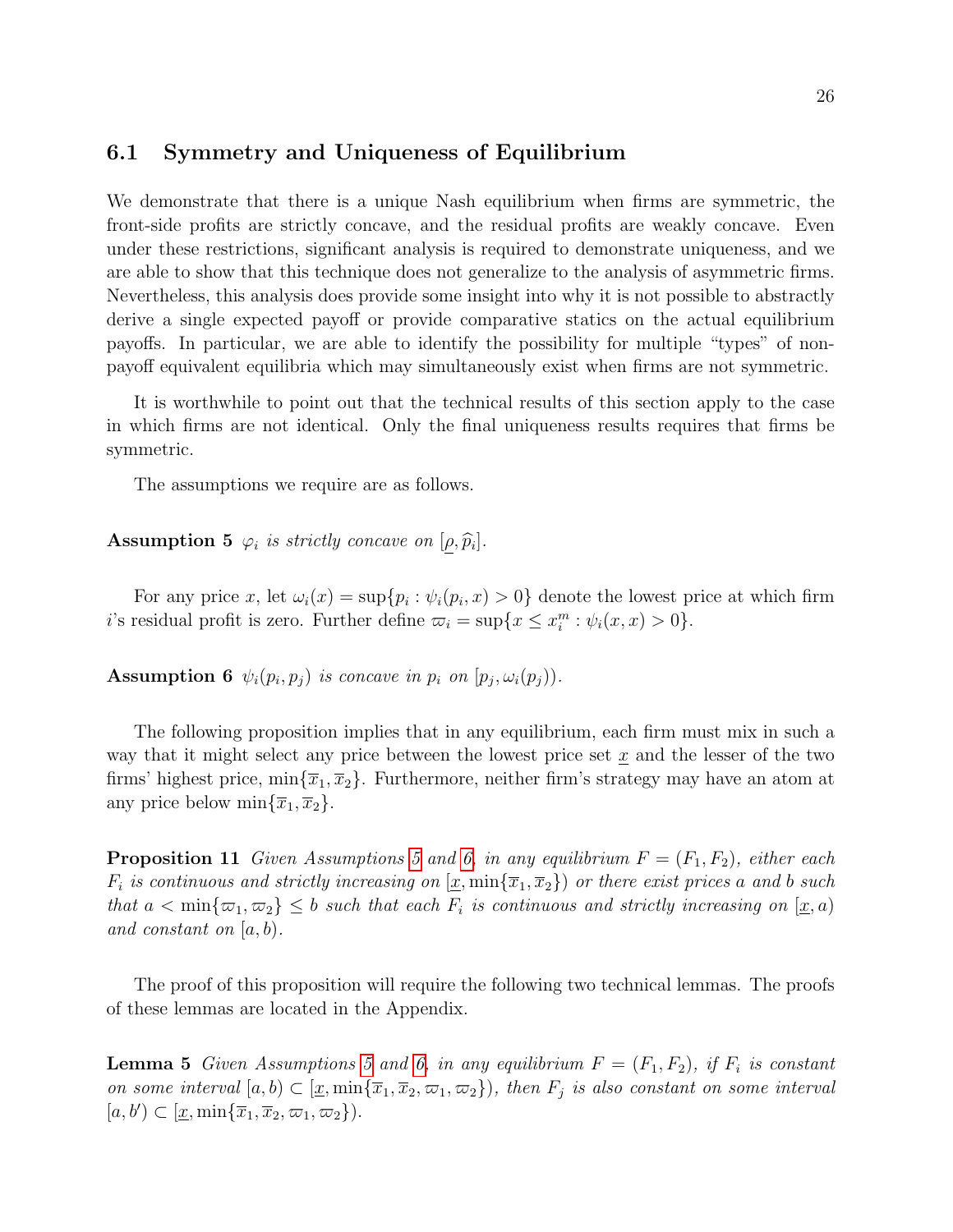**Lemma 6** Given Assumptions [5](#page-25-0) and [6,](#page-25-1) in any equilibrium  $F = (F_1, F_2)$ , if  $F_1$  and  $F_2$  are constant on some interval  $[a, b)$ , where  $b < \min{\{\overline{x}_1, \overline{x}_2, \overline{\omega}_1, \overline{\omega}_2\}}$ , a is in the support of  $F_i$ , and b is in the support of  $F_j$  for some j (possibly  $j = i$ ), then

1)  $u_i(x, F_i)$  is strictly decreasing on  $(a, b)$  for some firm i, and

2)  $\mu_i({b}) > 0$  and  $u_i(x, F_i)$  is strictly increasing on  $(a, b)$  for the firm  $j \neq i$ .

**Proof of Proposition [11.](#page-25-2)** We will first show that if  $F_i$  is constant on any interval  $[a, b)$ with  $a < \min{\{\overline{x}_1, \overline{x}_2, \varpi_1, \varpi_2\}}$ , then  $b \ge \min{\{\varpi_1, \varpi_2\}}$ . This will imply that there exists an  $a \leq \min\{\overline{x}_1,\overline{x}_2,\varpi_1,\varpi_2\}$  such that  $F_i$  is strictly increasing on and  $[\underline{x},a)$  and constant on  $[a, \min\{\overline{x}_1, \overline{x}_2, \varpi_1, \varpi_2\})$ . Second, we will show that each  $F_i$  is continuous on  $[\underline{x}, a)$ .

Suppose that  $F_i$  is constant on some interval  $[a, b)$  with  $a < [ \underline{x}, \min\{\overline{x}_1, \overline{x}_2, \varpi_1, \varpi_2\})$ . From Lemma [5,](#page-25-3) we may choose the interval  $[a, b)$  so that F is constant on  $[a, b)$  and both a and b are the union of the supports of  $F_1$  and  $F_2$ . Suppose to the contrary that  $b < \min\{\varpi_1, \varpi_2\}$ . Based on Lemma [6,](#page-25-4) there is some firm j such that  $\mu_j({b}) > 0$  and  $u_i$  is strictly decreasing on [a, b]. From Lemma [6,](#page-25-4) b cannot be in the support of  $F_i$ , so there is some  $b' > b$  such that  $F_i$  is constant on [a, b'). Choose b' to be in the union of the supports of  $F_1$  and  $F_2$ . If  $b = \overline{x}_j$ , then b' is in the support of  $F_i$ . Otherwise, since  $\mu_j({b}) > 0$ , then Lemma [6](#page-25-4) implies that  $u_j(x, F_i)$  is strictly decreasing on  $[b, b')$ , and so  $\mu_i({b'}\) > 0$ . We will show the contradiction that  $u_i(a, F_j) > u_i(b', F_j)$ .

Define for all  $x \in (a, b']$  the function

$$
\overline{u}_i(x, F_j) = (1 - F_j(a))\varphi_i(x) + \int_{[\underline{x},a]} \psi_i(x, p_j)d\mu_j,
$$

and let  $\overline{u}_i(a, F_i) = \lim_{x \to a^-} u_i(x, F_i)$ . Define  $\widetilde{u}_i(x, F_i)$  be the continuous extension of  $u_i(x, F_i)$ from  $(b, b')$  to  $[b, b']$ . Note that  $\overline{u}_i$  is defined as if  $F_j$  were constant on  $[a, b')$ , and thus Assumptions [5](#page-25-0) and [6](#page-25-1) imply that  $\overline{u}_i$  is strictly concave on  $(a, b')$ . It follows that  $\overline{u}_i$  is strictly decreasing on  $[a, b']$ .

Note that

$$
\widetilde{u}_{i}(b', F_{j}) = (1 - F_{j}(b))\varphi_{i}(b') + \int_{[\underline{x}, b]} \psi_{i}(b', p_{j}) d\mu_{j}
$$
\n
$$
= (1 - F_{j}(a))\varphi_{i}(b') + \int_{[\underline{x}, a]} \psi_{i}(b', p_{j}) d\mu_{j}
$$
\n
$$
- \mu_{j}(\{b\})\varphi_{i}(b') + \mu_{j}(\{b\})\psi_{i}(b', b)
$$
\n
$$
= \overline{u}_{i}(b', F_{j}) - \mu_{j}(\{b\}) (\varphi_{i}(b') - \psi_{i}(b', b)).
$$

Since  $\overline{u}_i(x, F_j)$  is strictly increasing on  $[a, b']$ , then  $\overline{u}_i(a, F_j) > \overline{u}_i(b', F_j)$ . Further, since  $\mu_j(\{b\})(\varphi_i(b') - \psi_i(b', b)) \geq 0$ , then  $\overline{u}_i(a, F_j) > \widetilde{u}_i(b', F_j) = u_i(b', F_j)$ . This contradicts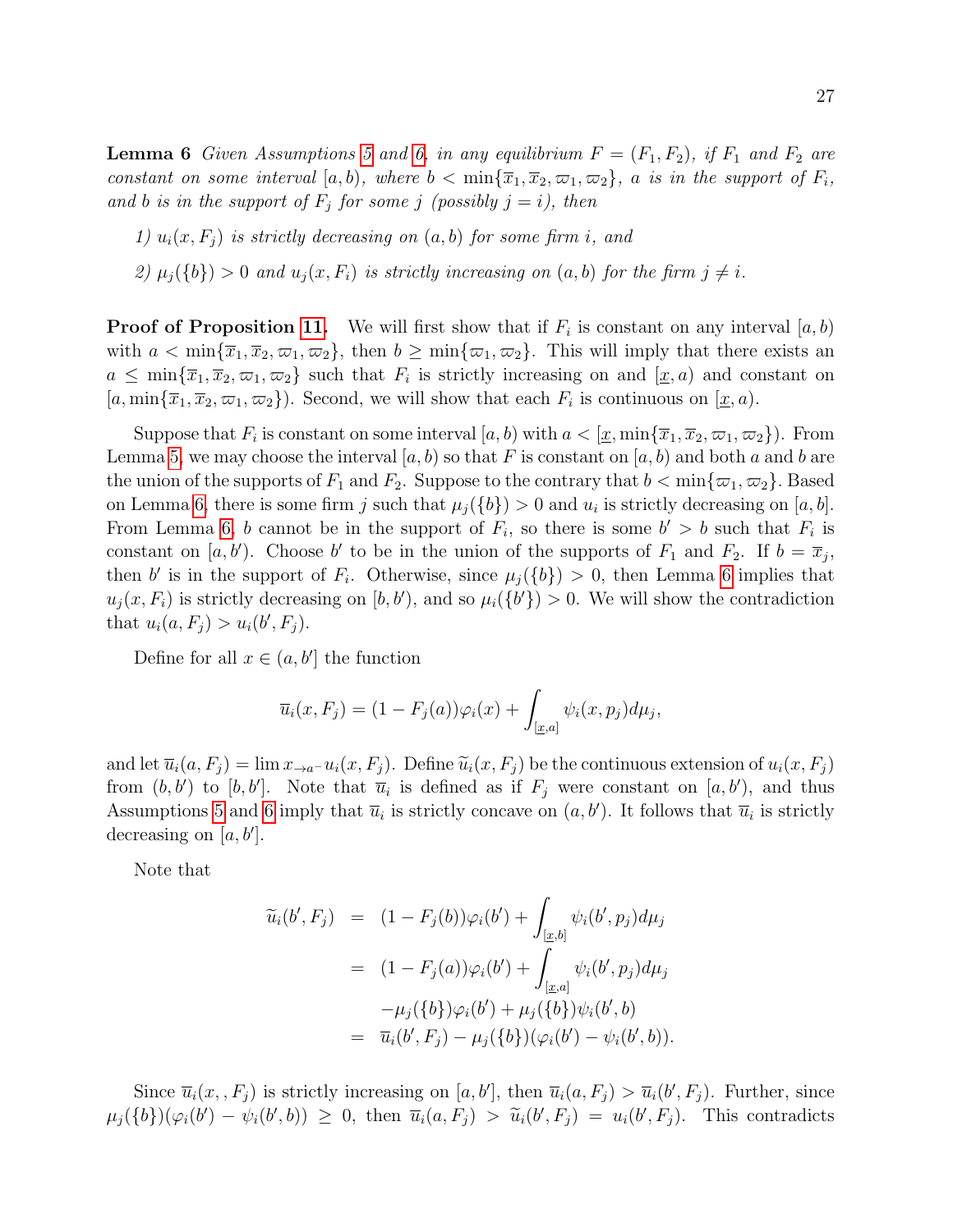$b'$  as an equilibrium price for firm i. We conclude that each  $F_i$  is strictly increasing on  $[\underline{x}, \min\{\overline{x}_1, \overline{x}_2\}].$ 

Let  $a \leq \min\{\overline{x}_1, \overline{x}_2, \overline{\omega}_1, \overline{\omega}_2\}$  be such that  $F_i$  is strictly increasing on and  $[\underline{x}, a)$  and constant on  $[a, \min\{\overline{x}_1, \overline{x}_2, \varpi_1, \varpi_2\})$ . We will now show that each  $F_i$  is continuous on  $[\underline{x}, a)$ . Suppose to the contrary that there is some price  $x \in (\underline{x}, a)$  such that  $\mu_i({x}) > 0$  for some firm  $j^{16}$  $j^{16}$  $j^{16}$  We will show that there is some interval  $[x, x + \delta)$  on which  $F_i$  is constant. Note that

$$
\lim_{y \to x^{-}} u_i(y, F_j) - \lim_{y \to x^{+}} u_i(y, F_j) = \mu_j(\{a\}) \varphi_i(x) - \mu_j(\{x\}) \psi_i(x, x).
$$

Since  $x > \underline{x} \ge \rho$ , then  $\varphi_i(x) > \psi_i(x, x)$ . Thus, there is some  $\delta > 0$  such that  $u_i(x - \delta, F_j) >$  $u_i(y, F_j)$  for all  $y \in (x, x + \delta)$ . It follows that  $(x, x + \delta)$  contains no best responses for firm i, and so it must be that  $F_i$  is constant on  $[x, x + \delta)$ . This contradicts the previous part of this proof. We conclude that  $F_1$  and  $F_2$  are continuous on  $[\underline{x}, \min{\{\overline{x}_1, \overline{x}_2\}}]$ .

Proposition [11](#page-25-2) identifies two types of equilibrium strategies: one in which firms mix in such a way that they may choose any price between the lower bound  $\underline{x}$  and the lesser of the two firms' upper bounds  $\min\{\overline{x}_1,\overline{x}_2\}$ , and another in which the firms have a gap in their support such that if both firms choose prices above the gap, the firm with the higher price will obtain zero profit. We are unable to rule out the possibility that both types of equilibria can simultaneously exist, owing largely to the fact that each firm's payoffs are very poorly behaved at prices above  $\overline{\omega}_i$ . Furthermore, these two types of equilibria may have different lower bounds on equilibrium pricing, and thus yield different expected payoffs.

The following proposition demonstrates that when firms are identical, we are able to rule out the type of equilibrium with a gap.

<span id="page-27-1"></span>Proposition 12 Suppose that firms are identical. Given Assumptions [5](#page-25-0) and [6,](#page-25-1) then all equilibria are payoff equivalent. Moreover, the equilibrium is uniquely determined on  $[\underline{x}, \min\{\overline{x}_1, \overline{x}_2\}]$ and is symmetric and atomless on  $[\underline{x}, \min\{\overline{x}_1, \overline{x}_2\}].$ 

We will use the following technical result in the proof of Proposition [12.](#page-27-1) The proof of this lemma is located in the Appendix.

<span id="page-27-2"></span>**Lemma 7** Let  $f \geq 0$  be nonincreasing on an interval [a, b] and let F and G be distribution functions of probability measures over [a, b]. If  $F \leq G$  for all  $x \in [a, b]$ , then  $\int f dF \leq \int f dG$ .

Now we complete the proof of uniqueness of equilibrium.

**Proof of Proposition [12.](#page-27-1)** Note that  $\varpi_1 = \varpi_2 = \varpi$  since firms are identical. We will begin by showing that all equilibria are symmetric on  $[\underline{x}, \min{\{\overline{x}_1, \overline{x}_2, \varpi\}}]$ . We then use this

<span id="page-27-0"></span><sup>&</sup>lt;sup>16</sup>Since distribution functions are inherently right continuous, each is continuous at  $\underline{x}$ .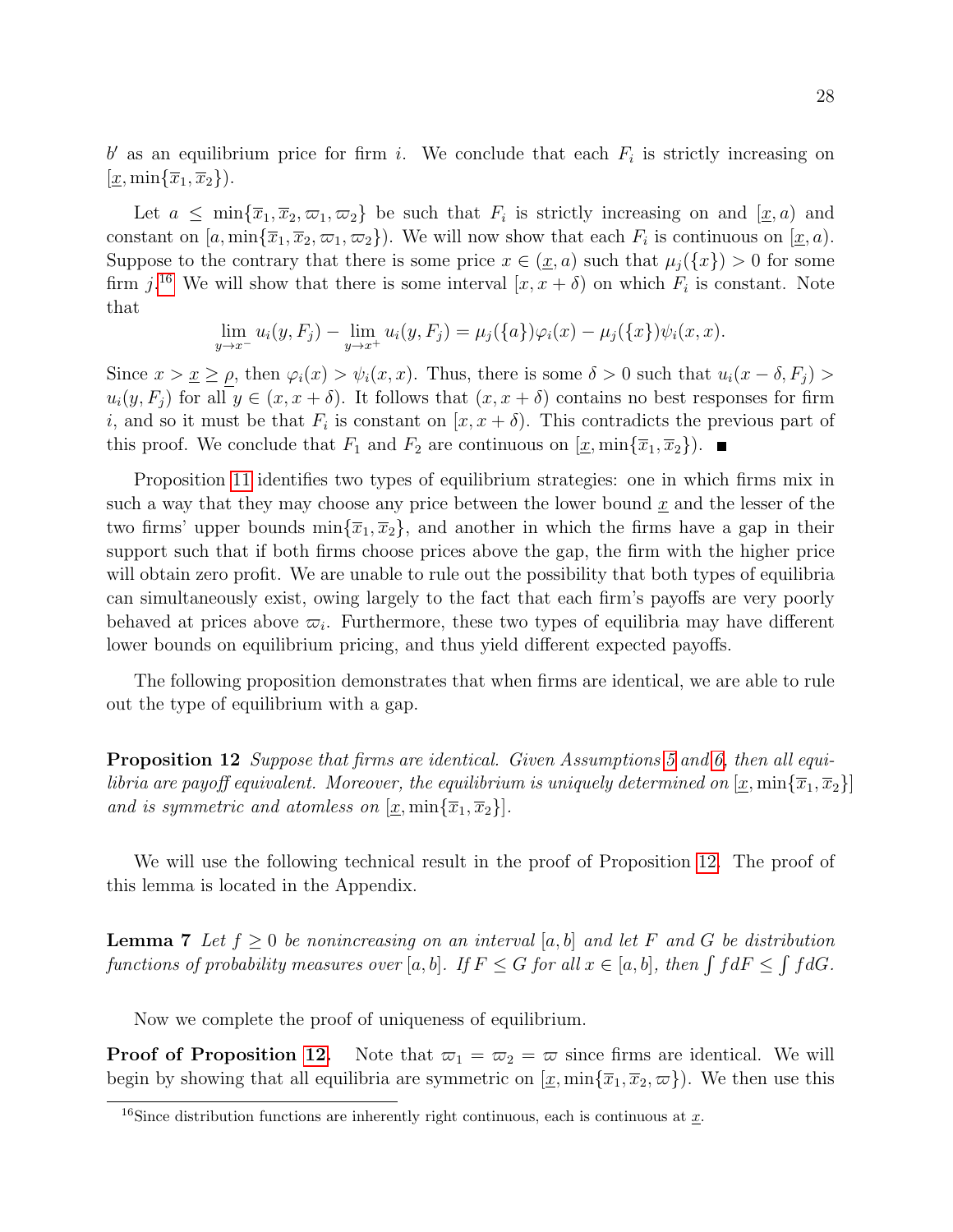fact to show that all equilibria are symmetric and atomless on  $[\underline{x}, \min{\{\overline{x}_1, \overline{x}_2\}}]$ . We will then argue that given two equilibria with the same lower bound  $\underline{x}$ , both must be identical on  $[\underline{x}, \min\{\overline{x}_1, \overline{x}_2, \varpi\}]$ . Lastly, we will demonstrate that all equilibria are payoff equivalent, which will imply that all equilibria have the same lower bound  $\underline{x}$ .

Since the firms are identical, we will drop the subscripts on the front-side and residual profit functions.

Let F be an equilibrium and suppose to the contrary that  $F_1 \neq F_2$  on  $[\underline{x}, \min{\{\overline{x}_1, \overline{x}_2, \varpi_1, \varpi_2\}}]$ . From Proposition [11,](#page-25-2) let  $a \le \min\{\overline{x}_1,\overline{x}_2,\varpi\}$  be such that each  $F_i$  is continuous and strictly increasing on  $[\underline{x}, a)$  and constant on  $[a, \min{\lbrace \overline{x}_1, \overline{x}_2, \overline{\omega} \rbrace})$ . Choose  $\xi \in (\underline{x}, a)$  such that  $|F_1(x) - F_2(x)|$  $|F_1(\xi) - F_2(\xi)|$  for all  $x < \xi$ .<sup>[17](#page-28-0)</sup> Without loss of generality assume that  $F_1(\xi) > F_2(\xi)$ .

Define for each  $x \leq \xi$  the functions  $G_2(x) = \min\{F_1(x), F_2(x)\}\$  and  $G_1(x) = F_1(\xi)$  $F_2(\xi) + G_2(x)$ . Then note that  $G_1(x) \geq F_1(x)$  and  $G_2(x) \leq F_2(x)$  for all  $x \leq \xi$  and  $F_i(\xi) = G_i(\xi)$  for each  $i = 1, 2$ . Thus, from Lemma [7,](#page-27-2) we have that

(1) 
$$
\frac{1}{F_1(x)} \int_{[\underline{x},x)} \psi(x,z) dF_1(z) \leq \frac{1}{G_1(x)} \int_{[\underline{x},x)} \psi(x,z) dG_1(z),
$$

(2) 
$$
\frac{1}{F_2(x)} \int_{[\underline{x},x)} \psi(x,z) dF_2(z) \geq \frac{1}{G_2(x)} \int_{[\underline{x},x)} \psi(x,z) dG_2(z).
$$

Since the firms are identical, then their expected profits must be the same. Thus, for all  $x \in [\underline{x}, \xi],$ 

$$
(1 - F_2(x))\varphi(x) + \int \psi(x, p_2)dF_2 = (1 - F_1(x))\varphi(x) + \int \psi(x, p_1)dF_1,
$$

or equivalently,

(3) 
$$
(F_1(x) - F_2(x))\varphi(x) = \int \psi(x, p_1)dF_1 - \int \psi(x, p_2)dF_2.
$$

Note that from (1) and (2),

$$
\int \psi(\xi, p_1) dF_1 - \int \psi(\xi, p_2) dF_2 \le \int \psi(\xi, p_1) dG_1 - \int \psi(\xi, p_2) dG_2,
$$

and since

$$
\int \psi(x, p_1) dG_1 = \int \psi(x, p_2) dG_2 + (F_1(\xi) - F_2(\xi)) \psi(x, \underline{x}),
$$

<span id="page-28-0"></span><sup>&</sup>lt;sup>17</sup>The existence of such a price is guaranteed by the fact that  $F_1(\underline{x}) = F_2(\underline{x})$  and that  $F_1 - F_2$  must achieve a maximum on any compact interval  $[\underline{x}, x] \subset [\underline{x}, a]$ .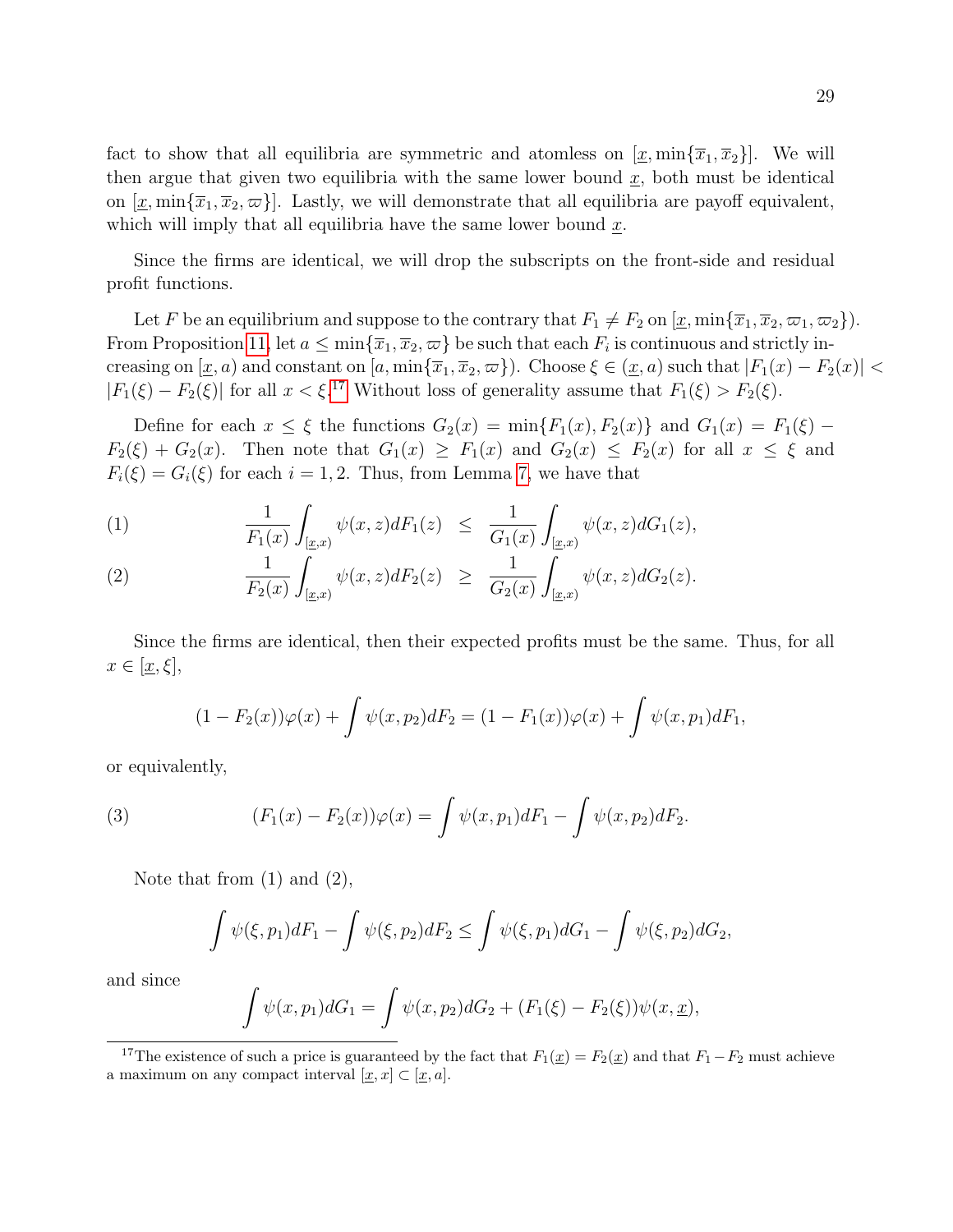then

(4) 
$$
\int \psi(\xi, p_1) dF_1 - \int \psi(\xi, p_2) dF_2 \leq (F_1(\xi) - F_2(\xi)) \psi(\xi, \underline{x}).
$$

Evaluating (3) at  $x = \xi$  and substituting (4) yields

$$
(F_1(\xi) - F_2(\xi))\varphi(\xi) \le (F_1(\xi) - F_2(\xi))\psi(\xi, \underline{x})
$$
  

$$
(F_1(\xi) - F_2(\xi))(\varphi(\xi) - \psi(\xi, \underline{x})) \le 0
$$

Since  $\xi > \rho$ , then it must be that  $\varphi(\xi) - \psi(\xi, \underline{x}) > 0$ . It follows that  $F_1(\xi) = F_2(\xi)$ , a contradiction. Thus, it must be that  $F_1 = F_2$  on  $[\underline{x}, \min\{\overline{x}_1, \overline{x}_2, \overline{\omega}\})$ .

Suppose now that  $F_1 = F_2$  on  $[\underline{x}, \min{\{\overline{x}_1, \overline{x}_2, \varpi\}}\]$  and that  $F_1(x) \neq F_2(x)$  for some  $x \ge \min\{\overline{x}_1,\overline{x}_2,\varpi\}.$  Then from Proposition [11,](#page-25-2)  $F_1(x) = F_2(x)$  for all  $x < \varpi$ . Furthermore, by definition of  $\varpi$ , for each firm i and all  $x \geq \varpi$  with  $\mu_j({x}) = 0$ 

$$
u_i(x, F_j) = (1 - F_j(x))\varphi(x) + \int_{[\underline{x}, \overline{\infty})} \psi(x, z) dF_j(z).
$$

Thus, for any  $x \geq \infty$  in the support of  $F_j$ , it must be that  $F_i(x) = F_j(x)$ . It follows that the equilibrium must be symmetric and atomless on  $[\underline{x}, \min\{\overline{x}_1, \overline{x}_2\}].$ 

To observe that the equilibrium is uniquely determined given the lower bound  $\underline{x}$ , note that the previous part of the proof remains true if  $F_1$  and  $F_2$  are taken to be two different equilibrium strategies for the same firm.

Next we show that all equilibria are payoff equivalent. Suppose to the contrary that there are two equilibria F and F' with lower bounds  $\underline{x} > \underline{x}'$ . Let  $\pi_i$  and  $\pi'_i$  denote firm *i*'s expected profits in these equilibria. Note that any price x at which a firm j has supply  $s_i(x) = 0$  must be such that  $x \le \rho$ . Since  $\underline{x} \ge \rho$  in equilibrium, then it must be that  $s_j(x) > 0$  for all  $x > \underline{x}$ . It follows that if  $\underline{x} > \underline{x}'$ , then  $s_j(x) > 0$  for any  $x \in (\underline{x}', \underline{x})$ . This implies that  $\varphi_j(\underline{x}) > 0$ , and so  $\pi_j > 0$  for each firm j. It follows immediately that  $\pi_i > \pi'_i$  for each firm i.

Note that since both  $\underline{x} \ge \underline{\rho}$  and  $\underline{x} \ge \underline{\rho}$ , then  $\underline{\rho} < \underline{x}$ . This implies that  $F_i(\underline{x}) = 0$  for each player i, else a deviation to  $\underline{x} - \varepsilon$  is a profitable deviation for the firm without the atom at  $\underline{x}$  for sufficiently small  $\varepsilon$ .

Since  $\underline{x}' < \underline{x}$ , then each  $F_i'(\underline{x}) > 0$ , while  $F_i(\underline{x}) = 0$ . Define  $y_i > \underline{x}$  to be the lowest price such that  $F_i(y_i) \geq F'_i(y_i)$ , that is,  $y_i = \sup\{x : F_i(x) < F'_i(x)\}$ . Since  $F_i$  and  $F'_i$  are nondecreasing, then it must be that  $y_i$  is in the support of  $F_i$ . From Proposition [11,](#page-25-2) let  $a \leq \min\{\overline{x}_1,\overline{x}_2,\varpi\}$  be such that each  $F_i$  is continuous and strictly increasing on  $[\underline{x},a)$  and constant on  $[a, \min\{\overline{x}_1, \overline{x}_2, \varpi\})$ . We will consider two cases corresponding to whether  $y_i < a$ for some firm i or  $y_i \ge a$  for each firm i.

Case 1:  $y_i < a$  for some firm i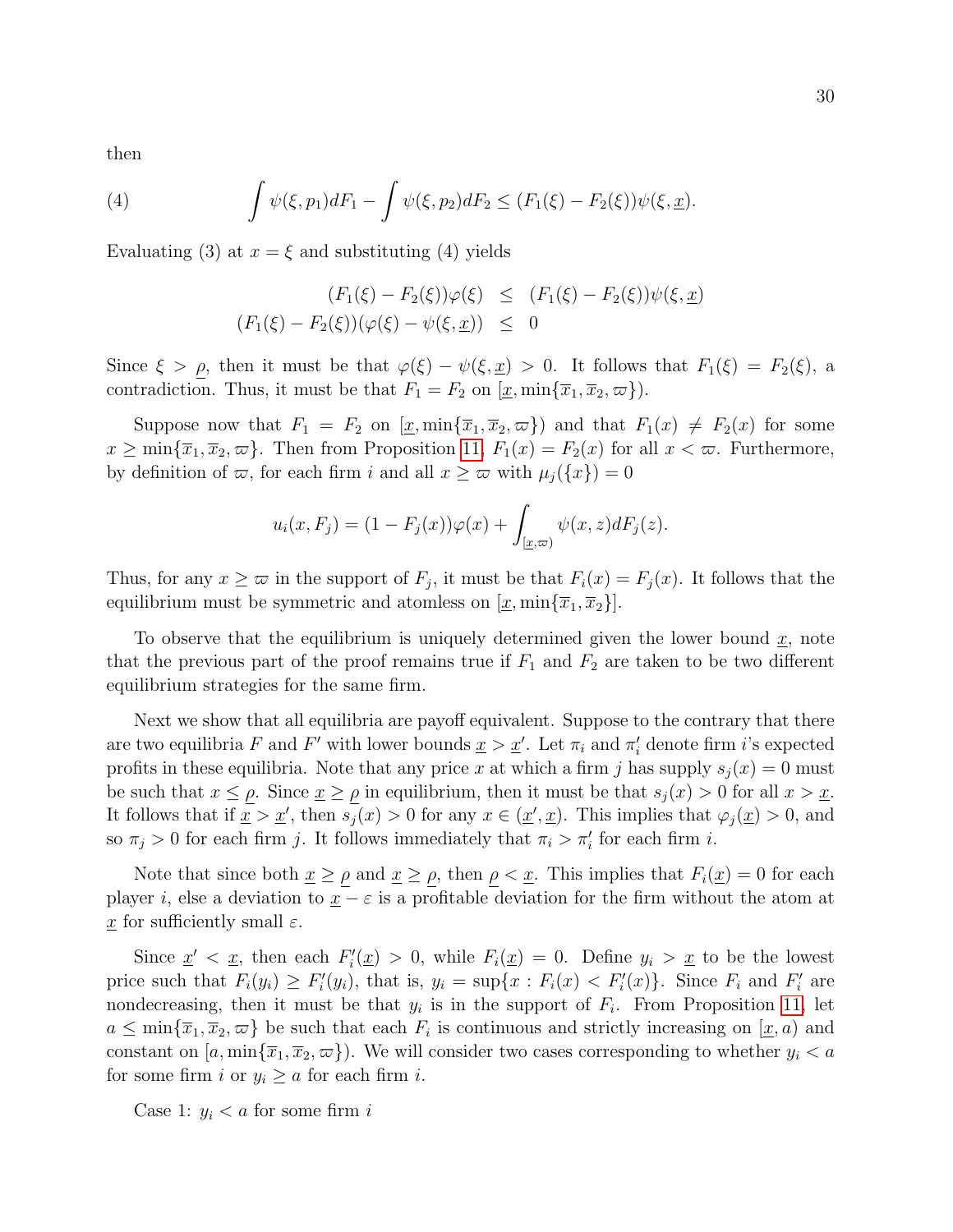In this case, Proposition [11](#page-25-2) implies that  $y_i$  is in the support of  $F_j$ . Then  $\pi_j = \lim_{x \to y^-} u_j(x, F_i)$ . By definition of equilibrium,  $\pi'_j \geq \lim_{x\to y^-} u'_j(x, F'_i)$ . Note that for all  $x < y_i$  such that  $\mu_j(\{x\}) = \mu'_j(\{x\}) = 0,$ 

$$
u'_{j}(x, F'_{i}) = (1 - F'_{i}(x))\varphi'_{j}(x) + \int_{[\underline{x}',x)} \psi'_{j}(x, p_{i})dF'_{i}
$$
  
\n
$$
\geq (1 - F'_{i}(x))\varphi_{j}(x) + F'_{i}(x)\int_{[\underline{x}',x)} \psi_{j}(x, p_{i})d\nu'_{i}(x),
$$

where  $\nu_i'(x)$  is the conditional distribution of  $\mu_i'$  given that  $p_i < x$ . Lemma [7](#page-27-2) implies that  $\int_{\left[\underline{x}',x\right]} \psi_j(x,p_i) d\nu'_i(x) \geq \int_{\left[\underline{x}',x\right]} \psi_j(x,p_i) d\nu_i(x)$ . Thus

$$
u'_{j}(x, F'_{i}) \geq (1 - F'_{i}(x))\varphi_{j}(x) + F'_{i}(x) \int_{[\underline{x}',x)} \psi_{j}(x, p_{i}) d\nu_{i}(x)
$$
  
\n
$$
= (1 - F_{i}(x))\varphi_{j}(x) + F_{i}(x) \int_{[\underline{x}',x)} \psi_{j}(x, p_{i}) d\nu_{i}(x)
$$
  
\n
$$
- (F'_{i}(x) - F_{i}(x)) \left( \varphi_{j}(x) - \int_{[\underline{x}',x)} \psi_{j}(x, p_{i}) d\nu_{i}(x) \right)
$$
  
\n
$$
= \pi_{j} - (F'_{i}(x) - F_{i}(x)) \left( \varphi_{j}(x) - \int_{[\underline{x}',x)} \psi_{j}(x, p_{i}) d\nu_{i}(x) \right).
$$

Note that

$$
\lim_{x \to y_i^-} (F_i'(x) - F_i(x)) \left( \varphi_j(x) - \int_{[\underline{x}',x)} \psi_j(x, p_i) d\nu_i(x) \right)
$$
\n
$$
= \lim_{x \to y_i^-} (F_i'(x) - F_i(x)) \left( \varphi_j(y_i) - \int_{[\underline{x}',y_i)} \psi_j(y_i, p_i) d\nu_i(x) \right).
$$

Since  $\varphi_j(y_i) - \int_{[\underline{x}', y_i]} \psi_j(y_i, p_i) d\nu_i(x) > 0$ , then if  $\lim_{x \to y_i^-} (F_i'(x) - F_i(x)) = 0$ , then  $\pi'_j \ge \pi_j$ . This would be a contradiction, and so it must be that  $\lim_{x\to y_i^-} (F_i'(x) - F_i(x)) > 0$ . Thus, it must be that  $\mu_i({y_i}) > 0$ , contradicting Proposition [11.](#page-25-2)

Case 2:  $y_i \ge a$  for each firm i

In this case, Proposition [11](#page-25-2) implies that  $y_i \geq \infty$  for each firm i. Without loss of generality, assume that  $\overline{x}_1 \leq \overline{x}_2$  and that  $\mu_1(\{\overline{x}_2\}) = 0$ . Since  $\overline{x}_2$  is in the support of  $F_2$ , then

$$
\pi_2 = \int_{[\underline{x}, \overline{x}_2)} \psi_2(\overline{x}_2, p_1) dF_1
$$
  
= 
$$
\int_{[\underline{x}, y_1)} \psi_2(\overline{x}_2, p_1) dF_1
$$
  
= 
$$
F_1(y_1) \int_{[\underline{x}, y_1)} \psi_2(\overline{x}_2, p_1) d\nu_1
$$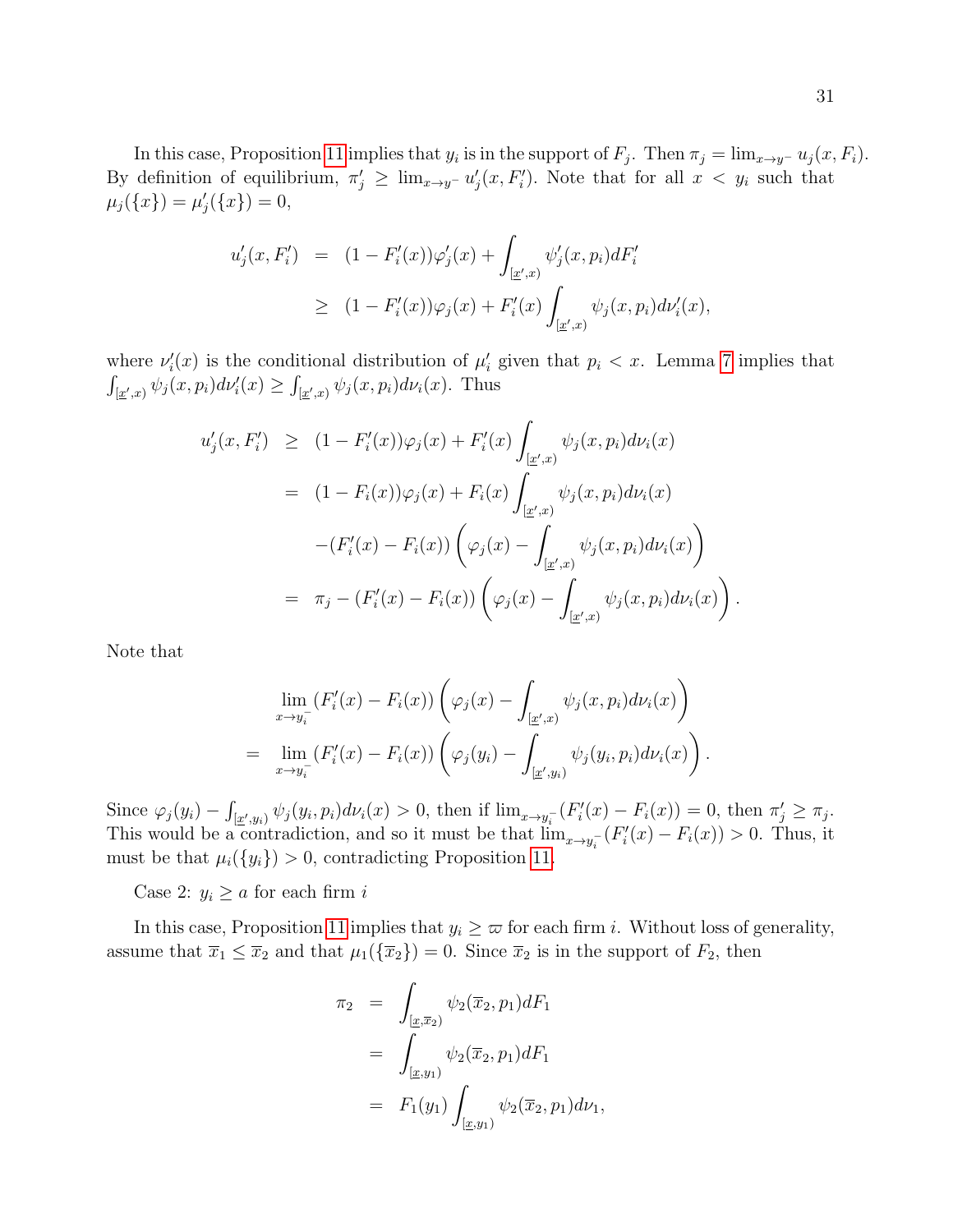where  $\nu_1$  is the conditional distribution of  $F_1$  given that  $p_1 \leq y_1$ . From Lemma [7,](#page-27-2) since  $F_1'(x) > F_1(x)$  for all  $x < y_1$ , then

$$
\int_{[\underline{x},y_1)} \psi_2(\overline{x}_2, p_1) d\nu_1 \leq \int_{[\underline{x},y_1)} \psi_2(\overline{x}_2, p_1) d\nu'_1.
$$

Note that by definition of equilibrium,

$$
\pi'_2 \geq \lim_{x \to \overline{x}_2} u_2(x, F'_1)
$$
  
=  $(1 - F'_1(\overline{x}_2))\varphi(\overline{x}_2) + F'_1(y_1) \int_{[\underline{x}, y_1)} \psi_2(\overline{x}_2, p_1) d\nu'_1$   

$$
\geq (1 - F'_1(\overline{x}_2))\varphi(\overline{x}_2) + F'_1(y_1) \int_{[\underline{x}, y_1)} \psi_2(\overline{x}_2, p_1) d\nu_1.
$$

From the construction of  $y_1$ ,  $y_1$  is in the support of  $F_1$  and  $F_1(y_1) \geq F_1'(y_1)$ . Furthermore, from the previous part of the proof, it must be that  $F_1$  is atomless on  $[\underline{x}, \overline{x}_1]$ . It follows that  $F_1(y_1) = F'_1(\{y_1\})$ . Therefore,

$$
\pi_2' \ge (1 - F_1'(\overline{x}_2))\varphi(\overline{x}_2) + F_1(y_1) \int_{[\underline{x}, y_1)} \psi_2(\overline{x}_2, p_1) d\nu_1
$$
  
 
$$
\ge \pi_2.
$$

This contradicts the fact that  $\pi'_2 < \pi_2$ . We conclude that all equilibria are payoff equivalent.  $\blacksquare$ 

#### 6.2 Independent Residual Profits

**Definition 1** A BE game has independent residual profit if for both firms i,  $\psi_i(p_i, p_j) =$  $\psi_i(p_i, p'_j)$  for all  $p_j, p'_j \leq p_i$ .

The commonly studied BE game with constant marginal cost of production and efficient demand rationing is a prominent example of a BE game with independent residual profit. Despite the inherent similarities between efficient demand rationing and independent residual profits, the two concepts are not equivalent. In fact, neither concept implies the other. A game with efficient rationing and strictly convex cost up to capacity does not have independent residual profit. Moreover, it is possible to construct a game with convex costs in which the rationing rule is not efficient and the  $\lambda_i$ 's are chosen to be decreasing in such a way that the residual quantities are constant, thereby satisfying independent residual profit.

<span id="page-31-0"></span>The following proposition is a characterization of the unique equilibrium of a BE game with independent residual profit. In this case, we will abuse notation and write the residual profit as  $\psi_i(p_i)$ .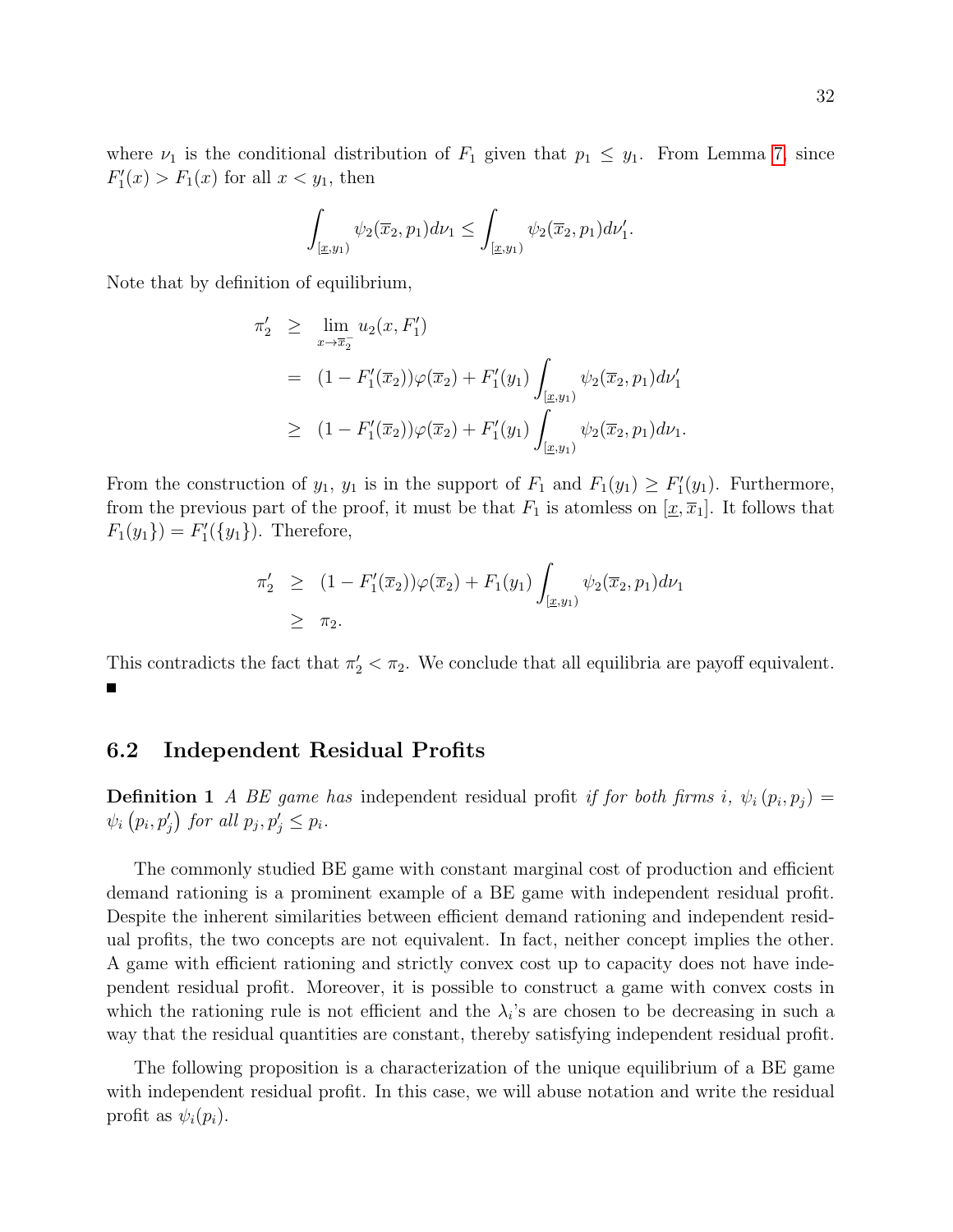**Proposition 13** Suppose that the game has independent residual profit, each firm has a unique maximizer  $\tilde{p}_i$ , that each  $\psi_i(p_i, p_j)$  is weakly increasing in  $p_i$  on  $[p_j, \tilde{p}_i]$ , and that  $\tilde{p}_i \leq \tilde{p}_j$ <br>whenever  $\overline{p}_i \leq \overline{p}_j$ . Then there is a unique equilibrium. The equilibrium number for ea whenever  $\bar{r}_i < \bar{r}_j$ . Then there is a unique equilibrium. The equilibrium profit for each firm i is  $u_i^* = \overline{\varphi}_i$  and the equilibrium strategy for each firm i is the (possibly degenerate) cumulative distribution function defined by

$$
F_i(x) = \frac{\varphi_j(x) - \overline{\varphi}_j}{\varphi_j(x) - \psi_j(x)},
$$

on  $[\bar{r}, \min{\{\tilde{p}_1, \tilde{p}_2\}}\}$  and  $F(\min{\{\tilde{p}_1, \tilde{p}_2\}}) = 1$ , where j is the firm other than i.

**Proof of Proposition [13.](#page-31-0)** The proof that  $u_i^* = \overline{\varphi}_i$  is an obvious corollary to Proposition [8](#page-15-0) since, in this case  $\underline{r} = \overline{r}$ . It remains to be shown that the equilibrium is unique. Based on the proof of Proposition [2,](#page-11-0) we know that if the equilibrium is in pure strategies, then it must be unique. It only remains to rule out the case of multiple mixed strategy equilibria. The remainder of the proof is constructive and follows a similar argument to the proof of Theorem 3 in Siegel (2010).

We begin by showing that each firm's equilibrium strategy must have full support on  $(x, \min{\{\widetilde{p}_1, \widetilde{p}_2\}})$ . Suppose to the contrary that there is some firm i and interval  $(a, b)$  $(\underline{x}, \min{\{\widetilde{p}_1, \widetilde{p}_2\}})$  with  $F_i(a) = F_i(x)$  for all  $x \in (\underline{x}, \min{\{\widetilde{p}_1, \widetilde{p}_2\}})$  and  $F_i(x) < F_i(a)$  for all  $x < a$ . We will consider two cases corresponding to whether  $F_i(a) < 1$  or  $F_i(a) = 1$ .

Case 1:  $F_i(a) < 1$ 

Note that  $\int u_j(x, p_i)d\mu_i = \varphi_j(x)(1 - F_i(a)) + \psi_j(x)F_i(a)$  for all  $x \in (a, b)$ . Since  $b \leq$ min  ${\tilde{p}_1, \tilde{p}_2}$ , then  $\psi_j$  is weakly increasing in  $p_j$  on  $(a, b)$ . Since  $F_i(a) < 1$ , then it follows that  $\int u_j(x, p_i) d\mu_i$  is strictly increasing in x on  $(a, b)$ . Thus, it must be that  $F_j(a) = F_j(x)$ for all  $x \in (a, b)$ . If  $F_i(x) = F_i(a)$  for some  $x < a$ , then we could reiterate this logic to show that  $F_i(x) = F_i(a)$ , a contradiction. Thus,  $F_i(x) < F_i(a)$  for all  $x < a$ .

If  $a = \underline{\rho}$  then  $\mu_i(\{a\}) > 0$ . Note that  $\int u_i(\tilde{p}_i, p_j) d\mu_j \geq \psi_i(\tilde{p}_i) > \psi_i(a) = \int u_i(a, p_j) d\mu_j$ ,<br>tradictions a so a best response. Thus,  $a > a$ . Suppose that  $\mu_i(\{a\}) = 0$  implying that E. contradicting a as a best response. Thus,  $a > \rho$ . Suppose that  $\mu_i({a}) = 0$ , implying that  $F_i$ is continuous at a. Note that at any price x,  $\int u_j(x, p_i) d\mu_i \leq \varphi_j(x) (1 - F_i(x)) + \psi_j(x) F_i(x)$ , which is continuous at  $x = a$ . Choose any  $y \in (a, b)$ . As noted above,  $\int u_j(x, p_i) d\mu_i$ is strictly increasing on  $(a, b)$ , and since  $\mu_i({a}) = 0$ , it follows that  $\int u_j(y, p_i) d\mu_i >$  $\int u_j(a, p_i) d\mu_i$ . Let  $\varepsilon > 0$  be such that  $\varepsilon < \int (u_j(y, p_i) - u_j(a, p_i)) d\mu_i$  and choose  $\delta > 0$ such that  $\left| \int_{\Omega} (u_j(x, p_i) - u_j(a, p_i)) d\mu_i \right| < \varepsilon$  for all  $x \in (a - \delta, a)$ . Then note that for all  $x \in (a - \delta, a],$ 

$$
\int (u_j(y, p_i) - u_j(x, p_i))d\mu_i \ge \int (u_j(y, p_i) - u_j(a, p_i) + u_j(a, p_j) - u_j(x, p_i))d\mu_i
$$
  
> 
$$
\int (u_j(y, p_i) - u_j(a, p_i) - \varepsilon)d\mu_i
$$
  
> 0.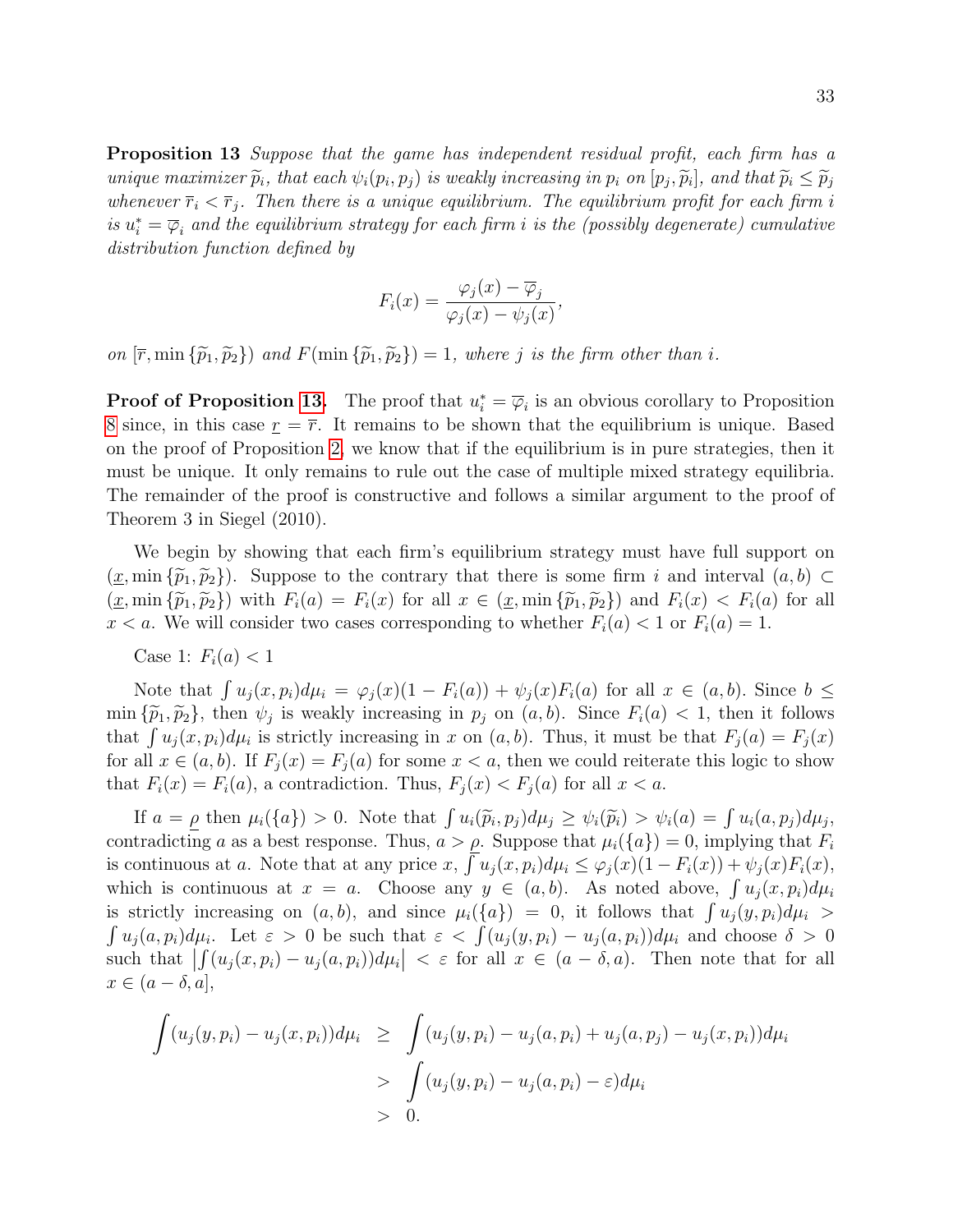Thus,  $(a-\delta, a]$  contains no best responses for firm j, and so  $F_j(x) = F_j(a)$  for all  $x \in (a-\delta, a]$ , a contradiction. It therefore must be the case that  $\mu_i({a}) > 0$ . From Lemma [1,](#page-9-2) we know that  $\mu_i(\{a\}) = 0$ . If  $F_i(a) < 1$ , then swapping the roles of i and j and applying the previous analysis shows a contradiction. Thus, it must be that  $F_j(a) = 1$ . It follows that  $\int u_i(a, p_j) d\mu_j = \psi_i(a) < \psi_i(\tilde{p}_i) = \int u_i(\tilde{p}_i, p_j) \mu_j$ , contradicting a as a best response.

Case 2:  $F_i(a) = 1$ 

Suppose that  $a = \rho$ . Then  $u_j(\rho, F_i) = \psi_j(\rho) < \psi_j(\tilde{p}_j) = u_j(\tilde{p}_j, F_i)$ . It follows that  $\underline{x}_j > \underline{x}_i$ , contradicting Lemma [2.](#page-15-1) Suppose instead that  $a > \rho$ . Then from Lemma [1,](#page-9-2) at most one firm's strategy may have an atom at a. If  $\mu_i({a}) > 0$ , then  $\mu_i({a}) = 0$ , so  $\int u_j(a, p_i) d\mu_i = \psi_j(a) < \psi_j(\tilde{p}_j) = \int u_j(\tilde{p}_j, p_i) d\mu_i$ , violating  $F_i$  as an equilibrium strategy.<br>Thus,  $\mu_i(f_a) = 0$ , Note that  $\int u_j(a, p_i) d\mu_i = \psi_i(a)$  for all  $x > a$ , and so it must be that Thus,  $\mu_j(\{a\}) = 0$ . Note that  $\int u_j(x, p_i) d\mu_i = \psi_j(x)$  for all  $x > a$ , and so it must be that  $\int u_j(\tilde{p}_j, p_i) d\mu_i > \int u_j(x, p_i) d\mu_i$  for all  $x \in (a, \tilde{p}_j)$ . Thus,  $F_j(x) = F_j(a)$  for all  $x \in (a, \tilde{p}_j)$  and  $F_j(a) \leq 1$ , and so the provisive aggs applies. We conclude that the equilibrium strategies  $F_i(a)$  < 1, and so the previous case applies. We conclude that the equilibrium strategies have full support on  $(\underline{x}, \min{\{\widetilde{p}_1, \widetilde{p}_2\}})$ .

We next show that each firm's strategy is continuous on  $(\underline{x}, \min{\{\widetilde{p}_1, \widetilde{p}_2\}})$ . The proof of this statement is identical to the proof that neither firm may have an atom at  $\underline{x}$ , as shown by Lemma [2.](#page-15-1) Suppose to the contrary that some firm j has an atom  $\mu_j({a}) > 0$ at some price  $a \in (\underline{x}, \min{\{\tilde{p}_1, \tilde{p}_2\}})$ . Since each firm's strategy has full support, it must be that  $\mu_i((a, a + \delta)) > 0$  for all  $\delta > 0$ . It is sufficient to show that there is some  $x' < a$  and neighborhood  $(a, a + \delta)$  such that  $\int u_i(x', p_j) d\mu_j > \int u_i(x, p_j) d\mu_j$  for all  $x \in (a, a + \delta)$ .

Let  $\varepsilon > 0$  be such that  $\varepsilon < (1/3)\mu_j(\lbrace a \rbrace)(\varphi_i(a) - \psi_i(a))$ . Since  $\varphi_i$  is continuous on  $[0, \hat{p}_i]$ , it must also be uniformly continuous. Let  $\delta > 0$  be such that (i) if  $|x - x'| < \delta$ , then  $|\varphi_i(x) - \varphi_i(x')| < \varepsilon$  and (ii) if  $|x - a| < \delta$ , then  $|\psi_i(x) - \psi_i(a)| < \varepsilon$ . Then consider the price  $x' = a - (1/4)\delta$  and neighborhood  $(a, a + (1/2)\delta)$ . Then note that for all  $x \in (a, a + \delta)$ ,

$$
u_i(x', p_j) - u_i(x, p_j) = \begin{cases} \varphi_i(x') - \psi_i(x, p_j) & \text{if } p_j < x \\ \varphi_i(x') - [\alpha_i(x, x)\varphi_i(x) + (1 - \alpha_i(x, x))\psi_i(x, p_j)] & \text{if } p_j = x \\ \varphi_i(x') - \varphi_i(x) & \text{if } p_j > x \end{cases}
$$
  

$$
\geq \begin{cases} \varphi_i(x') - \psi_j(x, x) & \text{if } p_j < x \\ \varphi_i(x') - \varphi_i(x) & \text{if } p_j \geq x \end{cases}
$$
  

$$
= \begin{cases} \varphi_i(x') - \varphi_i(a) + \varphi_i(a) - \psi_i(a) + \psi_i(a) - \psi_i(x) & \text{if } p_j < x \\ \varphi_i(x') - \varphi_i(x) & \text{if } p_j \geq x \end{cases}
$$

Since  $\max\{|x'-a|, |x'-x|, |x-a|\} < \delta$ , it follows that  $\min\{\varphi_i(x')-\varphi_i(a), \varphi_i(x')-\varphi_i(x), \psi_i(a)-\varphi_i(x')\}$  $\psi_i(x) \} > -\varepsilon$ . Thus, for all  $x \in (a, a + \delta)$ ,

$$
u_i(x', p_j) - u_i(x, p_j) > \begin{cases} \varphi_i(a) - \psi_i(a) - 2\varepsilon & \text{if } p_j < x \\ -\varepsilon & \text{if } p_j \ge x \end{cases}.
$$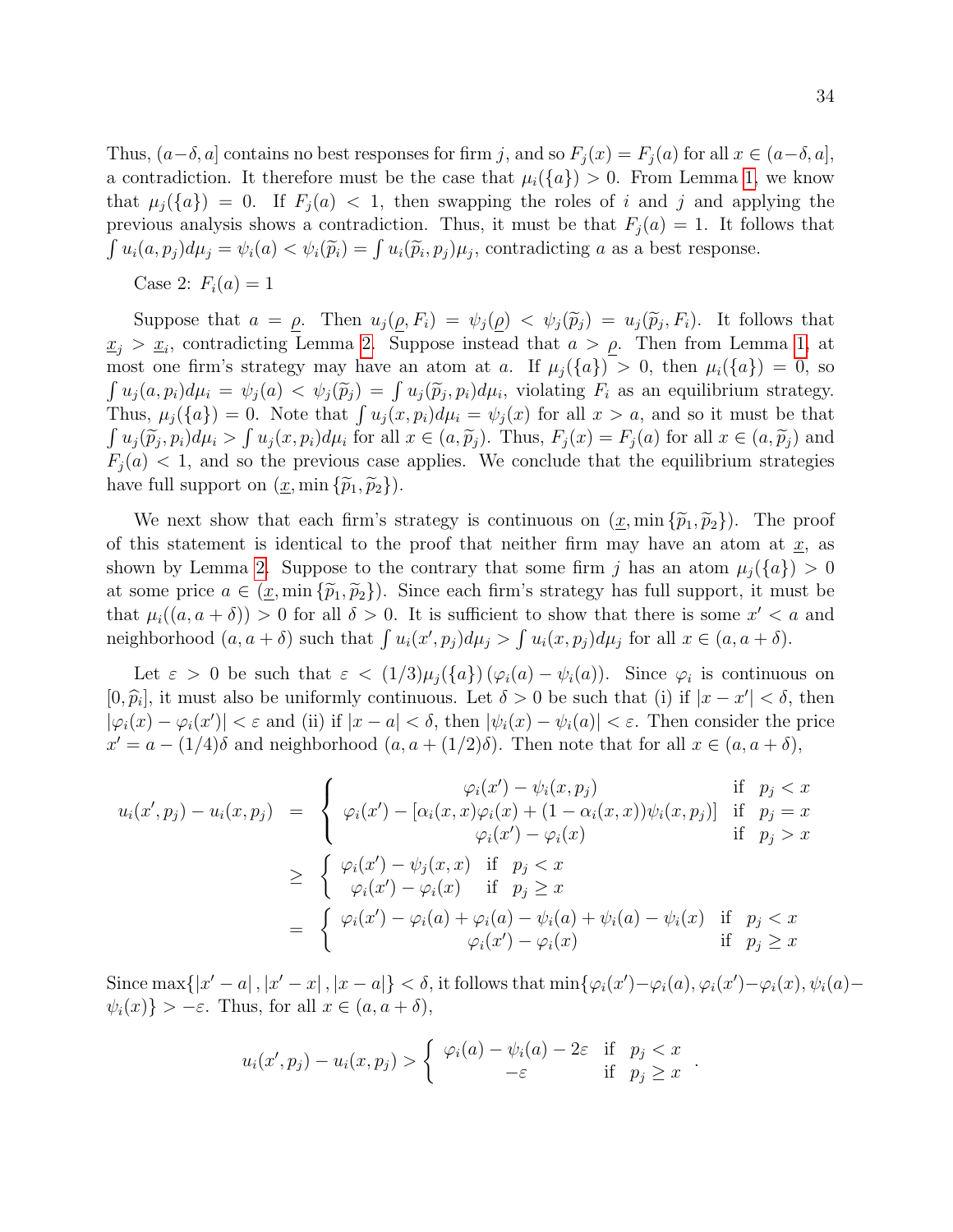It follows that for all such  $x$ ,

$$
\int \left(u_i(x',p_j) - u_i(x,p_j)\right) d\mu_j > \int_{\left[\underline{x},x\right)} \left(\varphi_i(a) - \psi_i(a) - 2\varepsilon\right) d\mu_j - \int_{\left[x,\overline{x}\right]} \varepsilon d\mu_j.
$$

As  $\varepsilon$  was chosen so that such that  $2\varepsilon < \varphi_i(\underline{x}) - \psi_i(a)$ , it follows that

$$
\int (u_i(x', p_j) - u_i(x, p_j)) d\mu_j > \mu_j(\lbrace a \rbrace) (\varphi_i(a) - \psi_i(a) - 2\varepsilon) - \varepsilon
$$
  
>  $\mu_j(\lbrace a \rbrace) (\varphi_i(a) - \psi_i(a)) - 3\varepsilon.$ 

Thus, given our assumption on  $\varepsilon$ ,  $\int (u_i(x', p_j) - u_i(x, p_j)) d\mu_j > 0$ , and so x' is a profitable deviation from all  $x \in (a, a + \delta)$ . Thus,  $(a, a + \delta)$  contains no best responses for firm i, contradicting the equilibrium strategies as having full support. We conclude that each  $F_i$  is continuous on  $(\underline{x}, \min{\{\widetilde{p}_1, \widetilde{p}_2\}})$ .

Since the strategies are continuous, the expected profit of firm i at any price  $x \in$  $(\underline{x}, \min{\{\widetilde{p}_1, \widetilde{p}_2\}})$  is

$$
\int u_i(x, p_j) d\mu_j = \varphi_i(x) (1 - F_j(x)) + \psi_i(x) F_j(x).
$$

Furthermore, since each  $u_i^* = \overline{\varphi}_i$ , then it must be that for all  $x \in (\underline{x}, \min{\{\widetilde{p}_1, \widetilde{p}_2\}}), \varphi_i(x)(1 - E(x))) + \varphi_i(x)E(x) - \overline{E}$ . This equation can easily be solved to find that  $F_j(x) + \psi_i(x) F_j(x) = \overline{\varphi}_i$ . This equation can easily be solved to find that

$$
(F_1(x), F_2(x)) = \left(\frac{\varphi_2(x) - \overline{\varphi}_i}{\varphi_2(x) - \psi_2(x)}, \frac{\varphi_1(x) - \overline{\varphi}_i}{\varphi_1(x) - \psi_1(x)}\right),
$$

and by the right continuity of CDF's, these must be the equilibrium strategies on  $[\underline{x}, \min \{\widetilde{p}_1, \widetilde{p}_2\}]$ .

It remains to be shown that no player j will ever choose a price  $p_j > \min \{ \tilde{p}_1, \tilde{p}_2 \}.$ Without loss of generality, suppose that  $\widetilde{p}_j = \min \{\widetilde{p}_1, \widetilde{p}_2\}$ . If  $\overline{r}_i = \overline{r}$ , then  $\overline{\varphi}_j = \psi_j(\widetilde{p}_j)$ , and so  $\psi_i(p_j) < \psi_j(\min\{\tilde{p}_1,\tilde{p}_2\})$  for all  $p_j > \min\{\tilde{p}_1,\tilde{p}_2\}$ . In this case,  $\lim_{x\to\tilde{p}_j} \mathcal{M}_i(x) = 1$ , so firm i does not play prices higher than min  $\{\tilde{p}_1, \tilde{p}_2\}$ . It follows that firm j receives its residual profit with certainty at any price  $p_j \geq \tilde{p}_j$ , and thus would never price higher than  $\tilde{p}_j \leq \tilde{p}_j$ .  $\tilde{p}_j \geq \tilde{p}_j$ ,  $\tilde{p}_j \geq \tilde{p}_j$ ,  $\tilde{p}_j \geq \tilde{p}_j$ ,  $\tilde{p}_j \geq \tilde{p}_j$ ,  $\tilde{p}_j \geq \tilde{p}_$  $\min \{\widetilde{p}_1, \widetilde{p}_2\}.$  Otherwise,  $\overline{r}_i < \overline{r}_j$ , so  $\overline{\varphi}_i = \psi_i(\widetilde{p}_i)$ . Since  $\widetilde{p}_i \leq \widetilde{p}_j$ , then  $\widetilde{p}_i = \widetilde{p}_j$ . This further implies that  $\lim_{x\to \tilde{p}_j^-} \mathcal{M}_j(x) = 1$ , and so firm j does not play prices higher than min  $\{\tilde{p}_1, \tilde{p}_2\}$ . It follows that firm  $i$  receives its residual profit with certainty when choosing any price  $p_i \geq \tilde{p}_i$ , and so will never choose a price higher than min  $\{\tilde{p}_1, \tilde{p}_2\}$ .

It is worth highlighting the significance of the fact that the critical safe price is equal to the critical judo price. This implies that at least one of the two firms earns at most its max-min payoff in equilibrium (both if firms have the same safe prices), implying that rents are maximally dissipated in equilibrium. This corresponds exactly with the equilibria of the contests studied by Siegel (2009). This correspondence is to be expected, as the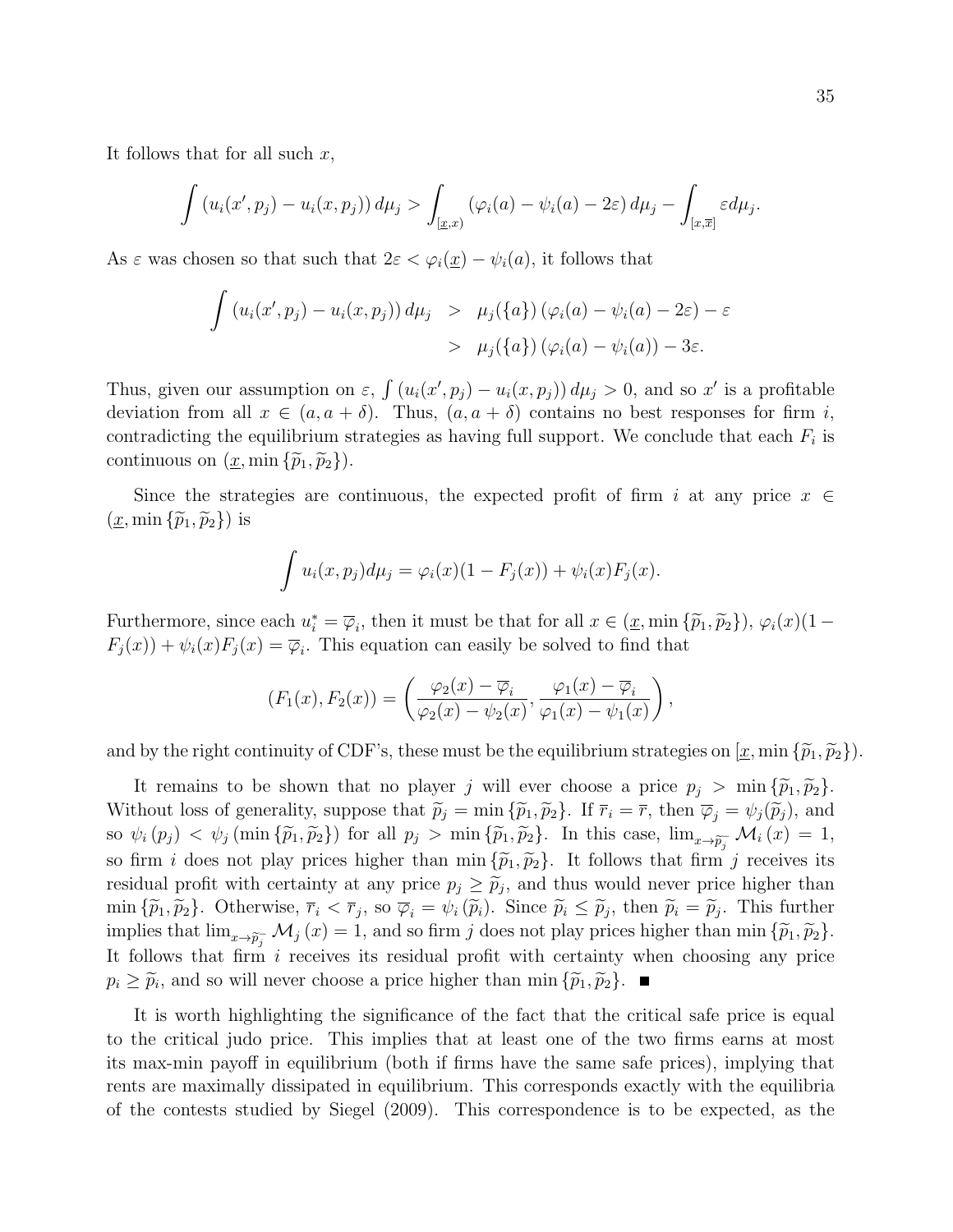most important difference between our model and the traditional all-pay contest is that the players' payoffs conditional on losing the contest is a function of the winner's strategy, and this is no longer the case under the assumption of independent residual profit. The remaining distinction is that firms in our model may be able to obtain a positive payoff even if they are unable to guarantee that they will have the lowest price.

### 7 Discussion

The methodology we have used to provide this characterization involves a realization of the payoffs abstractly as front-end and residual profits. This abstraction allows for simplified analysis, and more importantly, demonstrates the connection between the literature on price competition and all-pay contests. These classes of games exhibit similar characteristics, and the methodology used here should be applicable to more general game structures that encompass both of these classes. In the following discussion we briefly sketch the extension of or analysis to models with demand uncertainty or more than two firms. In doing this we detail both the results that should easily generalize and those that do not.

In terms of the addition of demand uncertainty, the main change is in the interpretation of the front-side and residual profit functions  $\varphi_i$  and  $\psi_i$ . If we suppose that these are expected profit functions over some set of uncertain demand states, then much of the primary results generalizes to this setting. A substantive difference is that the point of indifference between the front-side and residual profits,  $\rho$ , becomes a function of the demand state. As such, the only pure strategy equilibrium candidate is at the lowest possible value for  $\rho$ , as otherwise firms would have incentive to undercut one another. However, pricing at such a level would never be optimal, as in expectation the firms could greatly benefit from raising their prices. Thus, the addition of demand uncertainty can only further contribute to the fragility of pure strategy equilibrium in pricing games. One result that is lost in the generalization is the classification of pure strategy equilibria, however, given its fragility, the inability to obtain such a result seems inconsequential. Regarding the characterization of mixed strategy equilibrium, most of the results on payoffs and pricing bounds should extend straightforwardly to a setting with demand uncertainty.[18](#page-35-0) The uniqueness results of Section 6 also generalize to the demand uncertainty setting as long as the expected profits functions satisfy Assumptions 5 and 6. If each demand state's front-side profit is concave, then Assumption 6 holds for the expected profit. Interpreting the restrictions on the profit of demand state is more difficult for Assumption 5 which restricts expected residual profit to be strictly concave.

Understanding how the results can be extended to the case of oligopoly is far more difficult. The n firm oligopoly pricing game can be viewed as an  $n-1$  heterogenous prize

<span id="page-35-0"></span><sup>&</sup>lt;sup>18</sup>Note, this requires the expected profit functions to satisfy analogous properties to those outlined in Assumptions 1-4, which inherently puts more restrictions on the profit function for each demand state.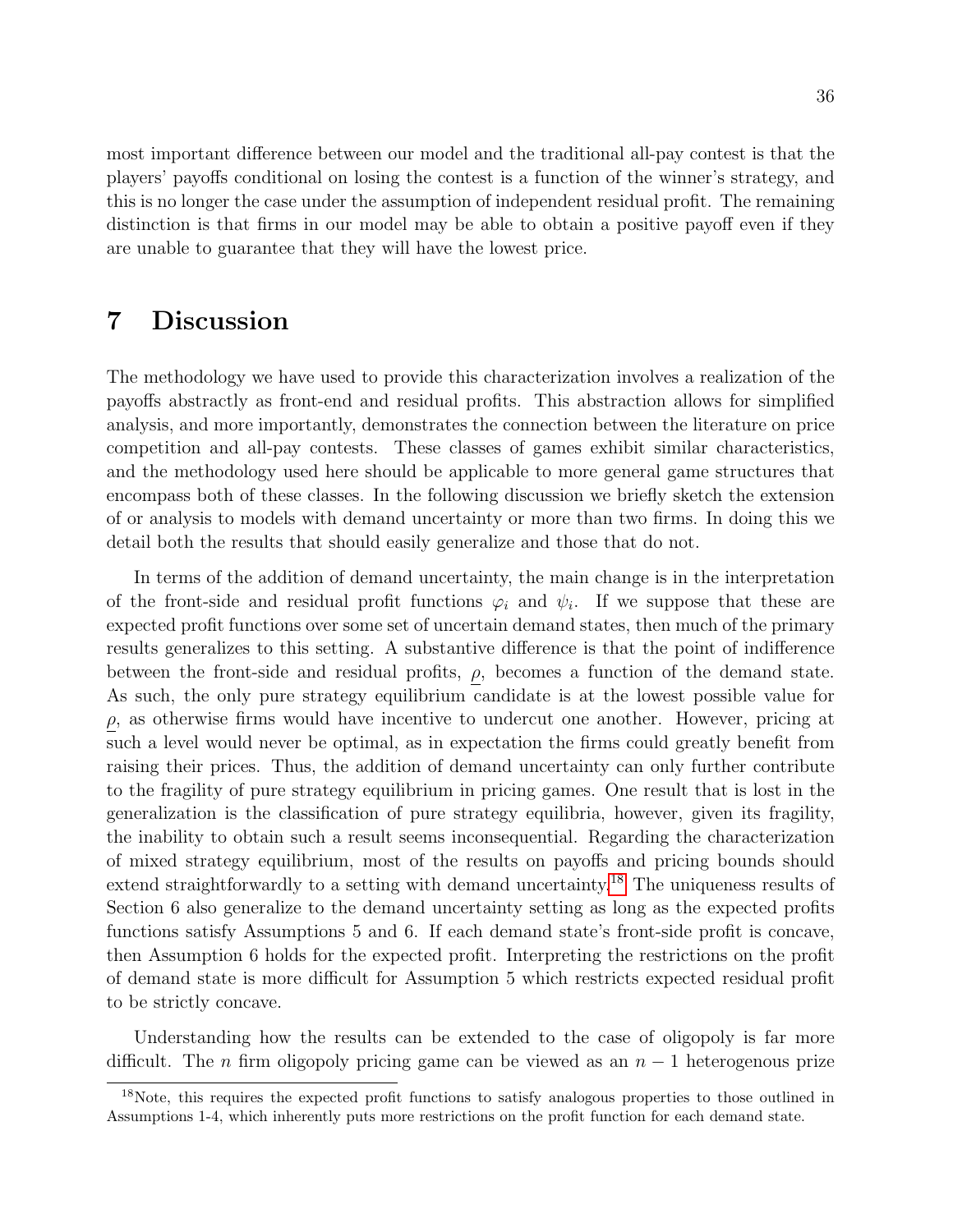contest in which each player's prize payoffs dependent on others bids and non-monotonic in its own bid.[19](#page-36-0) The primary result on pure strategy equilibrium (Proposition 1) generalizes trivially to the oligopoly setting. We do not include this more general result in the present work as its exposition would require a great deal of additional notation that would only serve to make the current analysis less salient. The extension of the remainder of the results is not clear. We believe that a general equilibrium expected payoff characterization similar to Proposition [8](#page-15-0) should hold for oligopoly, however, this requires notions of judo and safe prices, and there may be multiple critical levels of these prices that depend on which firms are competing for the lowest price.

### 8 Appendix

### 8.1 Existence of Equilibrium (Proof of Proposition [7\)](#page-15-2)

The following definition is from Allison and Lepore (2014). Let  $X_i$  and  $u_i$  denote player i's strategy set and utility function, respectively. Define the discontinuity mapping  $D_i: X_i \to$  $X_{-i}$  such that

 $D_i(x_i) = \{x_{-i} \in X_{-i} : u_i(x_i, x_{-i})$  is discontinuous in  $x_{-i}$  at  $(x_i, x_{-i})\}$ .

Definition 2 A game satisfies disjoint payoff matching (DPM) if for each player i and all  $x_i \in X_i$ , there exists a sequence  $\{x_i^k\} \subset X_i$  such that:

- 1) lim inf<sub>k</sub>  $u_i(x_i^k, x_{-i}) \ge u_i(x_i, x_{-i})$  for all  $x_{-i} \in X_{-i}$ , and
- 2)  $\limsup_k D_i(x_i^k) = \emptyset$ .<sup>[20](#page-36-1)</sup>

Fact 1 (Allison and Lepore (2014)) If each supply function  $s_i$  is continuous, then the game possesses a (possibly mixed) Nash equilibrium.

The problem in using this definition of DPM to verify existence of equilibrium when the functions  $s_i$  are discontinuous is that it may be impossible to satisfy part 2 of the definition, as the discontinuities in a firm's supply function induce discontinuities in the other firm's payoff. A trivial modification is sufficient to generalize the existence result. Define the discontinuity map  $D_i' : X_i \to X_{-i}$  such that

 $D'_i(x_i) = \{x_{-i} \in D_i(x_i) : u_i(x_i, x_{-i})$  is not lower semicontinuous in  $x_{-i}$  at  $(x_i, x_{-i})\}$ .

<span id="page-36-0"></span><sup>19</sup>Xiao (2016) considers a heteregenous prize all-pay contest in which the payoff associated with each prize is decreasing in a player's bid (monotonic) and no other player's bid impacts a player's prize value.

<span id="page-36-1"></span><sup>&</sup>lt;sup>20</sup>Here the limit superior of sequence of sets  $A_k$  refers to the set  $\bigcap_{n=1}^{\infty}\bigcup_{k=n}^{\infty}A_k$ .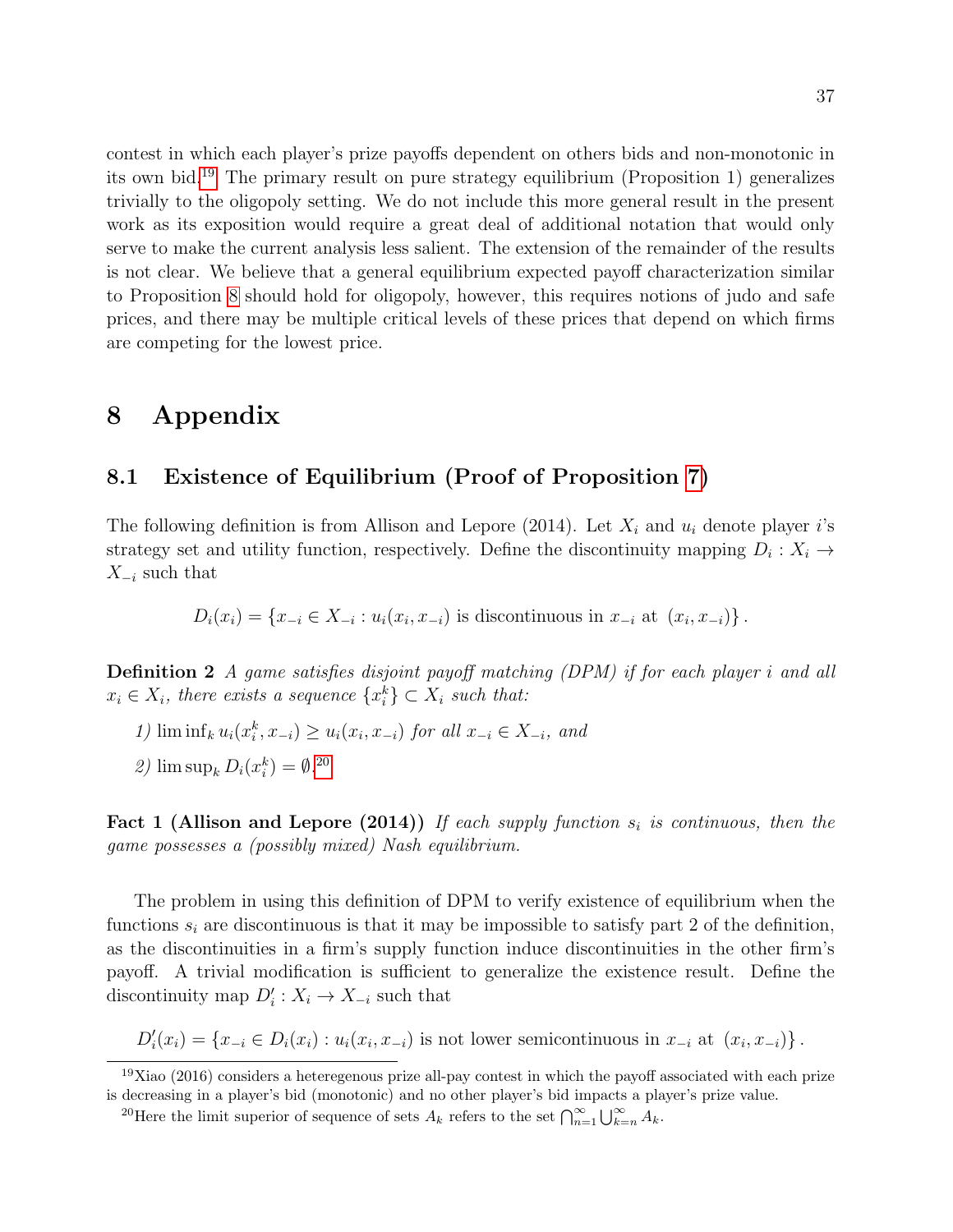By replacing  $D_i$  with  $D'_i$  in the definition of DPM, the proof of the main result of Allison and Lepore (2014) remains valid. Moreover, since the supply functions are upper semicontinuous, then the residual profit  $\psi_i$  is lower semicontinuous in  $p_j$ . It follows that the discontinuity sets  $D_i(x_i)$  and  $D'_i(x_i)$  coincide, and so our game satisfies this modified definition of DPM.

### 8.2 Technical Lemmas: Uniqueness of Equilibrium with Identical Firms

**Proof of Lemma [5.](#page-25-3)** Let  $F_i$  be constant on some interval  $[a, b) \subset [\underline{x}, \min{\{\overline{x}_1, \overline{x}_2, \varpi_1, \varpi_2\}}]$ . Then for all  $x \in (a, b)$ ,

$$
u_j(x, F_i) = (1 - F_i(a))\varphi_j(x) + \int_{[0,a]} \psi_j(x, p_i)dF_i.
$$

Since  $a < \overline{\omega}_j$ , then  $\psi_j(a, a) > 0$ . Since  $\psi_j$  is nonincreasing in  $p_i$  and  $b < \overline{\omega}_j$ , it follows that  $\psi_i(x, p_i) > 0$  for all  $x \in (a, b)$  and all  $p_i \leq a$ . Thus, by assumption,

$$
\int_{[0,a]} \psi_j(x,p_i) dF_i
$$

is concave in x on  $(a, b)$ . Moreover, since  $a < \overline{x}_i$ , then  $F_i(a) < 1$ , so we may conclude that  $u_i(x, F_i)$  is strictly concave on  $(a, b)$ . Therefore, either  $u_i(a, F_i) > u_i(x, F_i)$  for all  $x \in (a, b)$ or there is some  $\tilde{x} \in (a, b)$  such that  $u_i(\tilde{x}, F_i) > u_i(x, F_i)$  for all  $x \in (a, \tilde{x})$ . In either case, it must be that  $F_j$  is constant on some interval  $[a, b')$ .

**Proof of Lemma [6.](#page-25-4)** To avoid confusion, we will use  $-i$  in this proof to refer to the firm other than i, allowing j to represent an arbitrary firm. Let  $F_1$  and  $F_2$  be constant on some interval  $[a, b)$  where  $b < \min{\{\overline{x}_1, \overline{x}_2, \overline{\omega}_1, \overline{\omega}_2\}}$ , a is in the support of  $F_1$ , and b is in the support of  $F_j$  for some j. As argued in the proof of Lemma [5,](#page-25-3) it must be that each  $u_i(x, F_{-i})$  is strictly concave on  $(a, b)$ . Define  $\tilde{u}_i(x, F_{-i})$  to be the continuous extension of  $u_i(x, F_{-i})$  from  $(a, b)$  to  $[a, b]$ . Since  $[a, b]$  is compact, then  $\widetilde{u}_i(x, F_{-i})$  has a unique maximizer  $\widetilde{x}_i$  on  $[a, b]$ . We will show that  $\widetilde{x}_i = b$  and  $\widetilde{x}_{-i} = a$  for some firm *i*.

Note first that since  $\lim_{x\to b^-} u_i(x, F_{-i}) \geq u_i(b, F_{-i}) \geq \lim_{x\to b^+} u_i(x, F_{-i})$ , then if  $\tilde{x}_i < b$ for each firm i, then  $\lim_{x\to b^-} u_i(x, F_{-i}) < u_i(\tilde{x}_i, F_{-i})$  for both firms. Thus, b could not be a best response for either firm it follows that  $\tilde{x} = b$  for some firm i. This implies that a best response for either firm. It follows that  $\tilde{x}_i = b$  for some firm i. This implies that  $u_i(x, F_{-i})$  is strictly increasing on  $(a, b)$ . We will argue that  $\mu_i({a}) = 0$ . Suppose to the contrary that  $\mu_i({a}) > 0$ . If  $a > \rho$ , then from Lemma [1,](#page-9-2) it must be that  $\mu_{-i}({a}) = 0$ , and so  $u_i(a, F_{-i}) = \tilde{u}_i(a, F_{-i})$ . The same is true when  $a = \rho$  since  $u_i$  is continuous at  $\rho$ . In sitting some is follows that  $u_i(a, F_{-i}) \leq \lim_{n \to \infty} u_i(a, F_n)$  vialating s as a heat represented We either case, i follows that  $u_i(a, F_{-i}) < \lim_{x \to \tilde{x}_i^-} u_{-i}(x, F_i)$ , violating a as a best response. We conclude that  $\mu_i({a}) = 0$ .

Next, since  $\mu_i({a}) = 0$ , then  $\lim_{x\to a^-} u_{-i}(x, F_i) = u_{-i}(a, F_i) = \lim_{x\to a^+} u_{-i}(x, F_i)$ . If  $\widetilde{x}_{-i} > a$ , then  $u_{-i}(\widetilde{x}_{-i}, F_i) > u_{-i}(x, F_i)$  for all  $x \in (a - \delta, \widetilde{x}_{-i})$  for some  $\delta > 0$ , in which case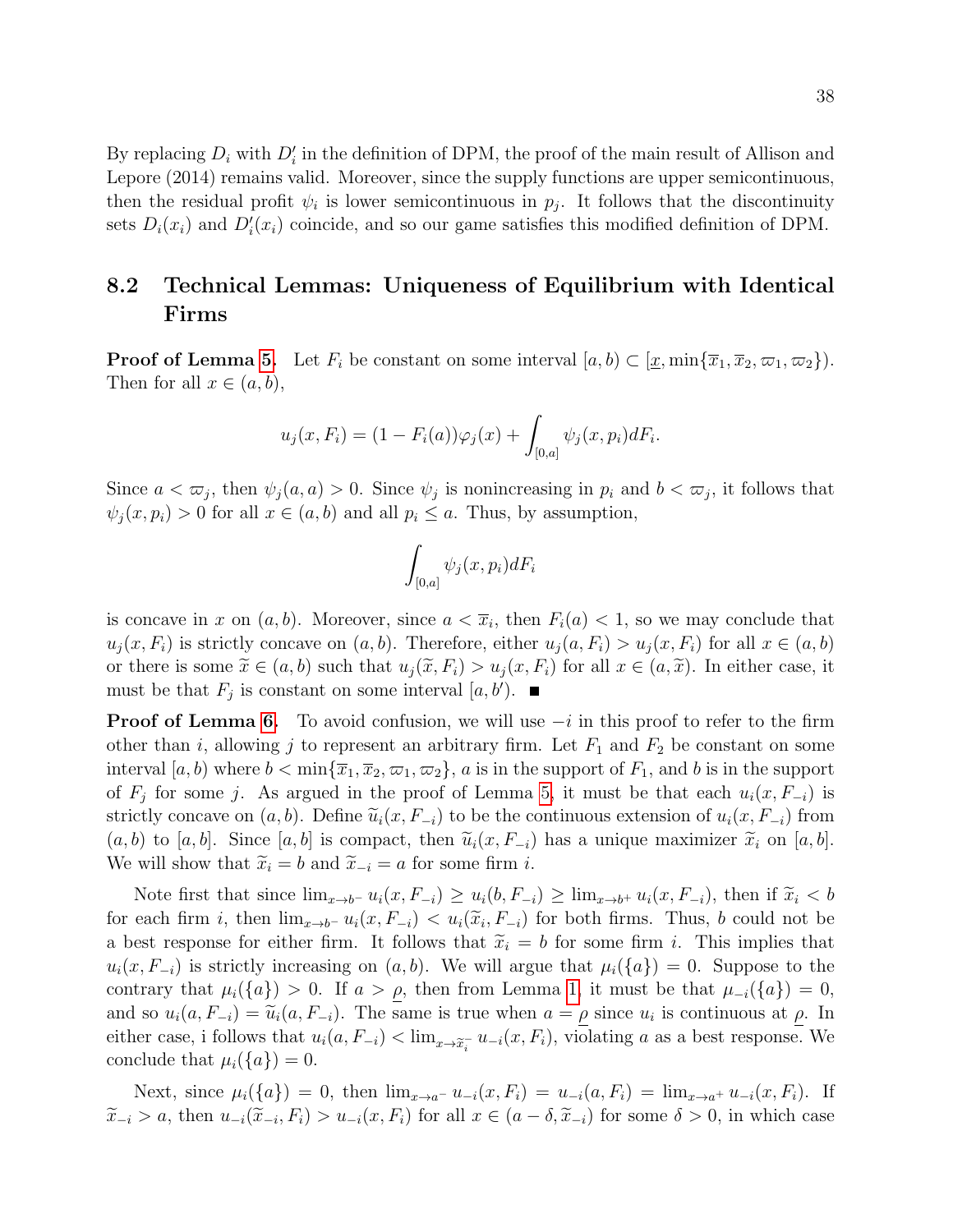a would not be in the support of  $F_{-i}$ . This would further imply that a is not in the support of  $F_i$  since  $\tilde{x}_j = b$ , but this contradicts the assumption that a is in the support of  $F_1$ . We conclude that  $\tilde{x}_{-i} = a$ .

It remains to be shown that  $\mu_i({b}) > 0$ . Suppose to the contrary that  $\mu_i({b}) = 0$ . The fact that  $u_{-i}(x, F_i)$  is strictly decreasing on  $(a, b)$  implies that  $\mu_{-i}(\{b\}) = 0$ , and so  $u_i(x, F_{-i})$  is continuous in x at  $x = b$ . Thus, there is a neighborhood  $(b - \delta, b + \delta)$  such that  $|u_i(x, F_j) - u_i(b, F_j)| < u_i(a, F_j) - u_i(b, F_j)$  for all  $x \in (b - \delta, b + \delta)$ . It follows that  $u_i(a, F_j) > u_i(x, F_j)$  for all  $x \in (b - \delta, b + \delta)$ , and so  $F_i$  is constant on  $[a, b + \delta)$ . For sufficiently small  $\delta$ ,  $b + \delta < \min\{\varpi_j, \overline{x}_1\}$  and we may conclude that  $u_j(x, F_i)$  is strictly concave on  $[a, b + \delta)$ . There can be at most one maximizer of  $u_i(x, F_i)$  on  $(a, b + \delta)$ , and so the fact that b is in the support of  $F_j$  implies that  $\mu_j({b}) > 0$ .

**Proof of Lemma [7.](#page-27-2)** Suppose that  $F(x) \leq G(x)$  for all  $x \in [a, b]$ . Since f is monotonic, then f has at most countably many discontinuities. Let  $\{y_n\} \subset [a, b]$  be a sequence that includes all discontinuities of f.

For each  $n \in \mathbb{N}$ , Let  $\Pi_n = \left\{x_0^n, ..., x_{m(n)}^n\right\}$  be a finite partition of X with  $\Pi_n \subset \Pi_{n+1}$ ,  $||\Pi_n|| < 1/n, y_1, ..., y_n \in \Pi_n$ , and  $x_0^n = a, x_{m(n)}^n = b$ . Further, define

$$
\alpha_n(x) = f(x_i^n)
$$
 where  $x \in [x_{i-1}^n, x_i^n)$ .

We will show that  $\alpha_n \to f$  on [a, b]. Let  $x \in [a, b]$ . If f is discontinuous at x, then  $x = y_m$  for some m. By construction,  $\alpha_n(x) = f(x)$  for all  $n \geq m$ , so clearly  $\alpha_n(x) \to f(x)$ . Alternatively, suppose that f is continuous at x, then define  $z^n(x) = x_i^n$ , where  $x \in [x_{i-1}^n, x_i^n]$ and  $x_{i-1}^n, x_i^n \in \Pi_n$ . Thus,  $\alpha_n(x) = f(z^n(x))$ . Then note that  $z^n(x) \to x$ , and since f is continuous at x, it follows immediately that  $\alpha_n(x) \to f(x)$ .

Since f is positive and nonincreasing,  $|f| \leq |f(a)|$ . Thus, the Lebesgue dominated convergence implies that for any measure  $\mu$ ,  $\lim_{n} \int \alpha_n d\mu = \int \lim_{n} \alpha_n d\mu = \int f d\mu$ . We conclude that  $\int \alpha_n dF$ ,  $\int \alpha_n dG \to \int f dF$ . It is therefore sufficient to show that  $\int \alpha_n dF \leq$  $\int \alpha_n dG$  for all *n*.

Let  $\mu$  be the measure associated with F and  $\lambda$  the measure associated with G. Note that

$$
\int \alpha_n dF = \sum_{i=1}^{m(n)} f(x_i^n) \mu\left(\left[x_{i-1}^n, x_i^n\right)\right).
$$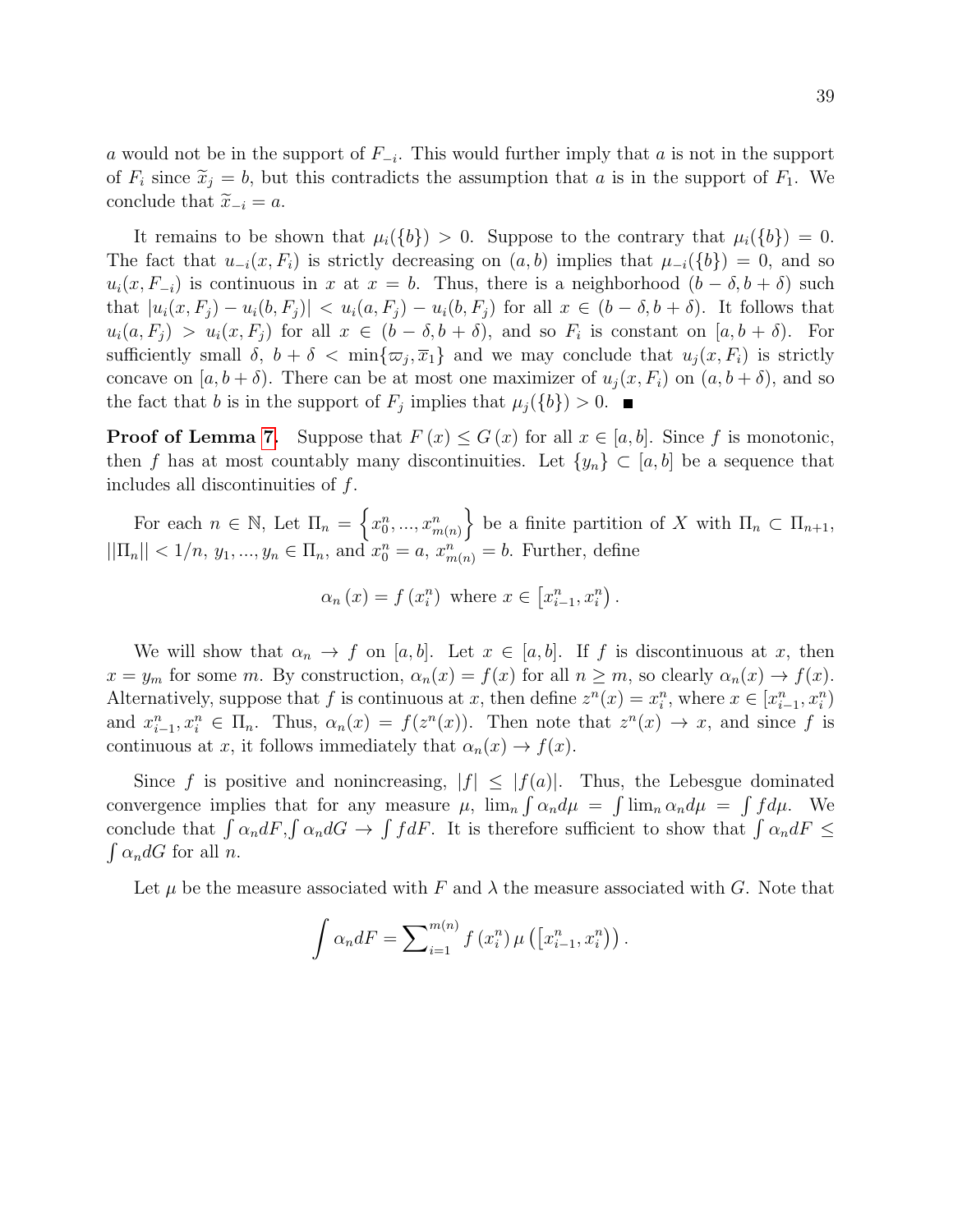For notational convenience, let  $\mu_i^n = \mu\left(\left[x_{i-1}^n, x_i^n\right)\right)$  and  $f_i^n = f\left(x_i^n\right)$ . Then note that

$$
\sum_{i=1}^{m(n)} f_i^n \mu_i^n = \mu_1^n (f_1^n - f_2^n)
$$
  
+  $(\mu_1^n + \mu_2^n) (f_2^n - f_3^n)$   
:  
+  $(\mu_1^n + \mu_2^n + ... + \mu_{m(n)-1}^n) (f_{m(n)-1}^n - f_{m(n)}^n)$   
+  $f_{m(n)}^n$   
=  $f_{m(n)}^n - \sum_{i=1}^{m(n)-1} (f_{i+1}^n - f_i^n) F(x_i^n)$ .

Thus,

$$
\int \alpha_n dF - \int \alpha_n dG = \sum_{i=1}^{m(n)-1} (f_{i+1}^n - f_i^n) (G(x_i^n) - F(x_i^n)).
$$

Since  $\Pi_n \subset \Pi_{n+1}$ , then it must be that  $f_{i+1} \geq f_i$ . Further, since  $F \leq G$ , the equation above implies that  $\int \alpha_n d\mu - \int \alpha_n d\lambda \leq 0$ , or rather,  $\int \alpha_n d\mu \leq \int \alpha_n d\lambda$ .

### References

- [1] Allen, B. (1993) "Capacity Precommitment as an Entry Barrier for Price-Setting Firms." International Journal of Industrial Organization, 11(1): 63-72.
- [2] Allen, B., R. Deneckere, T. Faith, and D. Kovenock (2000) "Capacity Precommitment as a Barrier to Entry: A Bertrand-Edgeworth Approach." Economic Theory, 15(3): 501-530.
- [3] Allen, B., and M. Hellwig (1986) "Bertrand-Edgeworth Oligopoly in Large Markets," Review of Economic Studies, 54(2): 175-204.
- [4] Allen, B., and M. Hellwig (1993) "Bertrand-Edgeworth Duopoly with Proportional Residual Demand," International Economic Review, 34(1): 39-60.
- [5] Allison, B. A., and J. J. Lepore (2014) "Verifying payoff security in the mixed extension of discontinuous games," Journal of Economic Theory, 152: 291–303
- [6] Bagh A., (2010) "Variational Convergence of Games, Existence and Approximation of Equilibria in Discontinuous Games," Journal of Economic Theory, 145(3): 1244-1268.
- [7] Beckman, J. M. with the assistance of D. Hochstadter (1965), "Bertrand-Edgeworth revisited," in Rudolf Henn. ed., Operations research verfahren, Vol. III (Hain, Meisenhetm): 55-68.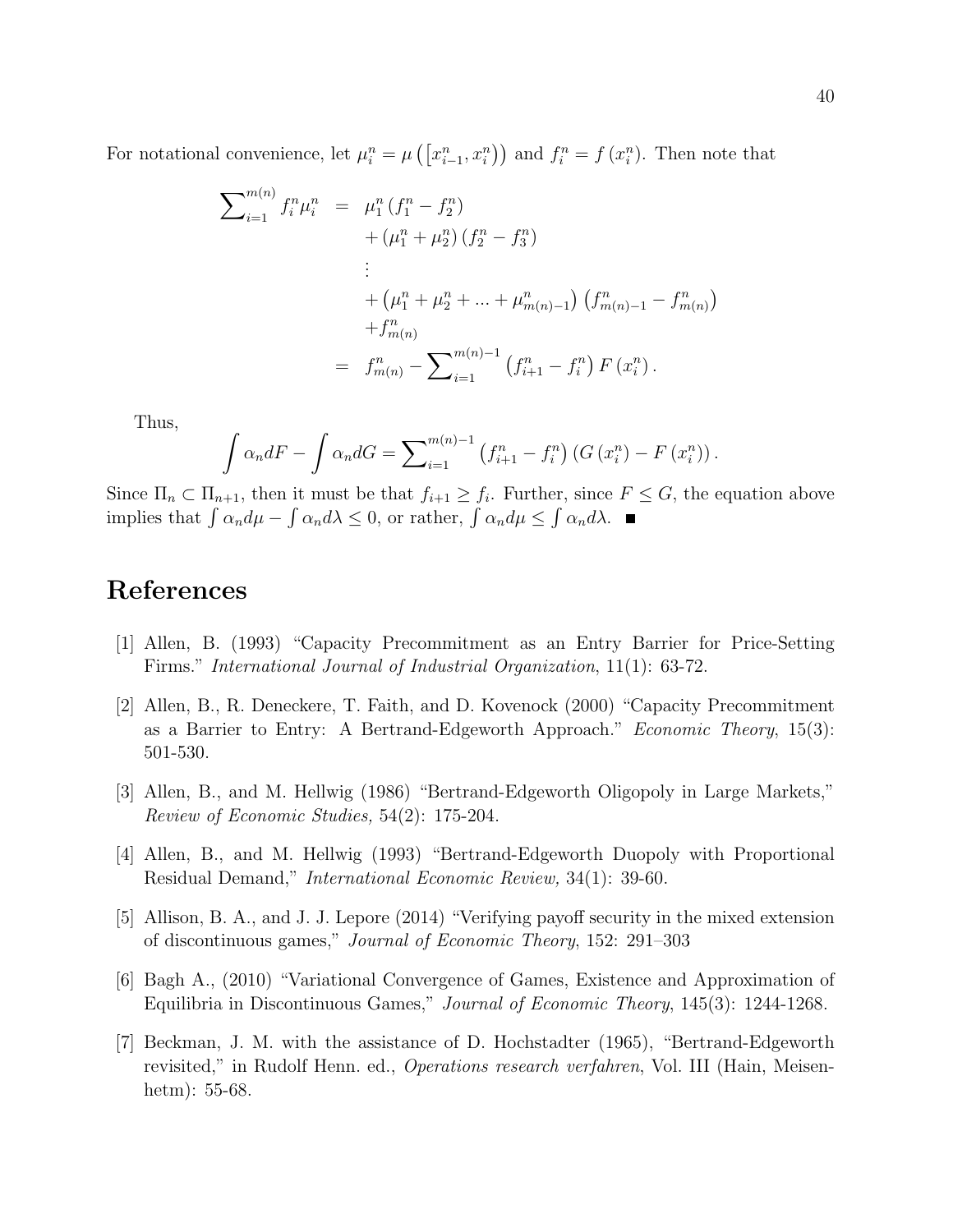- [8] Davidson, C., and R. Deneckere (1986) "Long-Run Competition in Capacity, Short-Run Competition in Price, and the Cournot Model," RAND Journal of Economics, 17(3): 404-415.
- [9] De Francesco, M. and Salvadori, N. (2010) "Bertrand-Edgeworth competition in an almost symmetric oligopoly," MPRA Paper No. 24228.
- [10] de Frutos, M.A. and Fabra, N. (2011). "Endogenous Capacities and Price Competition: The Role of Demand Uncertainty," International Journal of Industrial Organization, 29(): 399-411.
- [11] Deneckere, R., and D. Kovenock (1992) "Price Leadership," Review of Economic Stud*ies*,  $59(1)$ : 143-162.
- [12] Deneckere, R., and D. Kovenock (1996) "Bertrand-Edgeworth Duopoly with Unit Cost Asymmetry." Economic Theory, 8(1): 1-25.
- [13] Dixon, H. D., (1987) "Approximate Bertrand equilibria in a replicated industry," Review of Economic Studies, 54(1): 47-62.
- [14] Dixon, H. D., (1992) "The competitive outcome as the equilibrium in an Edgeworthian price-quantity model," The Economic Journal, 102(411): 301-309.
- [15] Edgeworth, F. (1925) "The pure theory of monopoly," in: Papers relating to political economy, Vol. I: 111-142.
- [16] Gelman, J., and S. Salop (1983) "Judo Economics: Capacity Limitation and Coupon Competition." Bell Journal of Economics, 14(2): 315-325.
- [17] Hirata, D. (2009) "Asymmetric Bertrand-Edgeworth Oligopoly and Mergers," The B.E. Journal of Theoretical Economics 9(1): (Topics).
- [18] Hoernig, S. H. (2007) "Bertrand Games and Sharing Rules," Economic Theory 31(3): 573–585
- [19] Kreps, D., and J. Scheinkman (1983) "Quantity Precommitment and Bertrand Competition Yield Cournot Outcomes." Bell Journal of Economics, 14(2): 326-337.
- [20] Lepore, J. J. (2008) "Cournot and Bertrand-Edgeworth Competition when Rivals' Costs are Unknown." Economic Letters, 101(3): 237-240.
- [21] Lepore, J. J. (2009) "Consumer Rationing and the Cournot Outcome," The B.E. Journal of Theoretical Economics, 9(1): (Topics).
- [22] Lepore, J. J. (2012) "Cournot Outcomes under Bertrand-Edgeworth Competition with Demand Uncertainty," Journal of Mathematical Economics, 48(3): 177-186.